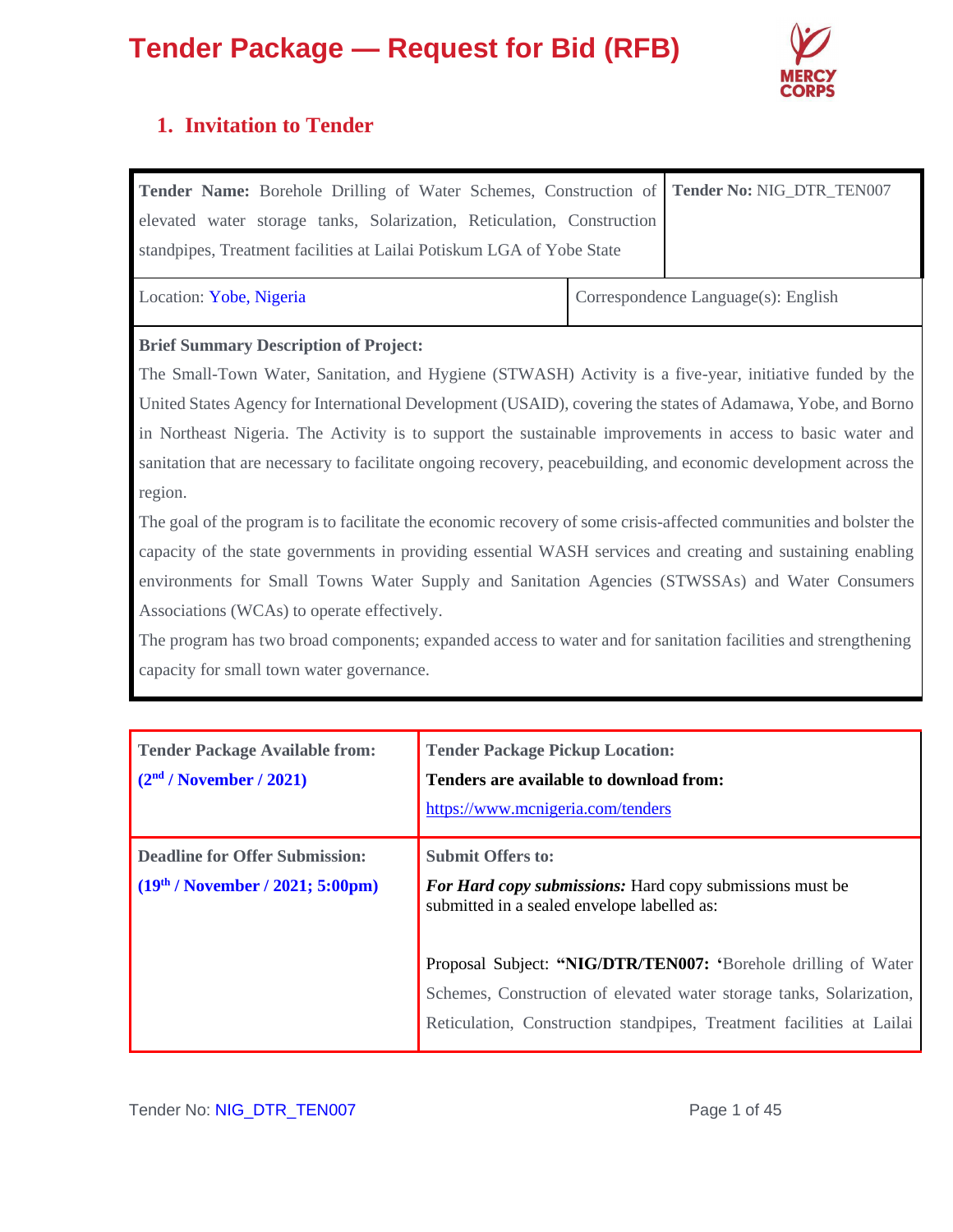

| Potiskum LGA of Yobe State"                                                           |
|---------------------------------------------------------------------------------------|
| at Mercy Corps Office at Plot 109 - 112, Barewa Street, GRA,<br>Damaturu, Yobe state. |
| For e-submissions email offer to: tenders@mercycorps.org                              |

*Mercy Corps reserves the right to accept or reject any late offers*

| Questions and Answers $(Q&A)$                                           |                                                                             |  |  |  |
|-------------------------------------------------------------------------|-----------------------------------------------------------------------------|--|--|--|
| If any, Submit Questions in writing to: qa-ng-tenders@mercycorps.org    |                                                                             |  |  |  |
| Last Day for Questions:<br>$(8th / November / 2021; 12:00 noon)$        | Questions will be answered by:<br>$(12^{th}$ / November / 2021; 12:00 noon) |  |  |  |
| Questions will be answered through: <u>qa-ng-tenders@mercycorps.org</u> |                                                                             |  |  |  |

| <b>Documentation Checklist</b>            |              |                                      |  |  |  |
|-------------------------------------------|--------------|--------------------------------------|--|--|--|
| These documents are contained within this | $\sqrt{}$    | Invitation to Tender                 |  |  |  |
| tender package:                           | $\checkmark$ | <b>General Conditions for Tender</b> |  |  |  |
|                                           | $\checkmark$ | Criteria and Submittals              |  |  |  |
|                                           | $\sqrt{}$    | Price Offer Sheet                    |  |  |  |
|                                           | $\checkmark$ | <b>Supplier Information Form</b>     |  |  |  |
|                                           | $\checkmark$ | Scope of Work/Technical              |  |  |  |
|                                           |              | Specifications/BoQs                  |  |  |  |
|                                           | $\checkmark$ | Sample Contract                      |  |  |  |

### **2. General Conditions for Tender**

Mercy Corps invites offers for the goods, services and/or works described and summarized in these documents, and in accordance with procedures, conditions and contract terms presented herein. Mercy Corps reserves the right to vary the quantity of work/materials specified in the Tender Package without any changes in unit price or other terms and conditions and to accept or reject any, all, or part of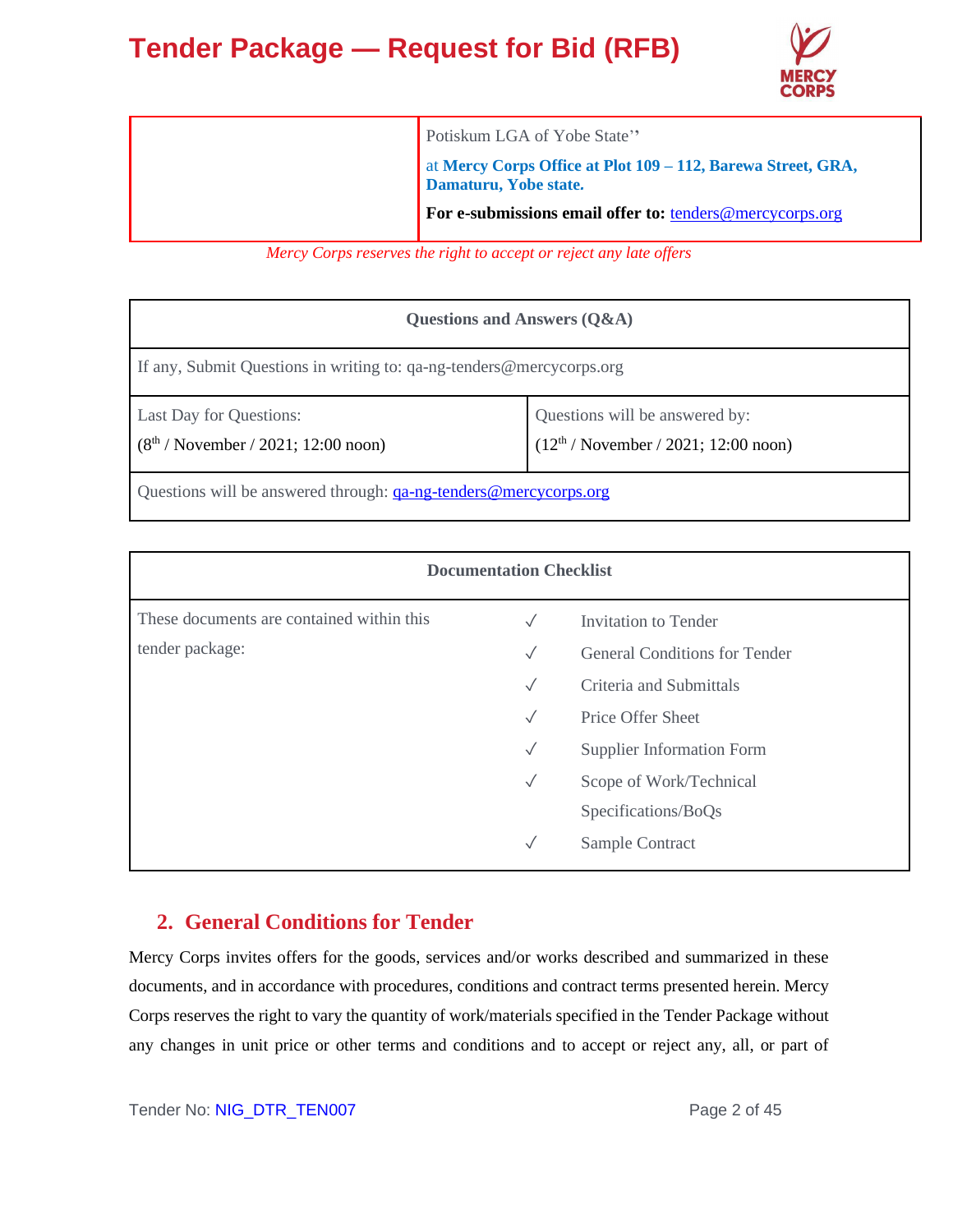

submitted offers.

### **2.1 Mercy Corps' Anti-Bribery and Anti-Corruption Statement**

### **Mercy Corps strictly prohibits**:

● *Any form of bribe or kickback in relation to its activities*

This prohibition includes any *request* from any Mercy Corps employee, consultant, or agent for anything of value from any company or individual in exchange for the employee, consultant or agents taking or not taking any action related to the award of a contract or the contract once awarded. It also applies to any *offer* from any company or individual to provide anything of value to any Mercy Corps employee, consultant, or agent in exchange for that person taking or not taking any action related to the award of the contract or the contract.

● *Conflicts of interests in the awarding or management of contracts*

If a company is owned by, whether directly or indirectly, in whole or in part, any Mercy Corps employee or any person who is related to a Mercy Corps employee, the company must ensure that it and the employee disclose the relationship as part of or prior to submitting the offer.

● *The sharing or obtaining of confidential information*

Mercy Corps prohibits its employees from sharing, and any offerors from obtaining, confidential information related to this solicitation, including information regarding Mercy Corps' price estimates, competing offerors, or competing offers, etc. Any information provided to one offeror must be provided to all other offerors.

### ● *Collusion between/among offerors*

Mercy Corps requires fair and open competition for this solicitation. No two (or more) companies submitting bids can be owned or controlled by the same individual(s). Companies submitting offers cannot share prices or other offer information or take any other action intended to pre-determine which company will win the solicitation and what price will be paid.

● *Any form of exploitation, abuse, human trafficking, or internal sexual misconduct*

Mercy Corps requires its partners to adhere to its Safeguarding policies including its policies on Child Safeguarding, Prevention of Sexual Exploitation and Abuse of Beneficiaries and Community Members, Anti-Trafficking and Sexual Misconduct (available at https://www.mercycorps.org/who-we-are/ethics-policies). Companies will be expected to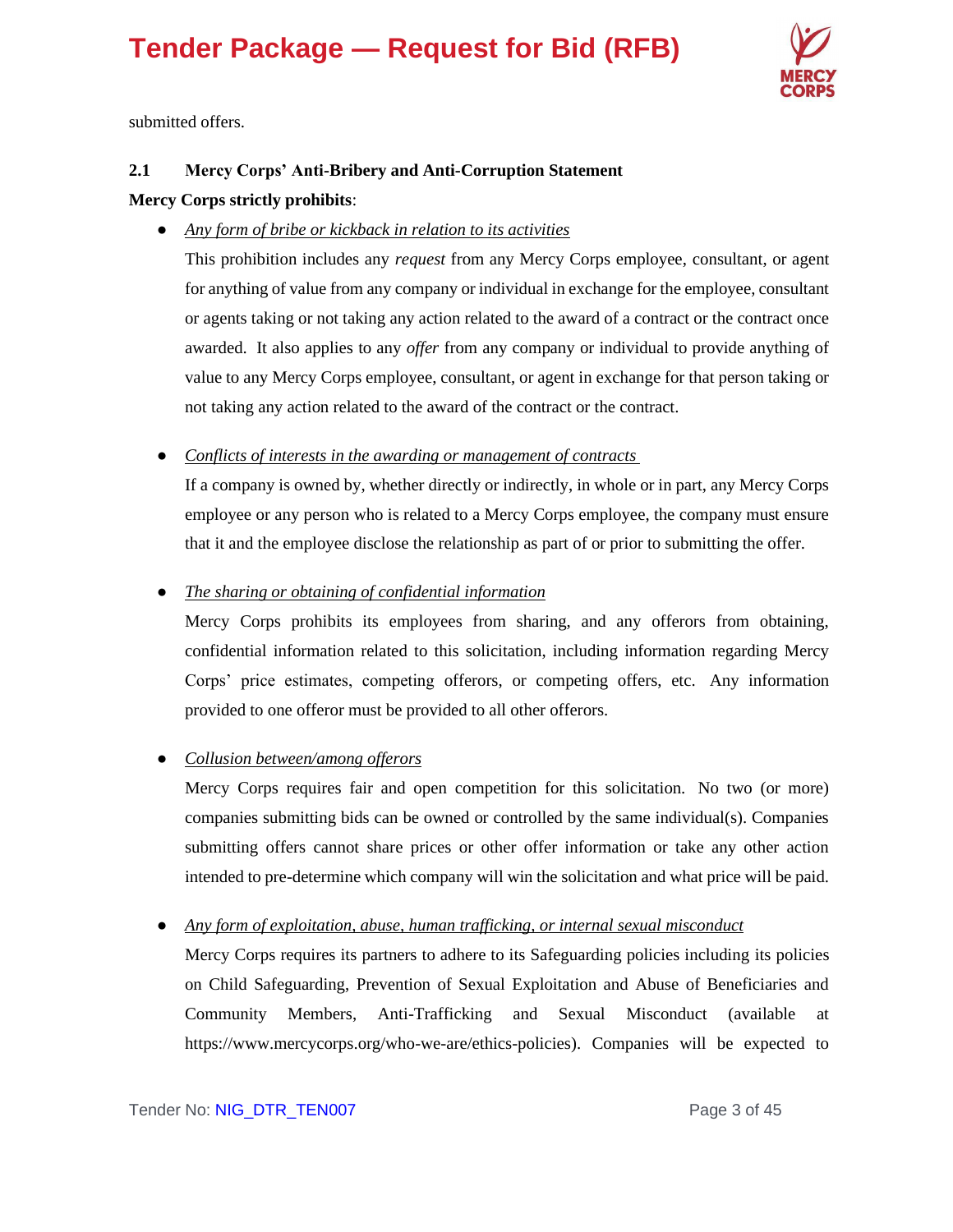

ensure that they have the capacity to abide by these policies, that their employees and subcontractors understand these policies, and that they communicate to its employees and subcontractors the duty to report any violation or suspected violation. Mercy Corps will not engage with a company that is found to be in violation of these policies.

Violations of these prohibitions, along with all evidence of such violations, should be reported to:

### **<http://mercycorps.org/integrityhotline>**

Mercy Corps will investigate allegations fully and will take appropriate action. Any company, or individual that participates in any of the above prohibited conduct, will have its actions reported to the appropriate authorities, will be investigated fully, will have its offer rejected and/or contract terminated, and will not be eligible for future contracts with Mercy Corps. Employees participating in such conduct will have his/her employment terminated.

Violations will also be reported to Mercy Corps' donors, who may also choose to investigate and debar or suspend companies and their owners from receiving any contract that is funded in part by the donor, whether the contract is with Mercy Corps or any other entity.

### **2.2 Tender Basis:**

- All offers shall be made in accordance with these instructions, and all documents requested should be furnished, including any required (but not limited to) supplier-specific information, technical specifications, drawings, bill of quantities, and/or delivery schedule. If any requested document is not furnished, a reason should be given for its omission in an exception sheet.
- No respondent should add, omit or change any item, term or condition herein.
- If suppliers have any additional requests and conditions, these shall be stipulated in an exception sheet.
- Each offeror may make one response only.
- Each offer shall be valid for the period of  $[180 \text{ days}]$  from its date of submission.
- All offers should indicate whether they include taxes, compulsory payments, levies and/or duties, including VAT, if applicable.
- Suppliers should ensure that financial offers are devoid of calculation errors. If errors are identified during the evaluation process, the unit price will prevail. If there is ambiguity on the unit price, the Selection Committee may decide to disqualify the offer.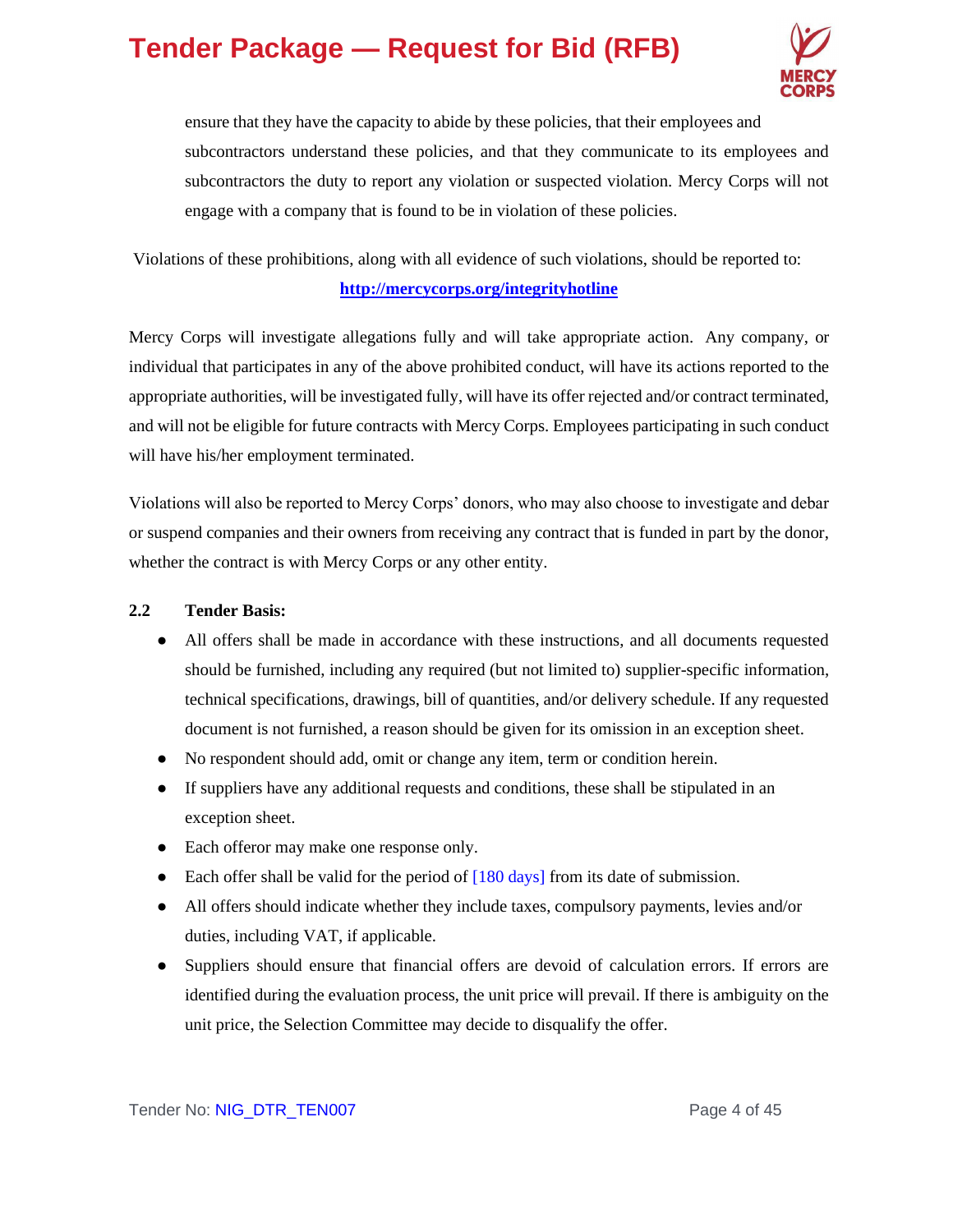

- Any requests for clarifications regarding the project that are not addressed in written documents must be presented to Mercy Corps in writing. The answer to any question raised in writing by any offeror will be issued to that offeror. In some cases, Mercy Corps may choose to issue clarifications to all offerors. It is a condition of this tender that no clarification shall be deemed to supersede, contradict, add to or detract from the conditions hereof, unless made in writing as an Addendum to Tender and signed by Mercy Corps or its designated representative.
- This Tender does not obligate Mercy Corps to execute a contract, nor does it commit Mercy Corps to pay any costs incurred in the preparation and submission of bids. Furthermore, Mercy Corps reserves the right to reject all offers, if such action is considered to be in the best interest of Mercy Corps.

### **2.3 Supplier Eligibility**

Suppliers may not apply, and will be rejected as ineligible, if they:

- Are not registered companies
- Are bankrupt or in the process of going bankrupt
- Have been convicted of illegal/corrupt activities, and/or unprofessional conduct
- Have been guilty of grave professional misconduct
- Have not fulfilled obligations related to payment of social security and taxes
- Are guilty of serious misinterpretation in supplying information
- Are in violation of the policies outlined in Mercy Corps Anti Bribery or Anti-Corruption Statement
- Supplier (or supplier's principals) are on any list of sanctioned parties issued by; or are presently excluded or disqualified from participation in this transaction by: the United States Government or United Nations by the United States Government, the United Kingdom, the European Union, the United Nations, other national governments, or public international organizations.

Additional eligibility criteria, if applicable, are stated in section 3.2 of this tender package.

### **2.4 Response Documents**

Offerors must submit an offer in their own format and ensure it contains all the required documents and information specified in this tender. Where an itemized Price Offer Sheet is included in the tender package, the offeror must complete and submit it with the rest of their offer.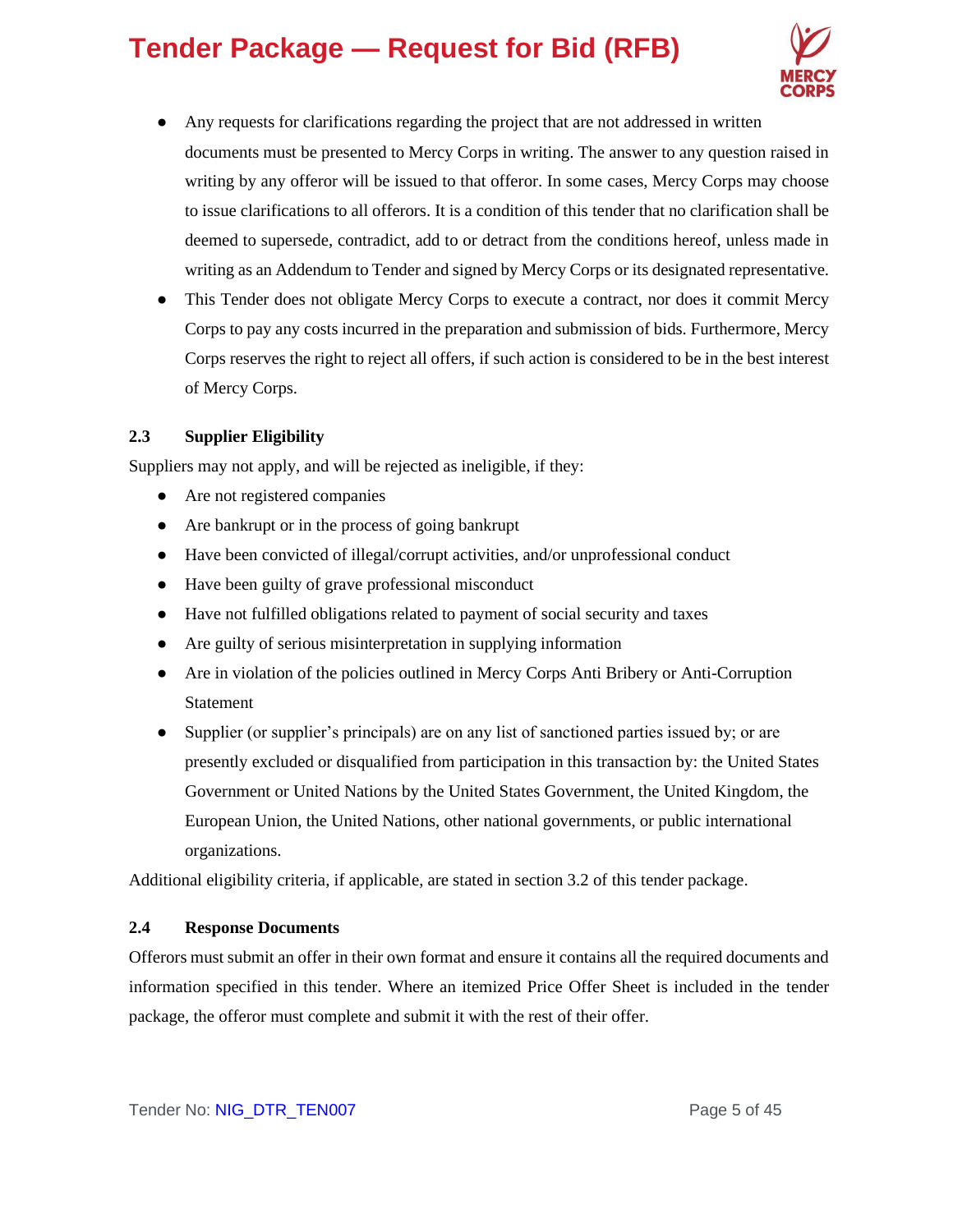

### **2.5 Acceptance of Successful Response**

Documentation submitted by offerors will be verified by Mercy Corps. The winning offeror will be required to sign a contract for the stated, agreed upon amount.

### **2.6 Certification Regarding Terrorism**

It is Mercy Corps' policy to comply with humanitarian principles and the laws and regulations of the United States, the European Union, the United Nations, the United Kingdom, host nations, and other applicable donors concerning transactions with or support to individuals or entities that have engaged in fraud, waste, abuse, human trafficking, corruption, or terrorist activity. These laws and regulations prohibit Mercy Corps from transacting with or providing support to any individuals or entities that are the subject of government sanctions, donor rules, or laws prohibiting transactions or support to such parties.

### **3. Criteria & Submittals**

### **3.1 Contract Terms**

Mercy Corps intends to issue a Fixed Price contract to one or several company(ies) or organization(s). The successful offeror(s) shall be required to adhere to the statement of work and terms and conditions of the resulting contract. The anticipated contract is incorporated in Section 6 herein. By submitting an offer, offerors certify that they understand and agree to all the terms and clauses contained in Section 6.

### **3.2 Specific Eligibility Criteria**

Eligibility criteria must be met, and the corresponding supporting documents listed below under "Tender Submittals" **must** be submitted with offers. Offerors who do not submit these documents may be **disqualified** from any further technical or financial evaluation.

Eligibility Criteria:

- A copy of business registration document (CAC)
- A copy of tax certificate and/or Tax Clearance
- A copy of signed and stamped offer sheet

### **3.3 Tender Submittals**

Documents and required information listed in tender submittals are necessary to support the eligibility criteria and to conduct technical evaluations of received offers (and due diligence). While absence of these documents and/or information does not denote mandatory disqualification of suppliers, the lack of these items has the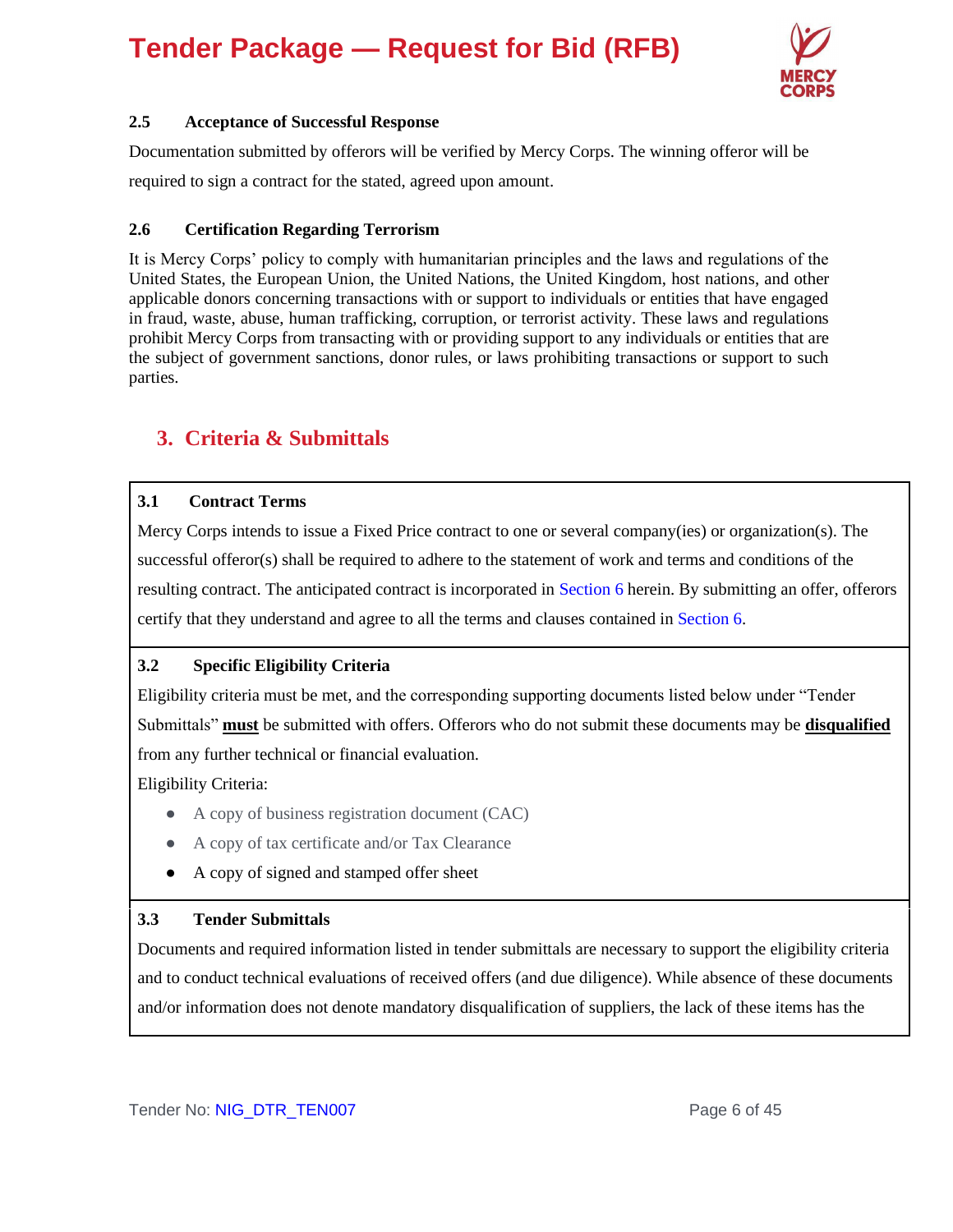

potential to impact the technical evaluation of an offer severely and negatively.

### **Documents supporting the Eligibility Criteria:**

- 1. A copy of business registration document (CAC)
- 2. A copy of tax certificate and/or Tax Clearance
- 3. A copy of signed and stamped offer sheet

**Documents to conduct the Technical Evaluation and additional Due Diligence:** 

- Provide Organizational Profile, showing **relevant** experience in construction since inception of business operations.
- Verifiable evidence of relevant projects successfully executed which include letter of award, copy of contract for similar works delivered (letter of award, contract documents, Purchase Orders, certificate of completion etc..) not more than 5 years
- Completion time of the project with detailed work plan.
- Financial capacity to carry out the contract if successfully selected
- Letter stating acceptance of Mercy Corps payment terms of 100% payment after completion of project.
- Verifiable evidence of experience and relevant qualification of key personnel

### **Price Offer:**

The Price offer is used to determine which offer represents the best value and serves as a basis of negotiation before award of a contract. As a Fixed-Price contract, the price of the contract to be awarded will be an allinclusive fixed price basis, either in the form of a total fixed price or a per-unit/deliverable fixed price. No profit, fees, taxes, or additional costs can be added after contract signing. Offerors must show unit prices, quantities, and total price, as displayed in the Offer Sheet in Section 4. All items must be clearly labeled and included in the total offered price.

Offerors must not include VAT and customs duties (if applicable) in their offer.

### **3.4 Currency**

Offers should be submitted in: Nigeria Naira (NGN)

Payments will be made in: Nigeria Naira (NGN)

### **3.5 Tender Evaluation** (**LPTA Selection Method**)

Based on the above submittals, a Mercy Corps Tender Committee will conduct a tender evaluation process. Mercy Corps reserves the right to accept or reject any or all bids, and to accept the offer(s) deemed to be in the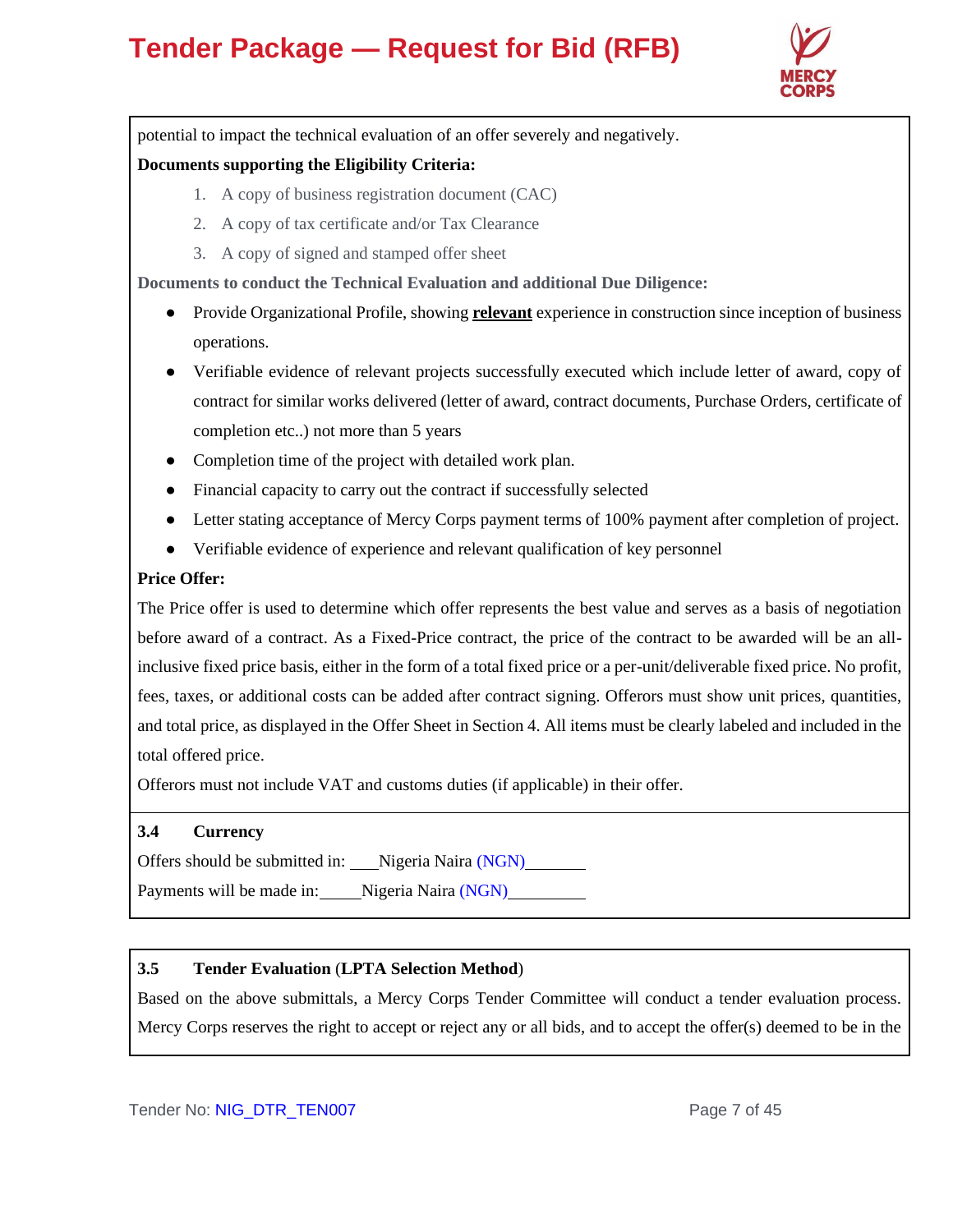

best interest of Mercy Corps. MC will not be responsible for or pay for any expenses or losses which may be incurred by any Offeror in the preparation of their tender.

Evaluations will be conducted as described in the following subsections:

### **3.5.1 Technical Evaluation**

### *Lowest Price, Technically Acceptable (LPTA)*

Mercy Corps Tender Committee will conduct a technical evaluation which will grade technical criteria on a pass/fail basis. Supplier's bids **must meet the minimum technical standard** established here in order to receive a passing mark. Any offerors who receive a failing mark on any criteria will be automatically disqualified from the tender process.

Only offerors who pass all criteria will move on to the next round of evaluation.

Pass/fail technical criteria are as follows:

| <b>Technical Criteria</b>                                                                | Pass or Fail? |
|------------------------------------------------------------------------------------------|---------------|
| Provide Organizational Profile, showing <b>relevant</b> experience in construction since |               |
| inception of business operations.                                                        |               |
|                                                                                          |               |
| Evidence of relevant projects successfully executed similar works (letter of award,      |               |
| contract documents, Purchase Orders, certificate of completion etc) not more than 5      |               |
| years                                                                                    |               |
| Completion time of the project with detailed work plan.                                  |               |
| Evidence of financial capacity/banking support to execute the contract if successfully   |               |
| selected                                                                                 |               |
| CV's and qualification of key personnel                                                  |               |
| Letter stating acceptance of Mercy Corps payment terms of 100% payment after             |               |
| completion of project.                                                                   |               |

### **3.5.2 Financial Evaluation and Price/Cost Analysis**

All suppliers who passed all technical criteria will move on to the financial evaluation where the **lowest price offer(s) will be accepted as the winning offeror(s)** assuming the price is deemed fair and reasonable and subject to the additional due diligence in section 3.5.3.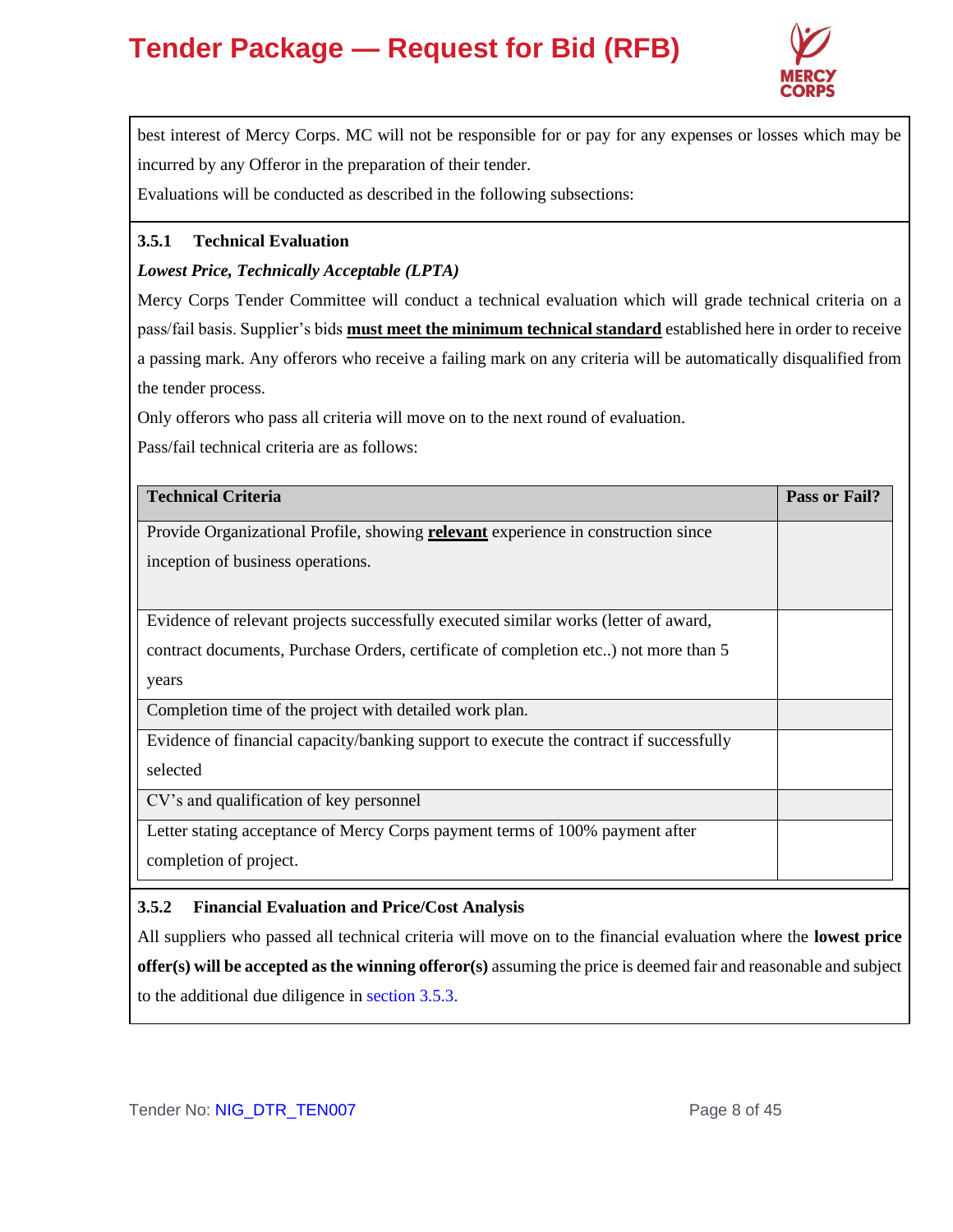

### **3.5.3 Additional Due Diligence**

Upon completion of both the technical and financial evaluations Mercy Corps may choose to engage in additional due diligence processes with a particular offeror or offeror(s). The purpose of these processes is to ensure that Mercy Corps engages with reputable, ethical, responsible Suppliers with solid financials and the ability to fulfill the contract. Additional due diligence may take the form of the following processes (though it is not limited to):

- **Reference Checks**
- Site Visit if agreed by voting member
- **RPS** on Demand

### **4. Offer Form**

**Offerors must submit their own independent offer including at least (but not limited to):**

- All documents requested in the "Eligibility Criteria" section of this Tender Package
- All documents requested in the "Tender Submittals" section of this Tender Package
- All information listed in the "Documents Comprising the Bid" section below

**All offers must be duly signed (including position and full name of the signer) and stamped, with the date of completion.**

### *Documents Comprising the Bid*

The following information must be included in the offer of any potential offeror:

- ❏ **Cover Letter** explaining interest to be a contracted vendor or supplier. The content of the cover letter shall include the following information:
	- ❏ A detailed specification of the offered goods, services and/or works
	- ❏ Warranty (if necessary and appropriate)
	- ❏ Delivery time
	- ❏ Price validity date (for this purpose and as stated on the advertisement, quote given shall remain unchanged for 180 working days)
- ❏ A Price Offer detailing the unit price only using the **Price Offer Sheet** template provided in section 7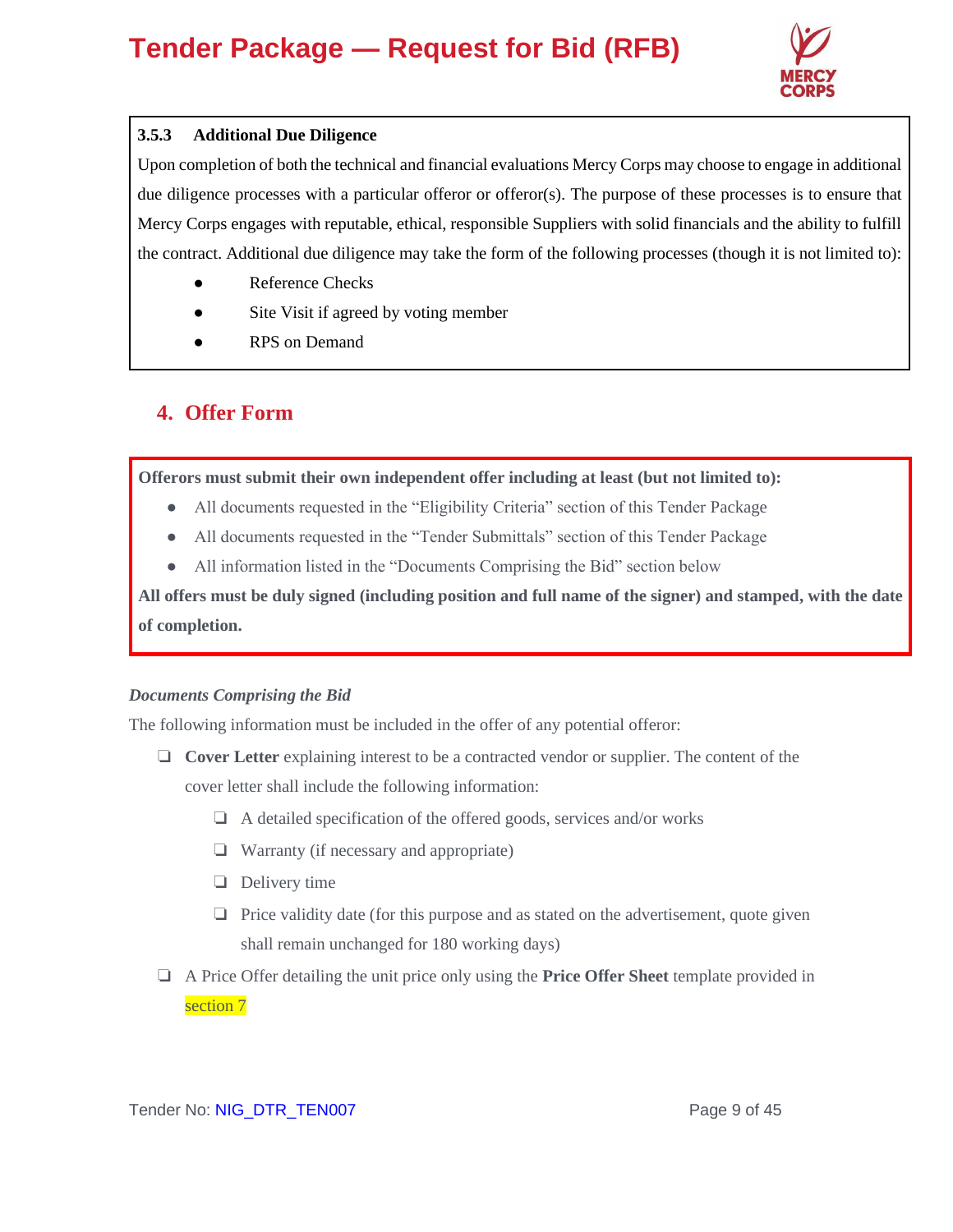

- ❏ Completed and signed Mercy Corps **Supplier Information Form** (template provided in section 7)
- ❏ Other important documents offeror feels need to be attached to support their bid

The original bid shall be signed by the offeror, or a person or persons duly authorized to bind the offeror to the contract. Financial offer pages of the bid shall be initialed by the person or persons signing the bid and stamped with the company seal.

Any interlineations, erasures, or overwriting shall be valid only if they are initialed by the person or persons signing the bid.

### **5. Scope of Work/Technical Specifications**

### **5.1 Background**

The Small-Town Water, Sanitation, and Hygiene (STWASH) Activity is a five-year, initiative funded by the United States Agency for International Development (USAID), covering the states of Adamawa, Yobe, and Borno in Northeast Nigeria. The Activity is to support the sustainable improvements in access to basic water and sanitation that are necessary to facilitate ongoing recovery, peacebuilding, and economic development across the region.

The goal of the program is to facilitate the economic recovery of some crisis-affected communities and bolster the capacity of the state governments in providing essential WASH services and creating and sustaining enabling environments for Small Towns Water Supply and Sanitation Agencies (STWSSAs) and Water Consumers Associations (WCAs) to operate effectively.

The program has two broad components; expanded access to water and for sanitation facilities and strengthening capacity for small town water governance.

### **Activities Under Contracting**

The contract services will cover components of Water supply facility rehabilitation, upgrading and installations.

### **Component: Rehabilitation, Upgrading and Installation of Water Supply Facilities**

### **Specific objectives under component**

The specific objectives of component 1 include: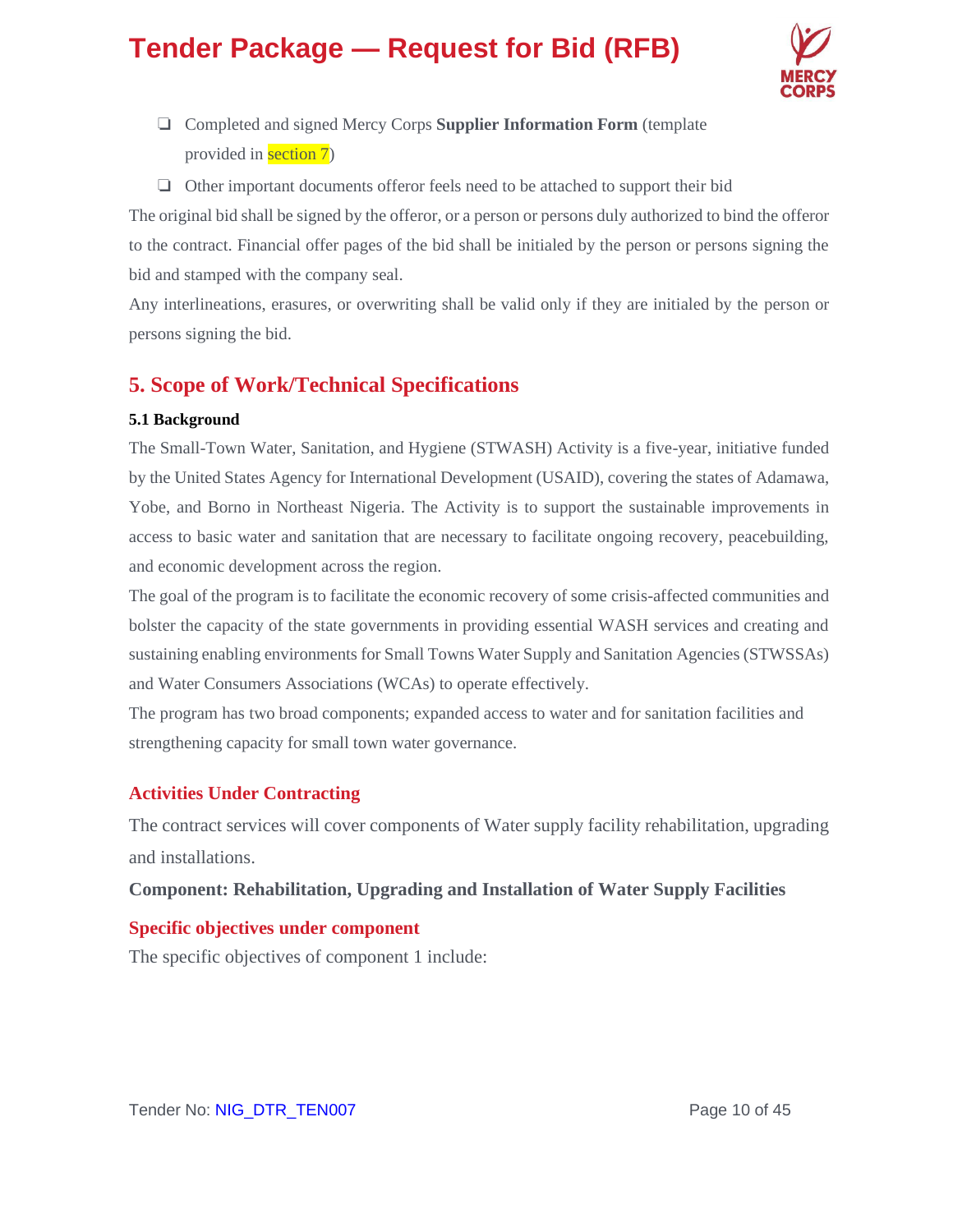

- i. To rehabilitate, upgrade and construct identified water sources facilities in selected small towns including public institutions such as schools, health centers, markets, and motor parks.
- ii. To procure water supply appurtenances including solar pumps, panels, pipes etc.; and
- iii. To install water production and distribution systems including pumps with solar installations, ground/ surface reservoirs, overhead tanks, pipeline reticulation, bulk and services meters, water treatment and potable water dispensers.

### **Scope**

Construction activities under this component will be executed on identified water facilities in either a community, school, health center, market, or car/motor station within a selected small town of Yobe State (details of schemes in lots).

Yobe – Lailai Shawo, Potiskum.

### **Key Tasks Under Component**

In close coordination with ST WASH Engineer, an independent supervisor, the technical focal person at the States ministry of water resources, the engineer at the agency responsible for small town WASH services, LGA WASH desk officer, the technical person from the Water Consumer Association (WCA) and beneficiary's representative in selected small town of a program State, the contractor shall carry out the following tasks:

- Initial meeting with key stakeholders including ST WASH, State government representative, the commissioner and permanent secretary of State ministry of water resources, LGA chairperson and WASH desk officer, chairperson, and secretary of WCA, beneficiaries and private operators.
- Mobilization of equipment and personnel to site from contractor's base office.
- Procurement of water installations and appurtenances; pumps, solar accessories, pipes and materials for ground/ surface tanks, and/ or overhead tanks etc.
- Conduct rehabilitation, upgrading or new construction of water facilities and install appropriate pumps and power systems.
- Interconnect water sources with reservoir pipe mains and test run to ascertain stability and quality.
- Connect pipeline service mains and reticulate to recommended locations.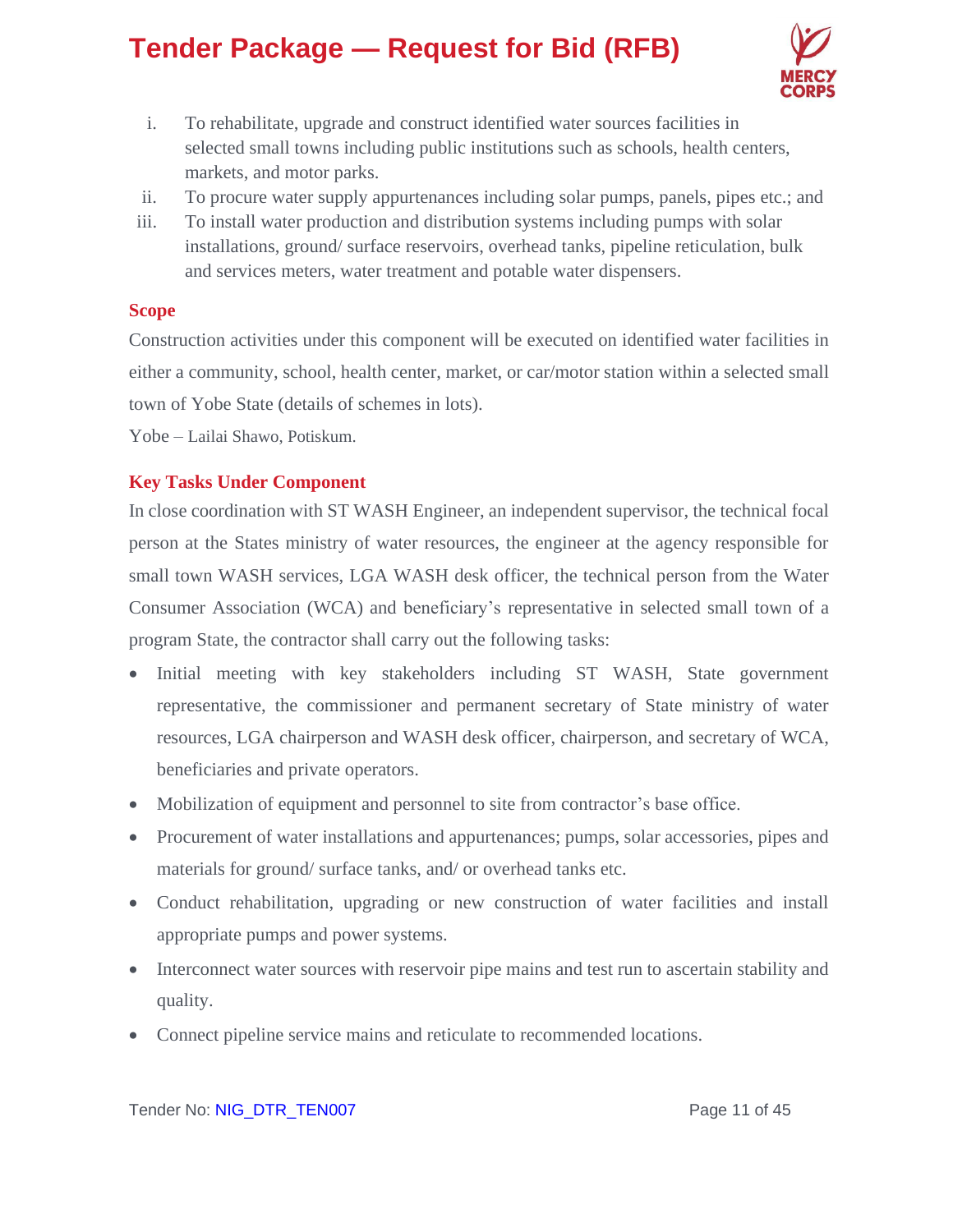

- Install bulk, service and water dispensers as specified in the engineering design.
- Install water quality dispensers and kiosks as specified in the engineering design work or guided by the ST WASH Technical team.
- Prepare an operations and maintenance manual for installed water facilities.
- Any other tasks as may be required by the ST WASH Team and/ or recommended by the contractor as guided by design specifications.
- Test run the entire water supply system to ensure free flow of potable water.
- Handover of facility to ST WASH for commissioning.

### **Deliverables**

The following deliverables are expected for the component 1 assignment:

- I. Provide inception report upon receipt of a letter of award demonstrating methodology/ approaches to reflect review of engineering designs for concurrence and alignment with actual work to be executed, available human resource, available equipment/ tools for the work, and detailed action plan of how the assignment will be delivered (i.e. 3 days after receipt of award – contractor may visit work site to ensure plans are aligned with realities on ground)
- II. Submit weekly update and monthly progress report of construction activities
- III. Submit project completion report to the ST WASH team. The report must present in detail, the final outcomes of water supply constructions.

### **Principles**

The Contractor will take note of the following principles during the implementation of the tasks:

- i. The water supply network should be functional, efficient, and effective.
- ii. The design should consider minimizing the consumption of energy (propose cheaper and reliable option).
- iii. The design of the water supply should be made so that the construction work be done in short time and utilized as soon as possible.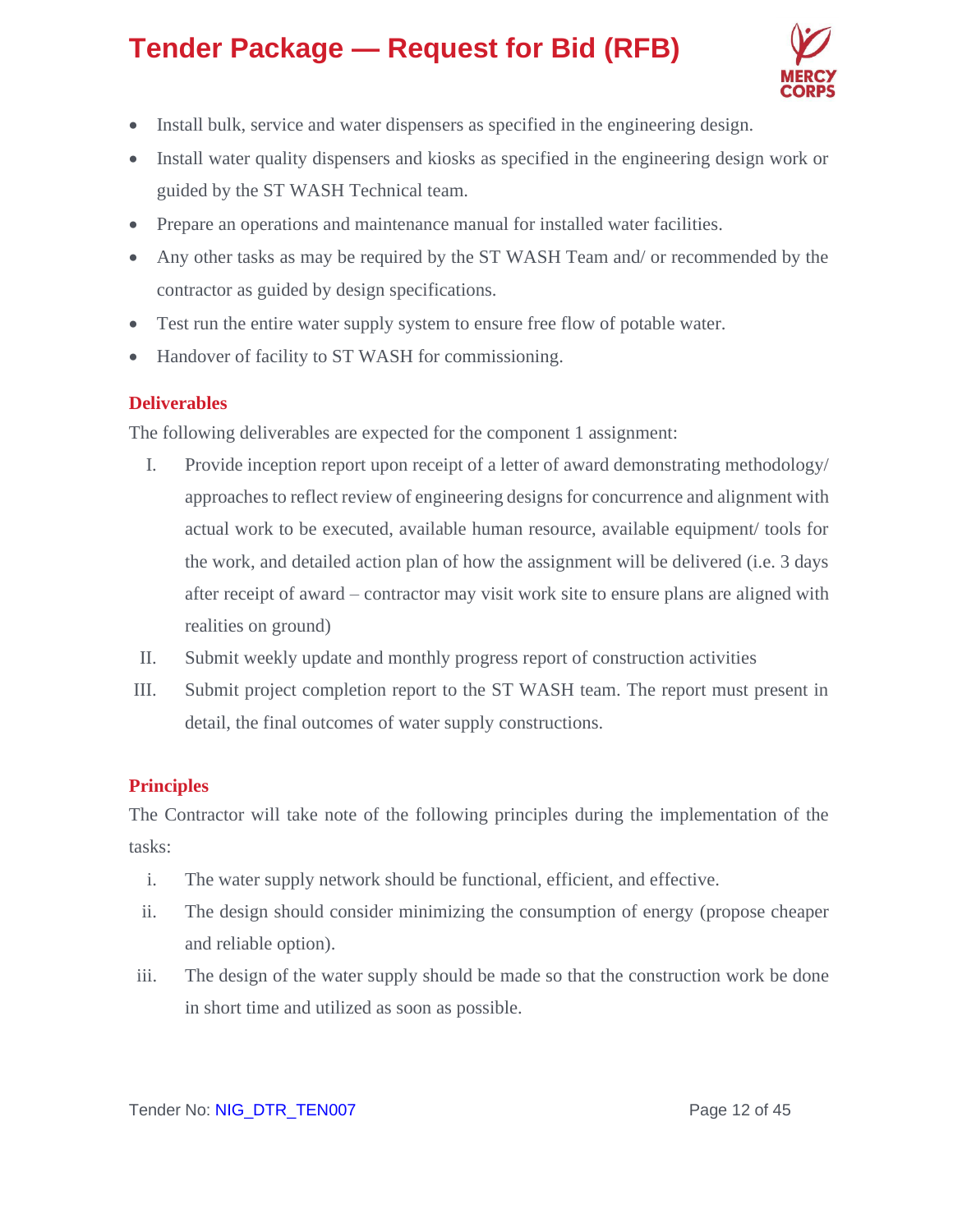

iv. Any design prepared by the Consultant for the WASH ST Activity Team under the Contract shall belong to and remain the property of Mercy Corps/WaterAid Team. The Consultant may retain a copy of such document and software, but it shall not be used for other purposes without the express written consent of Mercy Corps/WaterAid Team.

### **YOBE: LOCATIONS OF WATER FACILITIES IN LOTS**

| Lot No. | <b>State</b> | <b>LGA</b> | <b>Sanitation</b><br><b>Scheme</b> |
|---------|--------------|------------|------------------------------------|
| 001     | Yobe         | Potiskum   | Lailai<br>Shawo                    |

### **Bill of Quantities**

### **Small Towns Water Supply**

| Drilling of borehole 100m depth,          |                |
|-------------------------------------------|----------------|
| Construction of elevated 20 cubic meters  |                |
| PVC water storage tank, Solarization,     |                |
| Reticulation, Construction of standpipes, |                |
| Water treatment facilities, Perimeter     |                |
| fencing in Lailai Shawo                   | <b>Bill 01</b> |

| <b>Item</b><br><b>No</b> | <b>Description</b>                                                                                                                                | <b>Unit</b> | Unit<br><b>Price</b><br>(Naira) | <b>Estimated</b><br>Qty | <b>Amount</b><br>(Naira) |
|--------------------------|---------------------------------------------------------------------------------------------------------------------------------------------------|-------------|---------------------------------|-------------------------|--------------------------|
|                          |                                                                                                                                                   |             |                                 |                         |                          |
| 100                      | <b>General Items</b>                                                                                                                              |             |                                 |                         |                          |
|                          |                                                                                                                                                   |             |                                 |                         |                          |
| 101                      | Provide and maintain Project Sign-boards, 2<br>No per location as directed on site                                                                | No.         |                                 | 1                       |                          |
|                          |                                                                                                                                                   |             |                                 |                         |                          |
| 102                      | Test running of plants for 4 weeks after<br>substantial completion, including running,<br>trouble shooting and performance tests, as<br>specified | Ls          |                                 |                         |                          |
|                          |                                                                                                                                                   |             |                                 |                         |                          |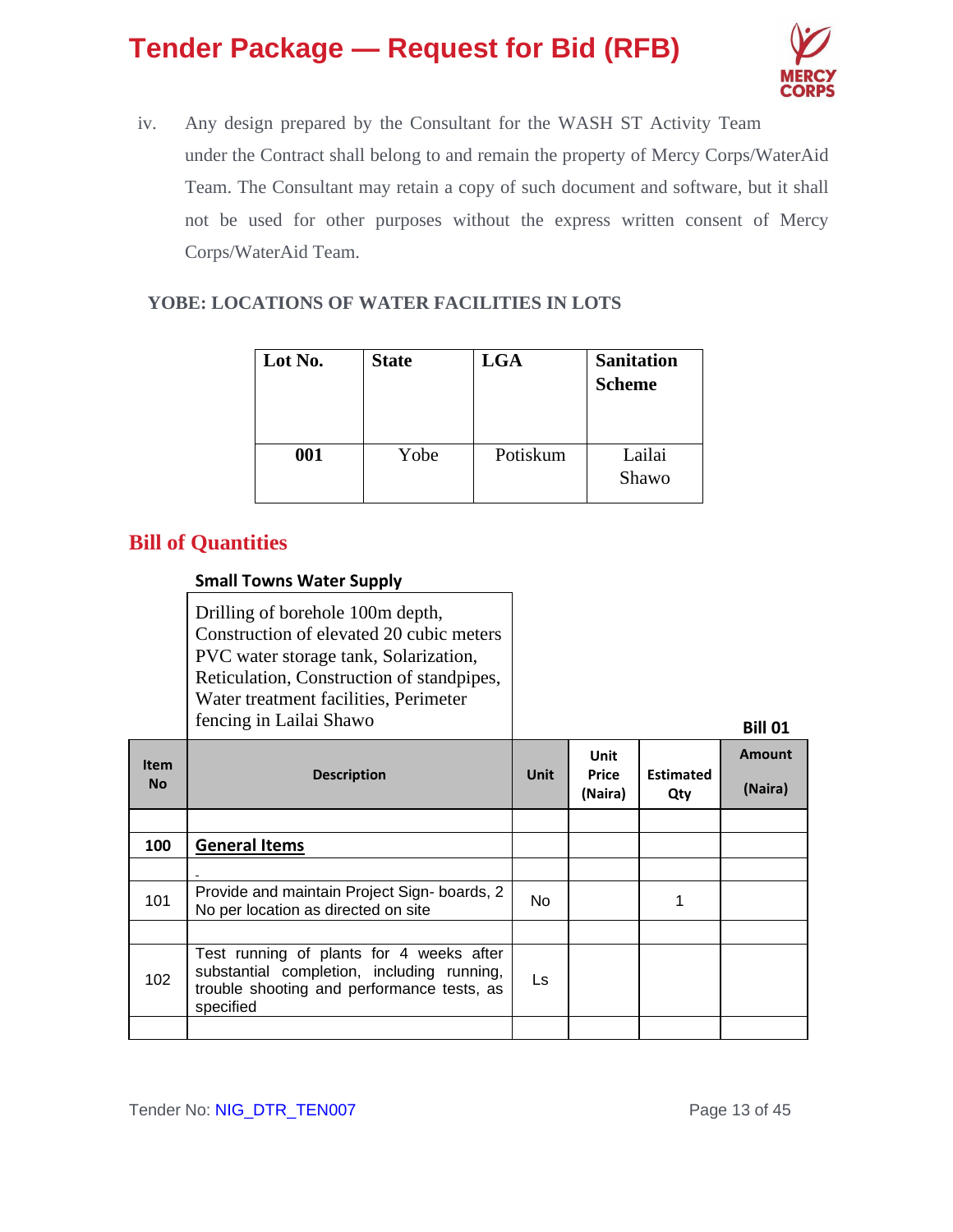

| 103 | Provide stack yard for<br>pipes<br>and<br>appurtenances at suitable location in project<br>area                                                                                                                | Ls  |     |  |
|-----|----------------------------------------------------------------------------------------------------------------------------------------------------------------------------------------------------------------|-----|-----|--|
| 104 | Provision of As-Built Drawings                                                                                                                                                                                 | Ls  |     |  |
| 105 | Provision of O & M Manuals                                                                                                                                                                                     | Ls  |     |  |
| 106 | Progress photographs/video, as specified                                                                                                                                                                       | Ls  |     |  |
| 107 | Soil tests for foundation of structures as<br>specified                                                                                                                                                        | Ls  |     |  |
| 108 | Structural Design of foundation for elevated<br>tank                                                                                                                                                           | Ls. |     |  |
| 109 | Provision for social & economic impact<br>management                                                                                                                                                           | Ps  |     |  |
|     | <b>Total General Items to Bill 01 Lailai Shani PHC/Potiskum</b><br><b>Summary</b>                                                                                                                              |     |     |  |
|     |                                                                                                                                                                                                                |     |     |  |
|     |                                                                                                                                                                                                                |     |     |  |
| 200 | <b>Boreholes</b>                                                                                                                                                                                               |     |     |  |
|     |                                                                                                                                                                                                                |     |     |  |
|     | New Boreholes: 1 No.                                                                                                                                                                                           |     |     |  |
| 201 | Mobilization and demobilization<br>Mobilization and Demobilization of Men,<br>Drilling Rig, Self-Loader and all Borehole<br>drilling Equipment and Materials - Include for<br>site clearing and preparation.   | Ls. |     |  |
|     | Predrilling hydrogeological investigation                                                                                                                                                                      |     |     |  |
| 202 | Carry out predrilling hydrogeological<br>investigation as specified (with confirmation<br>report submitted)                                                                                                    | No  | 1   |  |
|     |                                                                                                                                                                                                                |     |     |  |
|     | <b>Drilling</b>                                                                                                                                                                                                |     |     |  |
| 203 | Drilling of 200mm diameter hole 100m deep<br>in sedimentary formation for installation of<br>150 mm high pressure (10bar) UPVC casing<br>and screens, depth 0 - 100 m (maximum<br>depth 60m for all locations) | m   | 100 |  |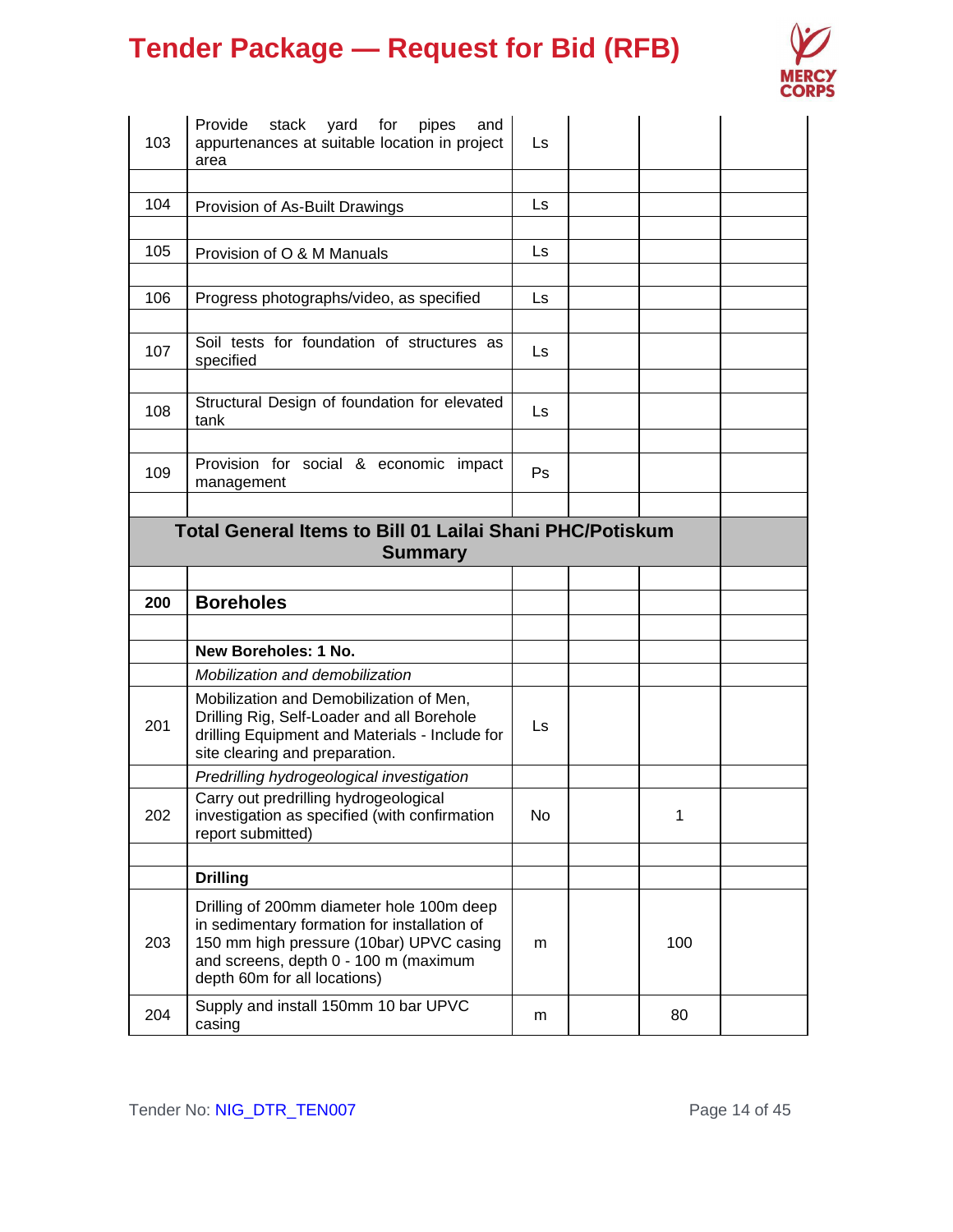

| 205 | Supply and install 150 mm upvc screen of<br>10bar pressure rating (10m maximum length<br>for all locations)                                                                                                              | m              | 10             |  |
|-----|--------------------------------------------------------------------------------------------------------------------------------------------------------------------------------------------------------------------------|----------------|----------------|--|
| 206 | Supply and install UPVC adaptor between<br>casing and screen                                                                                                                                                             | No.            | $\overline{2}$ |  |
| 207 | Carry out geophysical logging of the open<br>hole before casing installation                                                                                                                                             | N <sub>o</sub> | 1              |  |
| 208 | Supply and install 2 - 4mm gravel pack as<br>specified in accordance to DIN 4924 Gravel<br>of 1.0 - 2.0 mm (clay-seal top of the gravel<br>pack)                                                                         | No.            | 1              |  |
| 209 | Clay seal above gravel pack, 6m depth                                                                                                                                                                                    | No.            | $\mathbf{1}$   |  |
| 210 | Backfill drilled material in the annular space<br>on the top of the clay sealing.                                                                                                                                        | N <sub>o</sub> | 1              |  |
| 211 | Grouting and blinding of seal above backfill<br>area, 15m depth and construction of blinding<br>layer 50mm thick around casing in Class 15<br>concrete.                                                                  | No             | 1              |  |
| 212 | Construction of wellhead slab 250mm thick x<br>1.2m x 1.2m, in Class 20 concrete, as<br>specified                                                                                                                        | No             | 1              |  |
| 213 | Supply and install protective lockable<br>borehole cap and wellhead nameplate on<br>the casing as specified. Include for making<br>good the area around the casing.                                                      | No             | 1              |  |
| 214 | Supply and installation of 50mm dia. UPVC<br>Pipes (India) of 10 bars flanged with all<br>connections to form rising main to connect<br>supply to overhead tank                                                          | m              | 100            |  |
|     |                                                                                                                                                                                                                          |                |                |  |
|     |                                                                                                                                                                                                                          |                |                |  |
|     | <b>Sub-Total Page to Borehole Works Summary</b>                                                                                                                                                                          |                |                |  |
|     | Borehole cleaning and test-pumping                                                                                                                                                                                       |                |                |  |
| 215 | Carry out borehole cleaning and<br>development by backwashing, jetting, and<br>airlifting 18hrs                                                                                                                          | No.            | 1              |  |
| 216 | Equip the borehole with suitable pump set<br>and ancillary equipment for a 24hrs pumping<br>test to establish maximum and safe yield<br>from the borehole. Include for<br>measurements and records of discharge<br>water | No.            | 1              |  |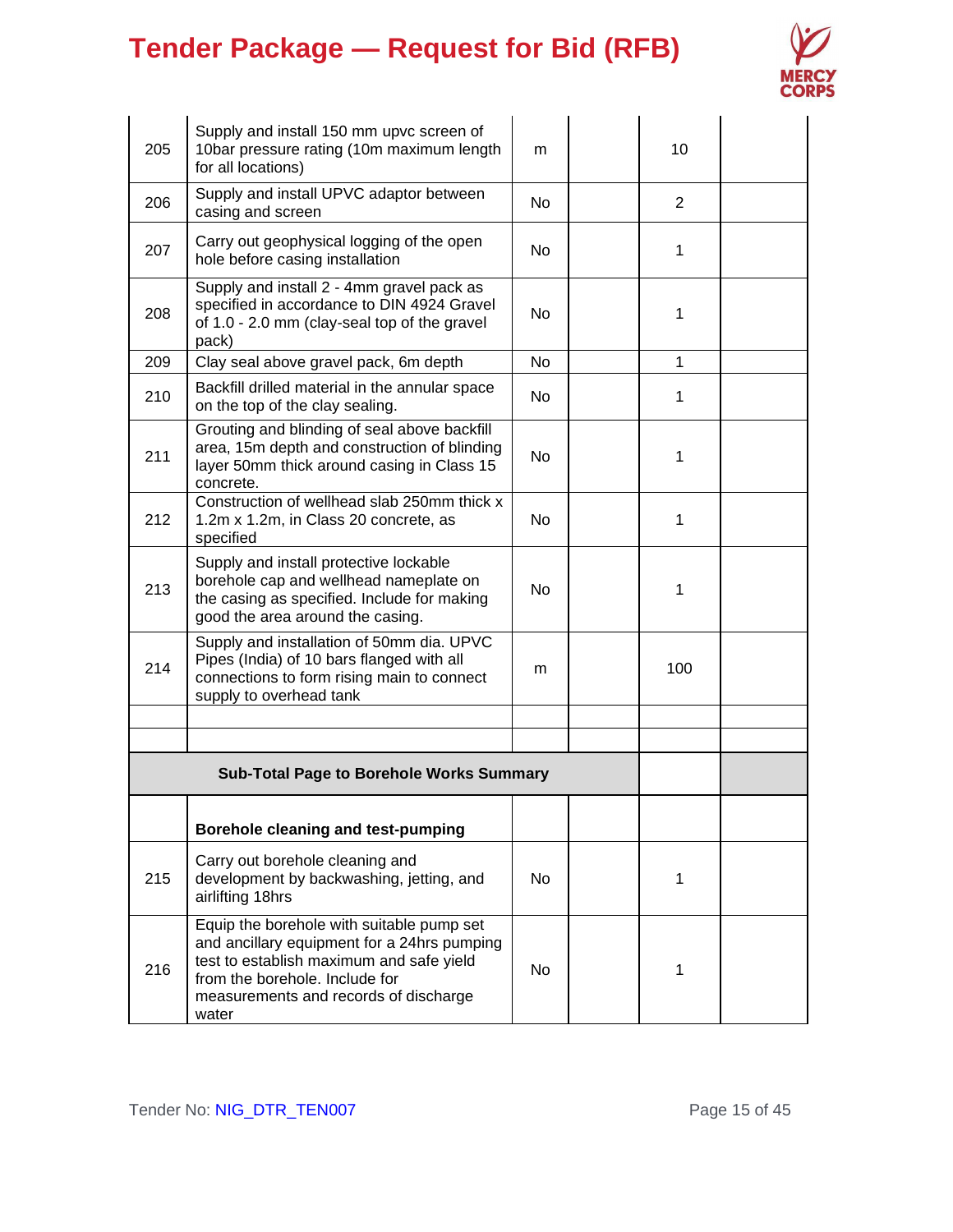

| 217 | Carry out water quality analysis, including<br>full bacteriological and physio-chemical<br>analysis                                                                                                                                                                                               | No           | 1              |  |
|-----|---------------------------------------------------------------------------------------------------------------------------------------------------------------------------------------------------------------------------------------------------------------------------------------------------|--------------|----------------|--|
| 218 | Carry out disinfection of the motorized<br>borehole, permanent pump and riser pipes<br>as specified                                                                                                                                                                                               | No.          | $\mathbf{1}$   |  |
| 219 | Supply and installation of pump type SQ flex<br>+CU200 Type Grundfos or equivalent<br>type/standard) complete with cable,<br>starter/switches, and accessories<br>(provisional). Note: Actual parameters to be<br>determined only from pump-testing result<br>after drilling. (Hybrid Solar Pump) | <b>No</b>    | 1              |  |
| 220 | Supply and installation of 50mm dia. UPVC<br>Pipes of 10 bars flanged with all connections<br>to form rising main                                                                                                                                                                                 | m            | $\mathbf{1}$   |  |
| 221 | Supply and Install 3m scotch cast cable<br>jointing kits and earthing                                                                                                                                                                                                                             | <b>No</b>    | $\mathbf{1}$   |  |
| 222 | Supply and Installation of Solar Mono<br>polycrystalline panels as in TSS (1650<br>Watts)                                                                                                                                                                                                         | <b>Watts</b> | 0              |  |
| 223 | Supply and Install support structure and<br>frames for panels                                                                                                                                                                                                                                     | <b>LS</b>    | $\mathbf{1}$   |  |
| 224 | Supply and Install 3x6mm2 pump motor<br>cable                                                                                                                                                                                                                                                     | Set          | $\mathbf{1}$   |  |
| 225 | Supply and Install 4mm2 interconnector<br>cable                                                                                                                                                                                                                                                   | Set          | $\mathbf{1}$   |  |
| 226 | Supply and install Marine rope 10mm as<br>antidrop for the pump                                                                                                                                                                                                                                   | Roll         | $\overline{2}$ |  |
| 227 | Provide and install header pipework, in<br>50mm dia upvc pipes (India), fittings, and<br>appurtenances including 1 no 90 deg and 2<br>no's 45 deg bends, air valve, gate valve,<br>non-return valve, pressure gauge and flow<br>meter.                                                            | <b>No</b>    | 1              |  |
| 228 | Carry out 6-hour pump test after installation<br>of permanent pump                                                                                                                                                                                                                                | Ls           | 1              |  |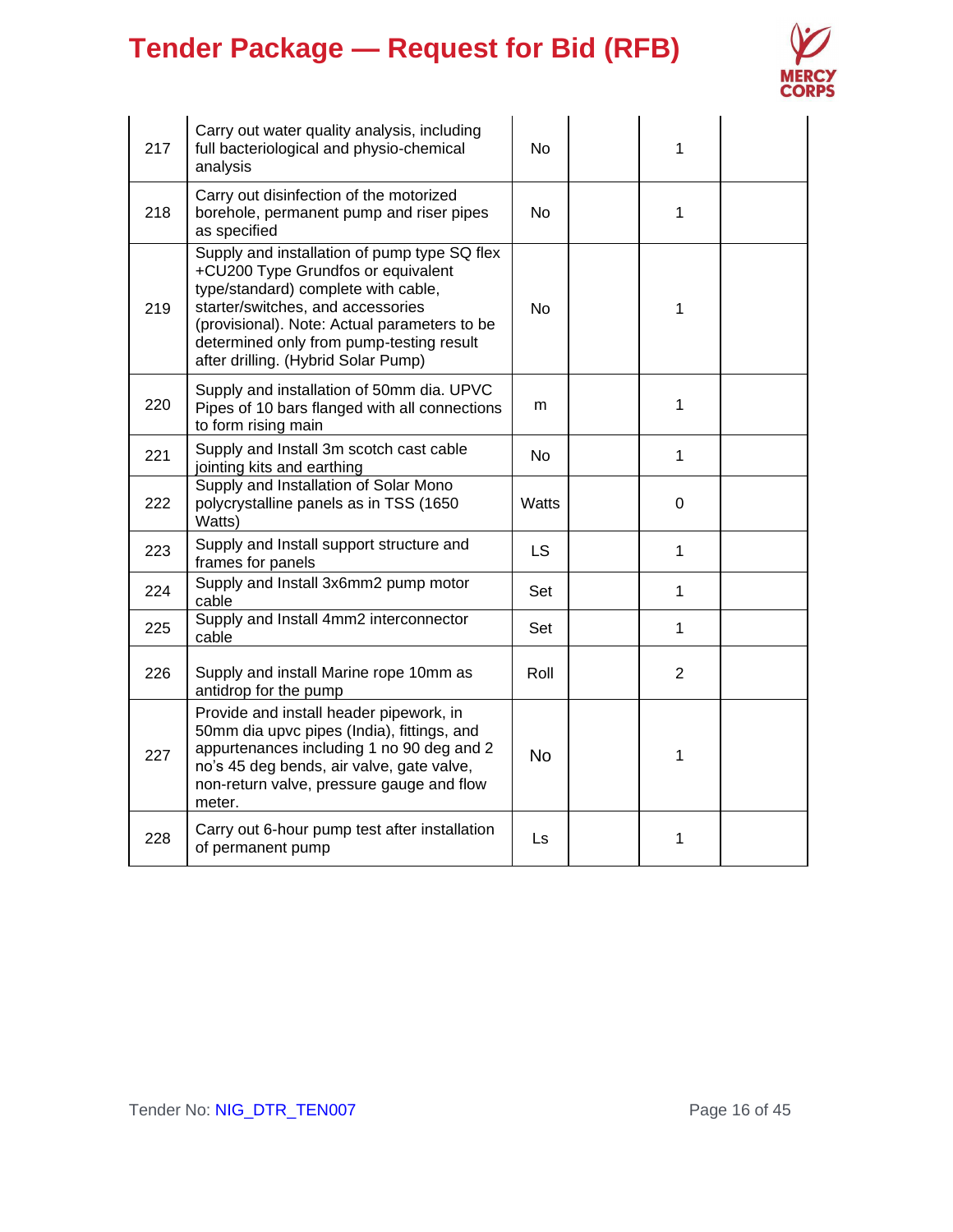

| 229 | Prepare Technical Report (allow 5 copies)<br>for the borehole drilling completion report,<br>test pumping and construction details.<br>Include for borehole material logs, yields,<br>recovery, water quality analysis (full<br>chemical and bacteriological) and borehole<br>vertical alignment. Include Borehole<br>Reference Number, Borehole Location,<br>Borehole drilled diameter, Total depth, water<br>rest Water strikes. Report should be in hard<br>and soft copy (CD) | Ls        |  |  |
|-----|-----------------------------------------------------------------------------------------------------------------------------------------------------------------------------------------------------------------------------------------------------------------------------------------------------------------------------------------------------------------------------------------------------------------------------------------------------------------------------------|-----------|--|--|
|     |                                                                                                                                                                                                                                                                                                                                                                                                                                                                                   |           |  |  |
|     | <b>Sub-Total Page to Borehole Works Summary</b>                                                                                                                                                                                                                                                                                                                                                                                                                                   |           |  |  |
|     | <b>COLLECTION SHEET</b>                                                                                                                                                                                                                                                                                                                                                                                                                                                           |           |  |  |
|     |                                                                                                                                                                                                                                                                                                                                                                                                                                                                                   |           |  |  |
|     | <b>Summary Borehole Works</b>                                                                                                                                                                                                                                                                                                                                                                                                                                                     |           |  |  |
|     | Sheet 1                                                                                                                                                                                                                                                                                                                                                                                                                                                                           |           |  |  |
|     |                                                                                                                                                                                                                                                                                                                                                                                                                                                                                   |           |  |  |
|     | Sheet 2                                                                                                                                                                                                                                                                                                                                                                                                                                                                           |           |  |  |
|     | Total Borehole Works to Bill 01 Lailai Shani PHC/Potiskum Summary                                                                                                                                                                                                                                                                                                                                                                                                                 |           |  |  |
|     |                                                                                                                                                                                                                                                                                                                                                                                                                                                                                   |           |  |  |
|     |                                                                                                                                                                                                                                                                                                                                                                                                                                                                                   |           |  |  |
| 300 | <b>Treatment Plant</b>                                                                                                                                                                                                                                                                                                                                                                                                                                                            |           |  |  |
|     |                                                                                                                                                                                                                                                                                                                                                                                                                                                                                   |           |  |  |
|     | <b>Treatment is required for pH</b><br>correction and disinfection only.                                                                                                                                                                                                                                                                                                                                                                                                          |           |  |  |
|     | <b>Dosing Pumps</b>                                                                                                                                                                                                                                                                                                                                                                                                                                                               |           |  |  |
| 301 | Chemical dosing set for each of Soda ash<br>and Chlorine, including Dosing Pump with<br>pumping rate 50 Liters/Hr. and 4 bar working<br>pressure, mixing tank 1000 Litres, level<br>indicator and chemical agitator, 12mm dia<br>uPVC connection pipework and all<br>ancillaries for complete system installation.                                                                                                                                                                | <b>LS</b> |  |  |
|     |                                                                                                                                                                                                                                                                                                                                                                                                                                                                                   |           |  |  |
|     | Storage Tanks                                                                                                                                                                                                                                                                                                                                                                                                                                                                     |           |  |  |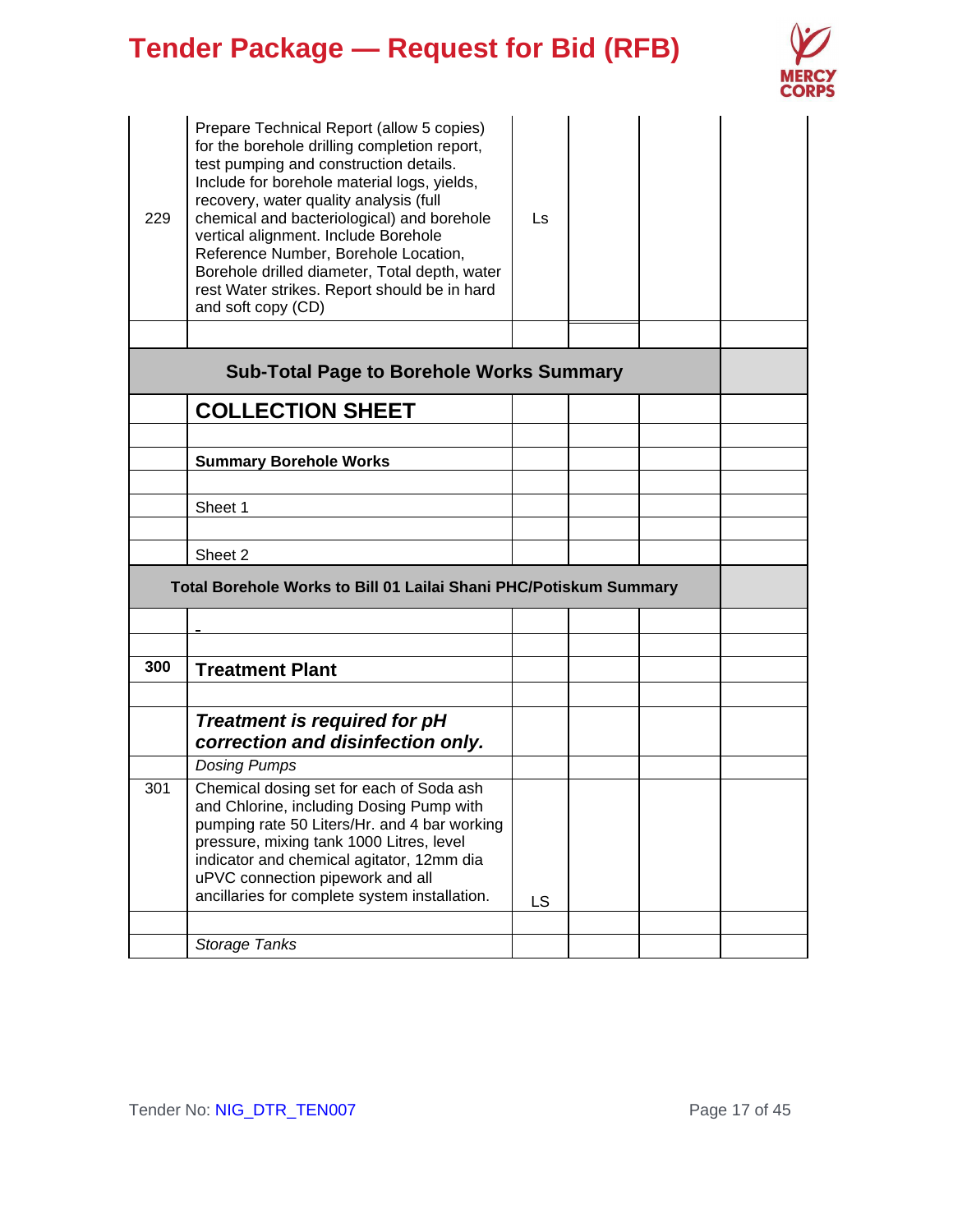

| 302 | Erect and Construction of Elevated PVC<br>tank, 20cub.m on 9m Tower complete with,<br>Steel tower Columns, Top & Bottom<br>Bearers, Angle bracings, Walkway Platform,<br>handrail, Safety gauge, Ladder, Bolts, Nuts,<br>washers and associated Inlet, Outlet,<br>Overflow Drainpipe and Gate valves. Steel<br>grating for tank basement                                                                                                                                                                                                                                                                                  | No             | 1   |  |
|-----|---------------------------------------------------------------------------------------------------------------------------------------------------------------------------------------------------------------------------------------------------------------------------------------------------------------------------------------------------------------------------------------------------------------------------------------------------------------------------------------------------------------------------------------------------------------------------------------------------------------------------|----------------|-----|--|
| 303 | Construct reinforced concrete foundation, in<br>accordance with results of geophysical<br>investigation                                                                                                                                                                                                                                                                                                                                                                                                                                                                                                                   | Ps.            | 1   |  |
|     |                                                                                                                                                                                                                                                                                                                                                                                                                                                                                                                                                                                                                           |                |     |  |
|     | Powerhouse                                                                                                                                                                                                                                                                                                                                                                                                                                                                                                                                                                                                                |                |     |  |
|     | <b>Fencing</b>                                                                                                                                                                                                                                                                                                                                                                                                                                                                                                                                                                                                            |                |     |  |
| 304 | Provide and erect block wall perimeter fence<br>to include foundation (25m x 10m x 2.5 high)                                                                                                                                                                                                                                                                                                                                                                                                                                                                                                                              | m2             | 0   |  |
| 305 | Provide and erect 225mm block wall<br>perimeter fence (25m x 10m x 2.5 high) to<br>include foundation 500mm above ground<br>level, internal and external plastering with<br>50mm concrete top capping. 50mm<br>galvanized iron pole with anchorage<br>embedded in plain insitu concrete. Supply<br>and fix 2.5m high by 14-gauge chain link tied<br>with galvanized steel tension/stretching wire<br>4mm at 500mm high 3 different level of the<br>pole with at most 2000mm distance between<br>2" GI poles. Provide and weld 50x50x5mm<br>angle iron on top of GI poles and chain links<br>for bracing entire perimeter. | m <sub>2</sub> | 250 |  |
| 306 | Provide and erect wire mesh fence round<br>the scheme including Gate.                                                                                                                                                                                                                                                                                                                                                                                                                                                                                                                                                     | N <sub>o</sub> | 1   |  |
|     | <b>Sub-Total Page to Treatment Plant Summary</b>                                                                                                                                                                                                                                                                                                                                                                                                                                                                                                                                                                          |                |     |  |
|     |                                                                                                                                                                                                                                                                                                                                                                                                                                                                                                                                                                                                                           |                |     |  |
|     |                                                                                                                                                                                                                                                                                                                                                                                                                                                                                                                                                                                                                           |                |     |  |
|     | Gate - Welded steel open grid structure,<br>3.6m wide X2.1m high, double leaf                                                                                                                                                                                                                                                                                                                                                                                                                                                                                                                                             |                |     |  |
| 308 | Provide and fix welded steel gate 3.6m wide<br>X 2.1m high, in 50mm dia galvanized steel<br>pipe frame and 50mm X 50mm welded<br>galvanized mesh (8 SWG), as in drawing<br>and include for fixing to concrete support<br>posts. Include locking latches and bolts                                                                                                                                                                                                                                                                                                                                                         | ls.            | 1   |  |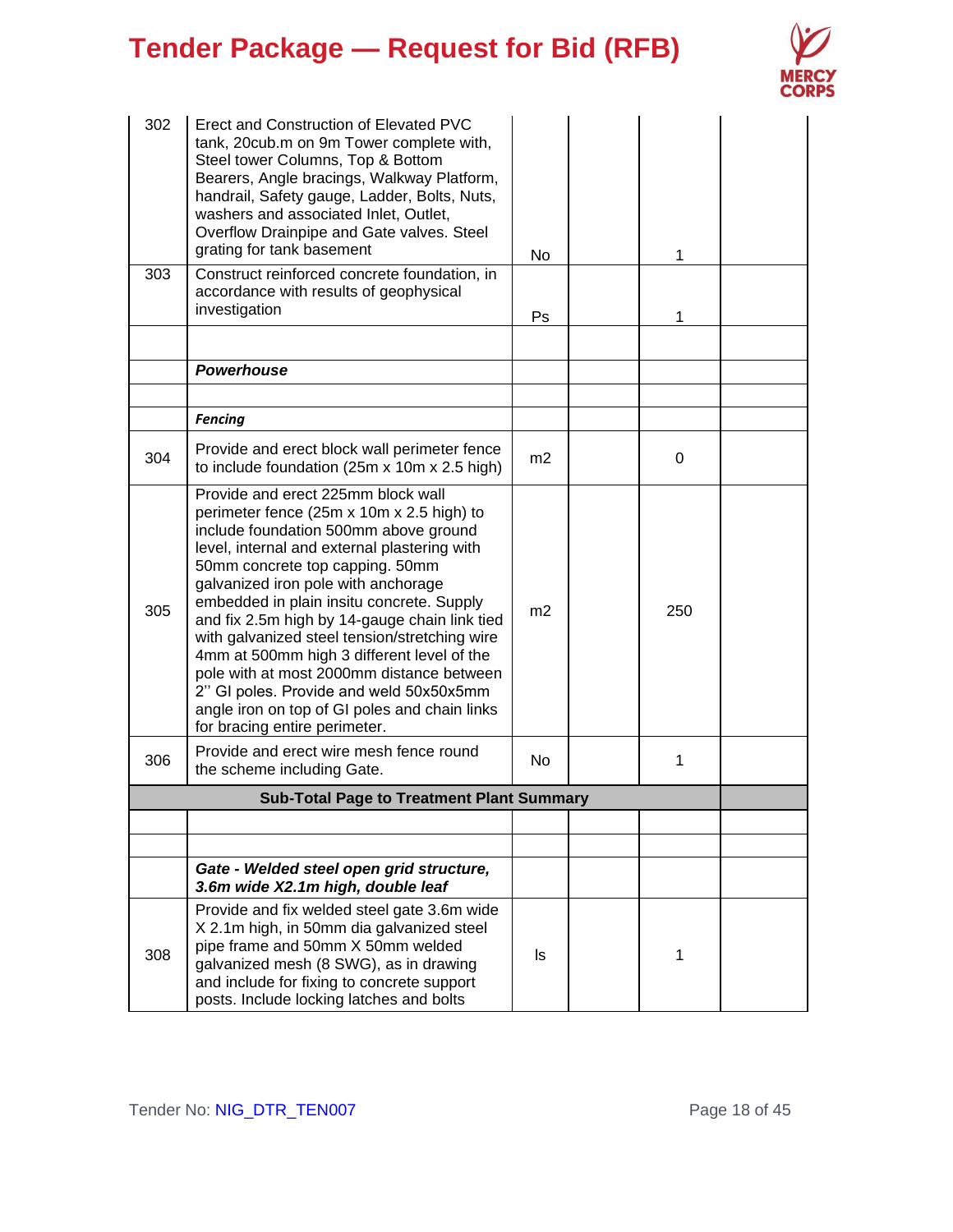

| 309 | Provide and fix reinforced concrete(C25/20)<br>gate posts 250mm X 250mm X 3.0m long,<br>including Y12 bars, formwork, and<br>all<br>ancillaries<br>Provide and place mass concrete bases                                                                                                                                          | ls             | 1  |  |
|-----|-----------------------------------------------------------------------------------------------------------------------------------------------------------------------------------------------------------------------------------------------------------------------------------------------------------------------------------|----------------|----|--|
| 310 | (C25/20) to gate posts, 750mm X 750mm X<br>900mm, including excavation, preparations,<br>and backfilling                                                                                                                                                                                                                          | ls             | 1  |  |
|     | Landscaping (1No Scheme)                                                                                                                                                                                                                                                                                                          |                |    |  |
| 311 | Allow for land scaping, including grassing,<br>gravel and curbstone walkway to ensure<br>proper drainage of the scheme or others as<br>may be directed on site (Provisional Sum)                                                                                                                                                  | PS             | 1  |  |
| 312 | Provide and lay granite chippings, 900 wide<br>x 100mm thick between curbstones for<br>accesses                                                                                                                                                                                                                                   | m <sup>3</sup> | 60 |  |
|     |                                                                                                                                                                                                                                                                                                                                   |                |    |  |
|     | <b>Sub-Total Page to Treatment Plant Summary</b>                                                                                                                                                                                                                                                                                  |                |    |  |
|     |                                                                                                                                                                                                                                                                                                                                   |                |    |  |
|     | <b>BILL COLLECTION SHEET</b>                                                                                                                                                                                                                                                                                                      |                |    |  |
|     |                                                                                                                                                                                                                                                                                                                                   |                |    |  |
|     | <b>Summary Treatment Plant</b>                                                                                                                                                                                                                                                                                                    |                |    |  |
|     | Sheet 1                                                                                                                                                                                                                                                                                                                           |                |    |  |
|     |                                                                                                                                                                                                                                                                                                                                   |                |    |  |
|     | Sheet 2                                                                                                                                                                                                                                                                                                                           |                |    |  |
|     |                                                                                                                                                                                                                                                                                                                                   |                |    |  |
|     |                                                                                                                                                                                                                                                                                                                                   |                |    |  |
|     | Total Treatment Plant to Bill 01 Lailai Shani PHC/Potiskum Summary                                                                                                                                                                                                                                                                |                |    |  |
|     |                                                                                                                                                                                                                                                                                                                                   |                |    |  |
| 400 | <b>Power Supply</b>                                                                                                                                                                                                                                                                                                               |                |    |  |
|     | <b>Electrical Installations</b>                                                                                                                                                                                                                                                                                                   |                |    |  |
| 401 | Supply and installation of pump type SQ flex<br>+CU200 Type Grundfos or equivalent<br>type/standard) complete with cable,<br>starter/switches, and accessories<br>(provisional). Note: Actual parameters to be<br>determined only from pump-testing result<br>after drilling. (Hybrid Solar Pump) (5.5-2hp)<br>(SQ flex + CU 200) | No             | 1  |  |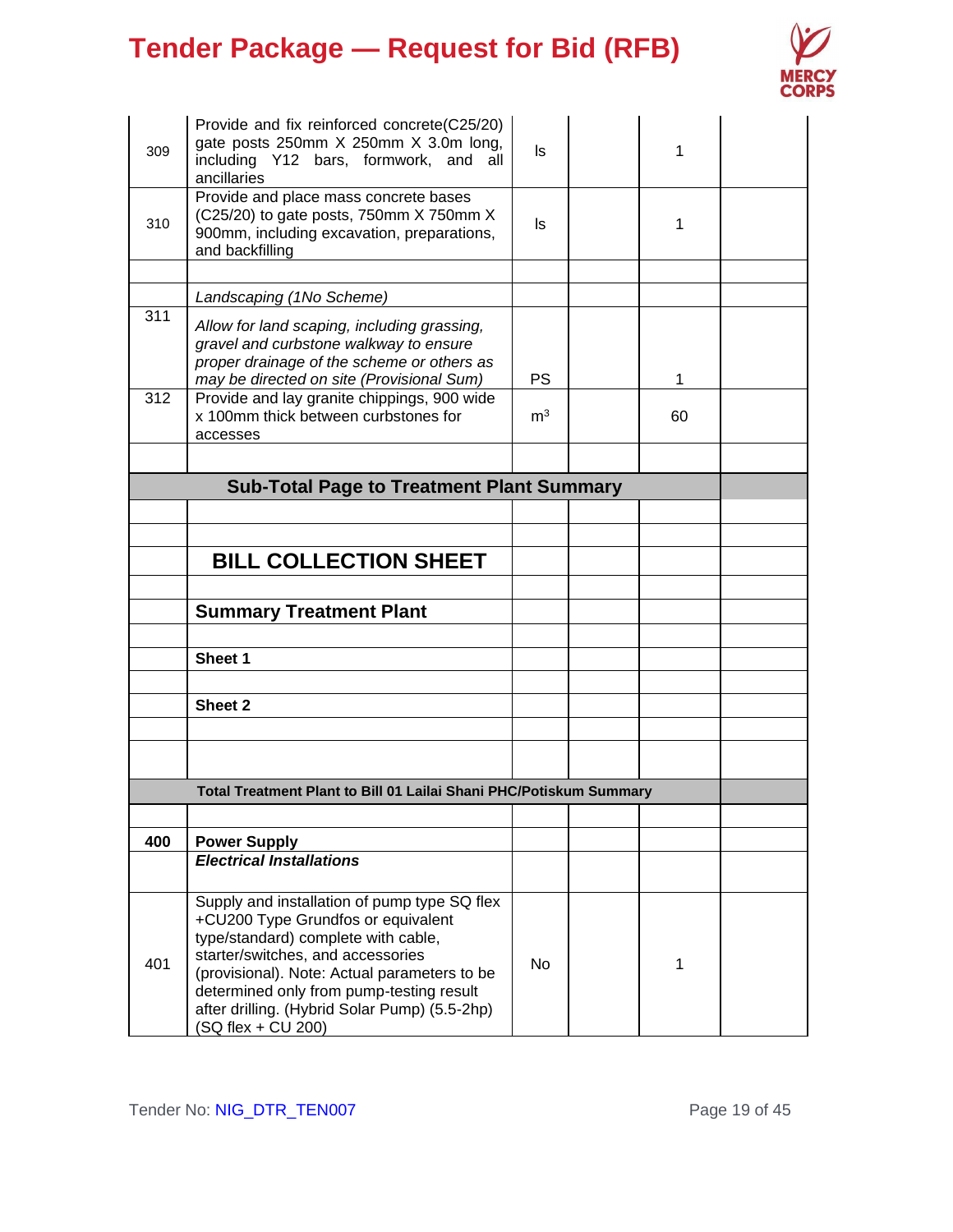

| 402 |                                                                                                                                                                                                                                                                                                                                                                                                                                                      |                |              |  |
|-----|------------------------------------------------------------------------------------------------------------------------------------------------------------------------------------------------------------------------------------------------------------------------------------------------------------------------------------------------------------------------------------------------------------------------------------------------------|----------------|--------------|--|
|     | Supply and Installation of Solar Mono<br>polycrystalline panels as in TSS, Canadian<br>Solar panels (275 w, 31.0v (65x39.1x1.57<br>in)                                                                                                                                                                                                                                                                                                               | Watts          | 7,600        |  |
| 403 | Provide and install Change over switch, 150<br>A                                                                                                                                                                                                                                                                                                                                                                                                     | N <sub>o</sub> | 1            |  |
| 404 | Provide and install distribution panel,<br>including relays, contactors, breakers, and<br>all cabling for complete electrical operation<br>of the scheme                                                                                                                                                                                                                                                                                             | N <sub>o</sub> | 1            |  |
| 405 | Small power and lighting installations,<br>including wiring                                                                                                                                                                                                                                                                                                                                                                                          | Ls             | $\mathbf{1}$ |  |
|     | <b>Motor Control Panel</b>                                                                                                                                                                                                                                                                                                                                                                                                                           |                |              |  |
| 406 | 415 volts 50Hz, 3 - phase, 250amps with<br>fusible disconnection switch. Push buttons<br>for start and stop, 1 pump, 2 Nos dosing<br>pumps, 2 Nos transfer pumps and all<br>internal electrical fittings with all fuses<br>complete. All electrical starters shall consist<br>of terminal overload relay of rating suitable<br>to motor control. Indicator lamp for various<br>equipment and on/off reset button to get<br>mounted on cover to panel | No             | $\Omega$     |  |
|     |                                                                                                                                                                                                                                                                                                                                                                                                                                                      |                |              |  |
|     | Total Power Supply to Bill 01 Lailai Shani PHC/Potiskum<br><b>Summary</b>                                                                                                                                                                                                                                                                                                                                                                            |                |              |  |
|     |                                                                                                                                                                                                                                                                                                                                                                                                                                                      |                |              |  |
| 500 | <b>Distribution Network</b>                                                                                                                                                                                                                                                                                                                                                                                                                          |                |              |  |
|     |                                                                                                                                                                                                                                                                                                                                                                                                                                                      |                |              |  |
|     | N.B: There exists a pipe network within<br>town, sizes and material condition must<br>be confirmed before proposed pipeline<br>extension is carried out.                                                                                                                                                                                                                                                                                             |                |              |  |
|     | <b>Clearing work</b>                                                                                                                                                                                                                                                                                                                                                                                                                                 |                |              |  |
| 501 | Removal or trees, girth: n.e. 1 m., locally<br>disposed                                                                                                                                                                                                                                                                                                                                                                                              | <b>LS</b>      | 1            |  |
| 502 | Removal of stumps, dia: n.e. 1 m., locally<br>disposed                                                                                                                                                                                                                                                                                                                                                                                               | <b>LS</b>      | 1            |  |
| 503 | Clearance of wayleaves, pipe dia. n.e.<br><b>160mm</b>                                                                                                                                                                                                                                                                                                                                                                                               | m              | 1,500        |  |
|     |                                                                                                                                                                                                                                                                                                                                                                                                                                                      |                |              |  |
|     | <b>Pipes and Fitting</b><br>Provide and lay uPVC Pipes, plain ended<br>with separate joints or socket & spigot, PN<br>10 bars                                                                                                                                                                                                                                                                                                                        |                |              |  |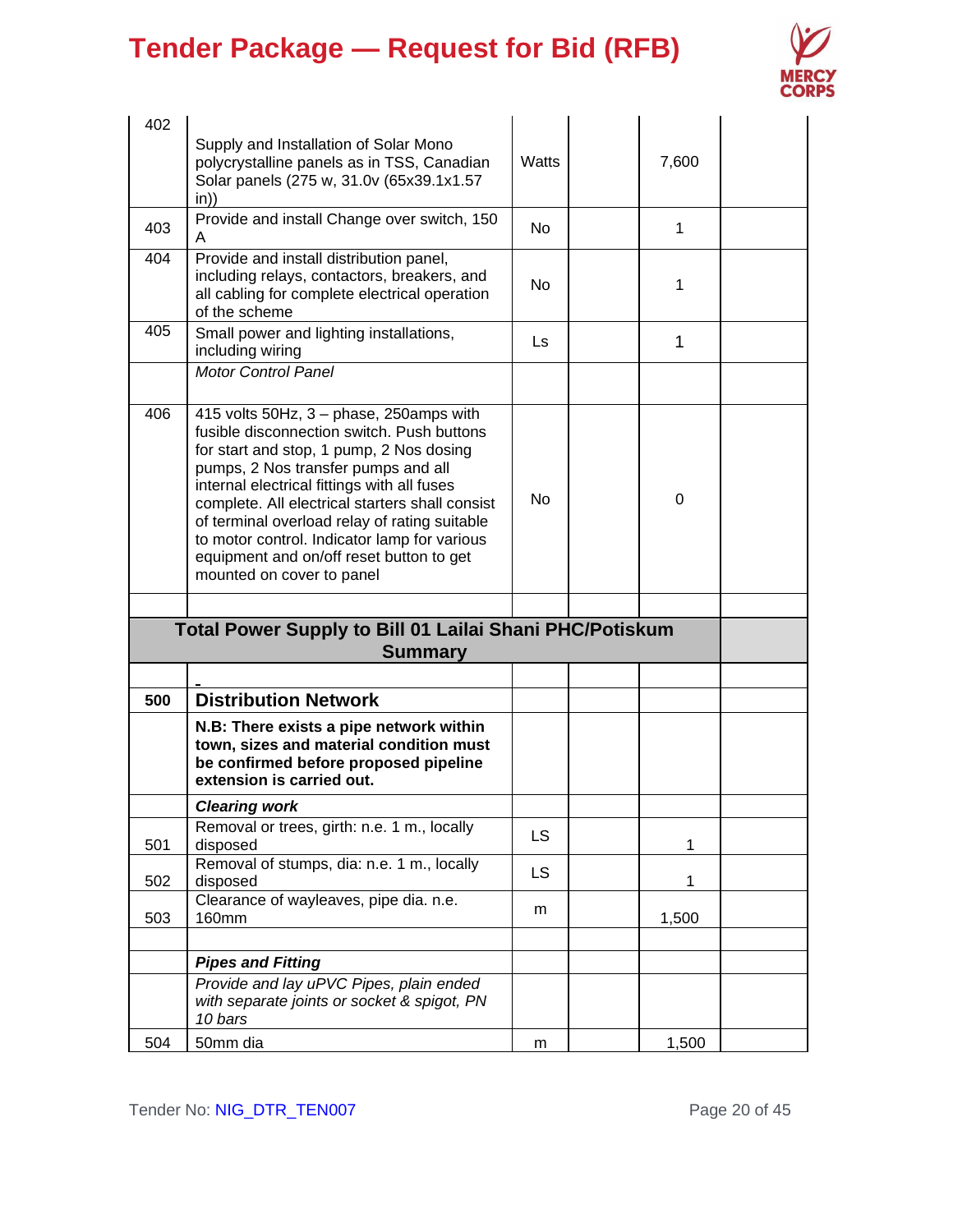

| 505 | 75mm dia                                              | m         |   |  |
|-----|-------------------------------------------------------|-----------|---|--|
| 506 | 110 mm dia.                                           | m         |   |  |
|     |                                                       |           |   |  |
|     | Provide and lay fittings in uPVC, PN 10 bars          |           |   |  |
|     | Double Socket bends, long radius (LRB)                |           |   |  |
| 507 | 50mm dia. NP 10, 11.25° - 90°                         | No.       | 4 |  |
| 508 | 75mm dia. NP 10, 11.25° - 90°                         | No        |   |  |
| 509 | 110mm dia. NP 10, 11.25° - 90°                        | No.       |   |  |
|     |                                                       |           |   |  |
|     | Junctions, Double socket c/w plain ended<br>branch    |           |   |  |
| 510 | 75/50mm dia.                                          | <b>No</b> | 3 |  |
| 511 | 75/75mm dia.                                          | No.       |   |  |
| 512 | 75/90mm dia.                                          | <b>No</b> |   |  |
| 513 | 75/110mm dia.                                         | <b>No</b> |   |  |
| 514 | 75/160mm dia.                                         | <b>No</b> |   |  |
| 515 | 90/90mm dia.                                          | <b>No</b> |   |  |
| 516 | 90/110mm dia.                                         | <b>No</b> |   |  |
| 517 | 90/160mm dia.                                         | <b>No</b> |   |  |
| 518 | 110/110mm dia.                                        | <b>No</b> |   |  |
| 519 | 110/160mm dia.                                        | <b>No</b> |   |  |
| 520 | 160/160mm dia.                                        | No        |   |  |
|     |                                                       |           |   |  |
|     |                                                       |           |   |  |
|     |                                                       |           |   |  |
|     | <b>Sub-Total Page to Distribution Network Summary</b> |           |   |  |
|     |                                                       |           |   |  |
|     | Tapers, Double socket, concentric,                    |           |   |  |
| 521 | 50/75mm dia. NP 9                                     | No        | 3 |  |
| 522 | 75/90mm dia. NP 10                                    | No.       |   |  |
| 523 | 90/110mm dia. NP 11                                   | No        |   |  |
| 524 | 110/160mm dia. NP 12                                  | No        |   |  |
|     |                                                       |           |   |  |
|     | <b>Adaptors and Couplings</b>                         |           |   |  |
|     | uPVC Flanged adaptor, flexible, NP 10                 |           |   |  |
| 525 | To suit 50mm dia.                                     | No        | 4 |  |
| 526 | To suit 75mm dia.                                     | No        | 4 |  |
| 527 | To suit 90mm dia.                                     | No        |   |  |
| 528 | To suit 110mm dia.                                    | No        |   |  |
| 529 | To suit 160mm dia.                                    | No        |   |  |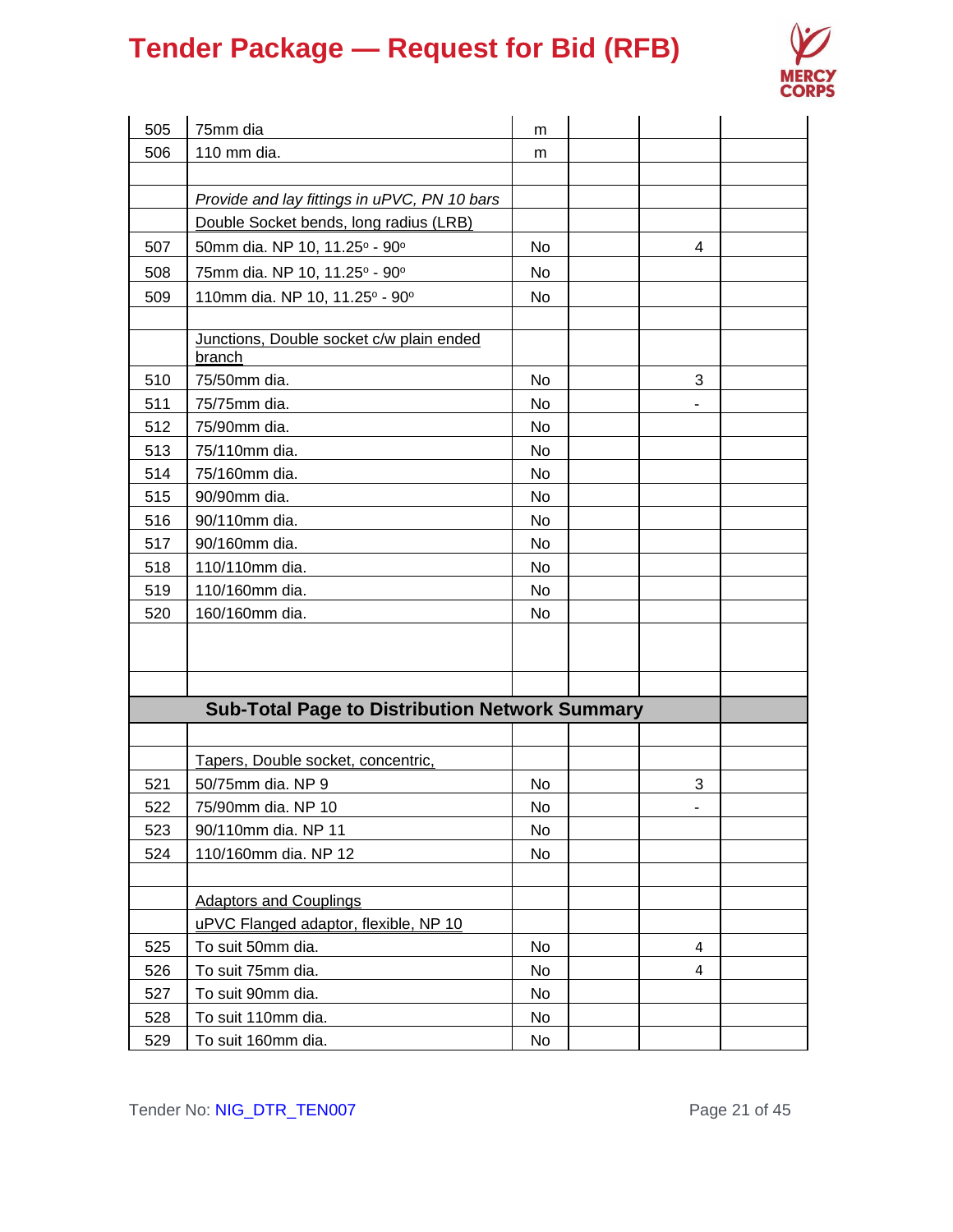

|     | Flexible, straight couplings as stated, NP 10         |           |   |  |
|-----|-------------------------------------------------------|-----------|---|--|
| 530 | To suit 75mm dia.                                     | No        |   |  |
| 531 | To suit 90mm dia.                                     | No        |   |  |
| 532 | To suit 110mm dia.                                    | No        |   |  |
| 533 | To suit 160mm dia.                                    | No        |   |  |
|     |                                                       |           |   |  |
|     | <b>End pieces</b>                                     |           |   |  |
| 538 | End cap 50 dia. NP 10                                 | No        | 3 |  |
| 539 | End cap 75 dia. NP 10                                 | No        |   |  |
| 540 | End cap 90 dia. NP 10                                 | No        |   |  |
| 541 | End cap 110 dia. NP 10                                | No        |   |  |
| 542 | End cap 160 dia. NP 10                                | No.       |   |  |
|     |                                                       |           |   |  |
|     | Provide and lay fittings in DI/ST, PN 10 bars         |           |   |  |
|     |                                                       |           |   |  |
|     | DI/steel pipes, NP 10                                 |           |   |  |
|     | For road & stream crossings. Include for              |           |   |  |
|     | cutting to suit and welding                           |           |   |  |
| 543 | Steel pipes, plain ended, 75mm dia, length<br>6m      | No        |   |  |
|     | Steel pipes, plain ended, 100mm dia, length           |           |   |  |
| 544 | 6m                                                    | No        | 3 |  |
|     | Steel pipes, plain ended, 150mm dia, length           |           |   |  |
| 545 | 6m                                                    | No        |   |  |
|     |                                                       |           |   |  |
|     | Flexible, stepped couplings as stated NP 10           |           |   |  |
| 546 | 75mm uPVC / 80mm ST                                   | No.       |   |  |
| 547 | 90mm uPVC / 100mm ST                                  | No.       |   |  |
| 548 | 110mm uPVC / 100mm ST                                 | <b>No</b> |   |  |
| 549 | 160mm uPVC / 150mm ST                                 | No.       |   |  |
| 550 | 90mm uPVC / 100mm AC                                  | No        |   |  |
| 551 | 110mm uPVC / 100mm AC                                 | No        |   |  |
| 552 | 160mm uPVC / 150mm AC                                 | No        |   |  |
|     |                                                       |           |   |  |
|     | <b>Sub-Total Page to Distribution Network Summary</b> |           |   |  |
|     |                                                       |           |   |  |
|     | Double Flanged Bends for Stream                       |           |   |  |
|     | <b>Crossings</b>                                      |           |   |  |
| 553 | 75mm dia. NP 9/10, SRB 90°                            | No        |   |  |
| 554 | 100mm dia. NP 9/10, SRB 90°                           | No        |   |  |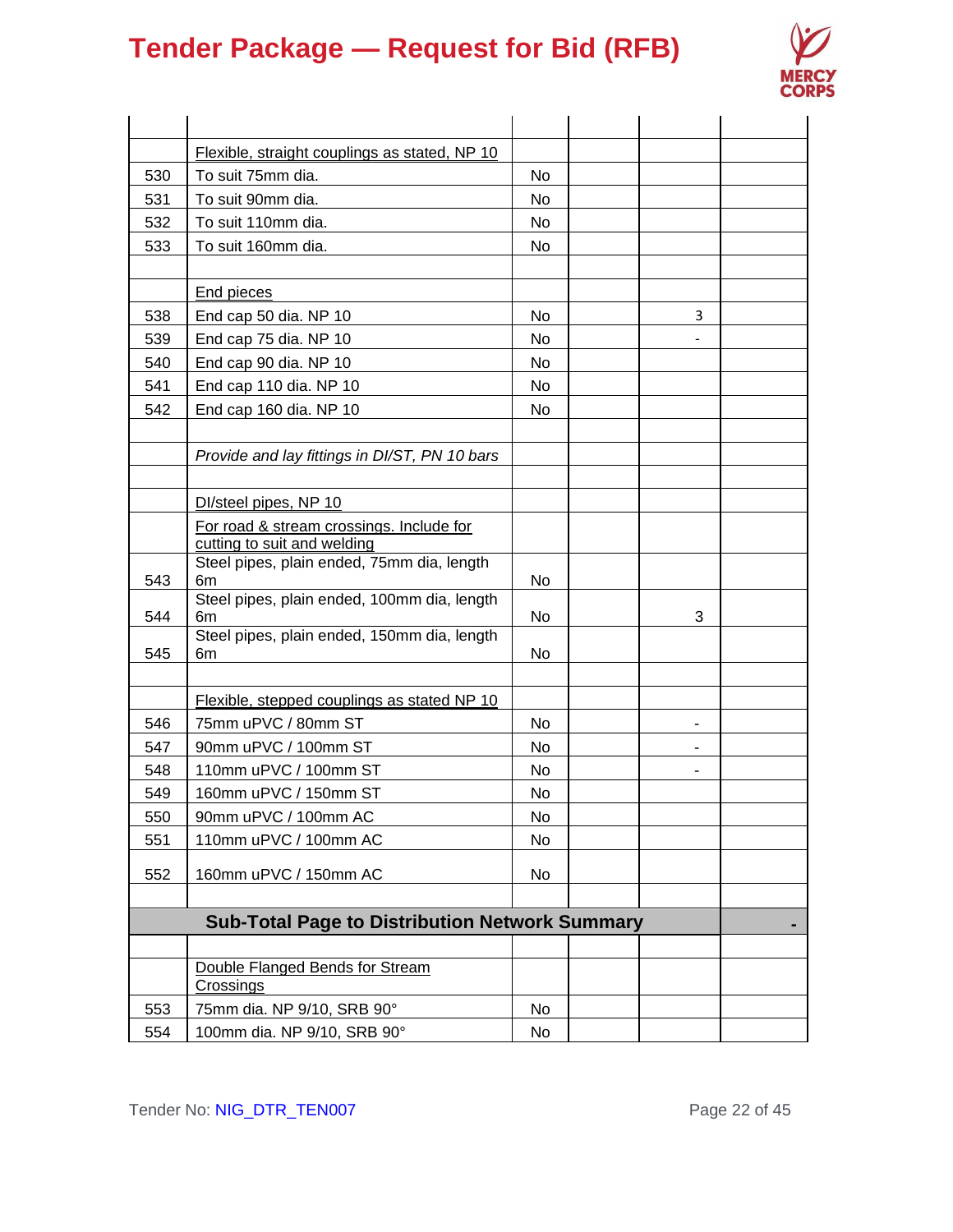

| 555        | 150mm dia. NP 9/10, SRB 90°                                                                                                            | No       |                |  |
|------------|----------------------------------------------------------------------------------------------------------------------------------------|----------|----------------|--|
|            |                                                                                                                                        |          |                |  |
|            | Junctions and branches, for Air valves                                                                                                 |          |                |  |
| 556        | 75/50mm dia NP 9/10                                                                                                                    | No       | $\overline{2}$ |  |
| 557<br>558 | 75/60 mm dia. NP 9/10<br>90/60 mm dia. NP 9/10                                                                                         | No<br>No |                |  |
| 559        | 100/60 mm dia. NP 9/10                                                                                                                 | No       |                |  |
|            | 150/80 mm dia. NP 9/11                                                                                                                 |          |                |  |
| 560        |                                                                                                                                        | No       |                |  |
|            | Adaptors, detachable collars, couplings &<br>saddles                                                                                   |          |                |  |
|            | DI / ST Flanged adaptor, flexible, NP 10                                                                                               |          |                |  |
| 561        | To suit 60mm dia.                                                                                                                      | No       |                |  |
| 562        | To suit 90mm dia.                                                                                                                      | No       |                |  |
| 563        | To suit 110mm dia.                                                                                                                     | No       |                |  |
| 564        | To suit 160mm dia.                                                                                                                     | No       |                |  |
|            |                                                                                                                                        |          |                |  |
|            | DI / ST Flexible, straight couplings as stated,<br><b>NP 10</b>                                                                        |          |                |  |
| 565        | To suit 75mm dia.                                                                                                                      | No       |                |  |
| 566        | To suit 90mm dia.                                                                                                                      | No       |                |  |
| 567        | To suit 110mm dia.                                                                                                                     | No       |                |  |
| 568        | To suit 160mm dia.                                                                                                                     | No       |                |  |
|            |                                                                                                                                        |          |                |  |
|            | End pieces                                                                                                                             |          |                |  |
| 569        | Blank flange 75mm dia. NP 9/10                                                                                                         | No       |                |  |
|            |                                                                                                                                        |          |                |  |
|            | Gate Valves                                                                                                                            |          |                |  |
|            | Provide and install flanged, non-rising<br>spindle type with cap & key, NP 10                                                          |          |                |  |
| 570        | 50mm - 75mm dia.                                                                                                                       | No       | 4              |  |
| 571        | 90mm dia.                                                                                                                              | No       |                |  |
| 572        | 110mm dia.                                                                                                                             | No       |                |  |
|            |                                                                                                                                        |          |                |  |
|            | Provide and install flanged, non-rising<br>spindle type with extension spindle & cap &<br>key, NP 10, to Fire Hydrant isolators & W.Os |          |                |  |
| 573        | 50mm dia.                                                                                                                              | No       | $\overline{2}$ |  |
| 574        | 75mm dia.                                                                                                                              | No       |                |  |
|            |                                                                                                                                        |          |                |  |
|            | Flap Valves, flanged, to WOs (provide and<br><i>install</i> )                                                                          |          |                |  |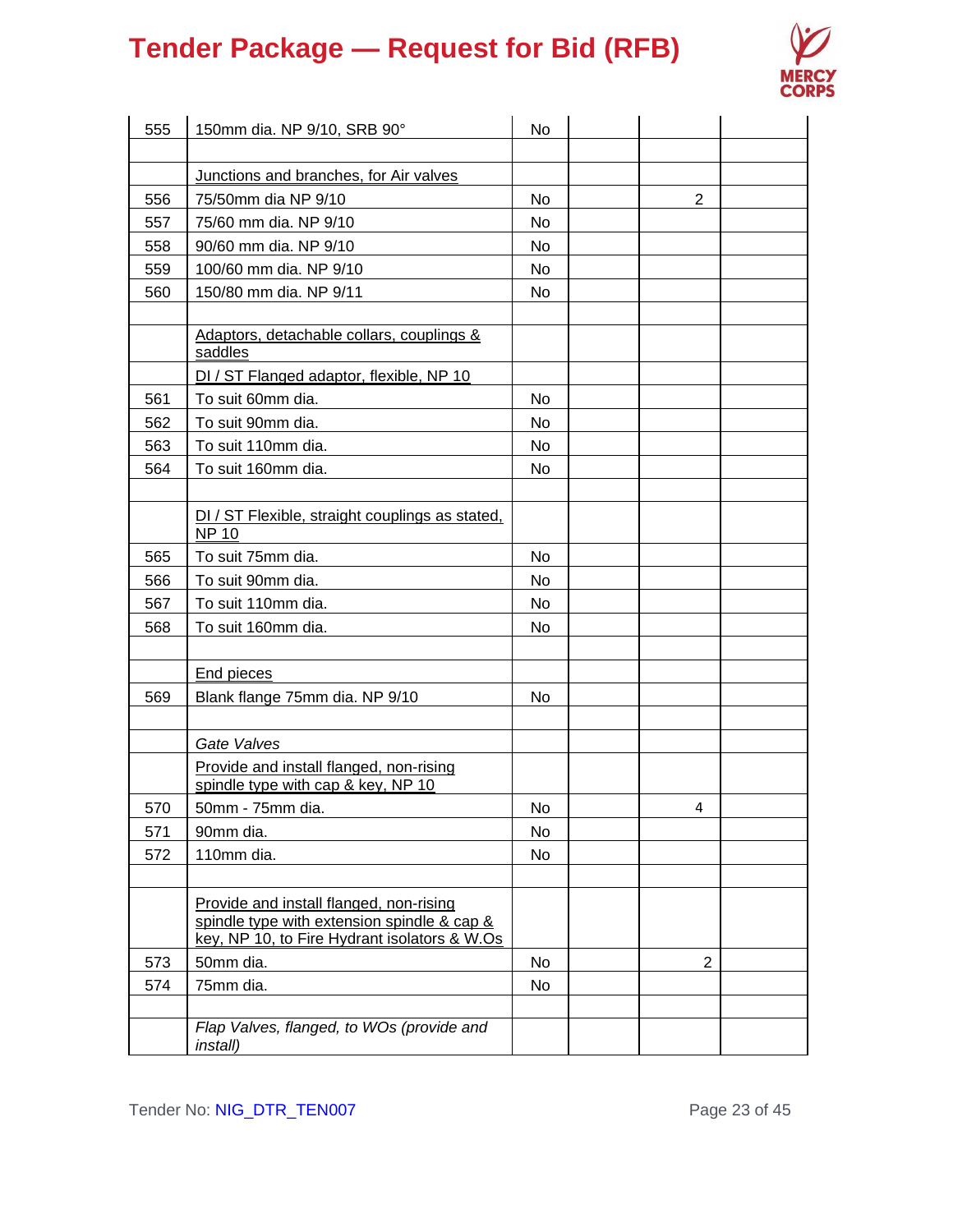

| 575 | 80mm dia. NP 10                                                                                                        | No             |     |  |
|-----|------------------------------------------------------------------------------------------------------------------------|----------------|-----|--|
|     |                                                                                                                        |                |     |  |
|     | <b>Sub-Total Page to Distribution Network Summary</b>                                                                  |                |     |  |
|     |                                                                                                                        |                |     |  |
|     | Air valves,                                                                                                            |                |     |  |
|     | Provide and install flanged Air Valves, anti-<br>shock, ant surge type, complete with fittings<br>as shown in drawings |                |     |  |
| 576 | 50mm dia, NP 9/10                                                                                                      | <b>No</b>      | 3   |  |
|     | <b>Fire Hydrants</b>                                                                                                   |                |     |  |
|     | Pipe dia n.e 75mm, max. depth 1 - 1.5m                                                                                 | No             |     |  |
| 577 | Pipe dia n.e 110mm, max. depth 1 - 1.5m                                                                                |                |     |  |
|     |                                                                                                                        |                |     |  |
|     | Water Meter (Propeller type)                                                                                           |                |     |  |
| 578 | 160mm dia                                                                                                              | No             |     |  |
| 579 | 110mm dia                                                                                                              | No.            |     |  |
| 580 | 75mm dia                                                                                                               | No.            |     |  |
|     |                                                                                                                        |                |     |  |
|     | <b>Excavation and Backfilling</b>                                                                                      |                |     |  |
|     | Excavation and Backfilling, including<br>bedding, compaction,                                                          |                |     |  |
| 581 | Pipe dia n.e 50mm, max. depth 1 - 1.5m                                                                                 | m <sup>3</sup> | 250 |  |
| 582 | Pipe dia n.e 75mm, max. depth 1 - 1.5m                                                                                 | m <sup>3</sup> |     |  |
|     | Pipe dia n.e 110mm, max. depth 1 - 1.5m                                                                                | m <sup>3</sup> |     |  |
|     | <b>Flushing, Disinfection and Pressure</b><br><b>Testing</b>                                                           |                |     |  |
| 583 | Flushing and disinfection of new pipelines                                                                             | m              | 500 |  |
| 584 | Pressure testing of pipeline                                                                                           | m              | 500 |  |
|     |                                                                                                                        |                |     |  |
|     | <b>Concrete Chambers and Ancillaries</b>                                                                               |                |     |  |
|     |                                                                                                                        |                |     |  |
|     |                                                                                                                        |                |     |  |
|     | Valve Chambers                                                                                                         |                |     |  |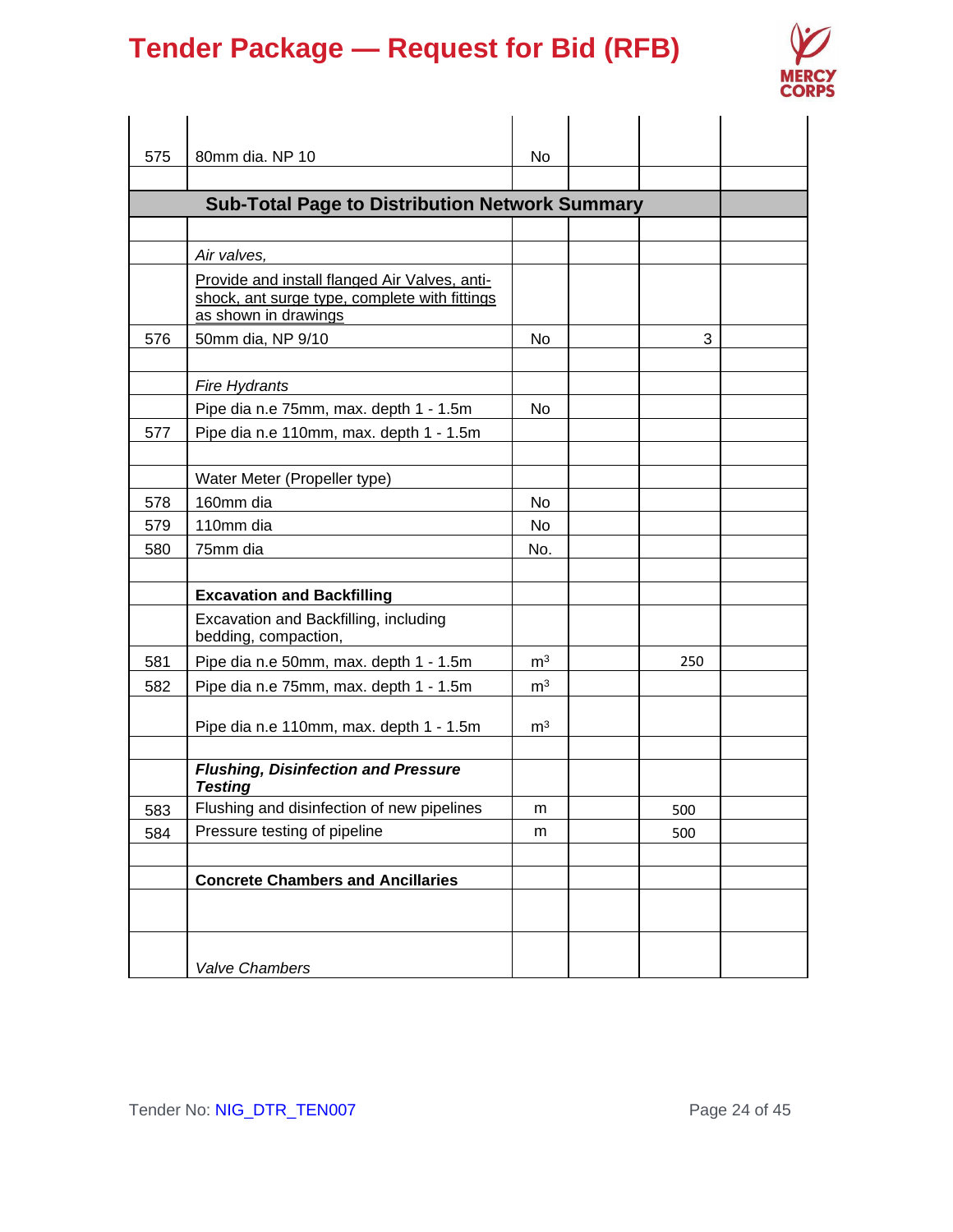

| 585 | Blockwork gate valve chamber, clear<br>opening 750mm X 750mm, in 225mm<br>blockwork filled solid in C10/20 concrete,<br>depth n.e. 1.5 m. Include for lockable<br>precast cover slabs in 950mm x 250mm x<br>100mm thick sections           | N <sub>o</sub> |    |  |
|-----|--------------------------------------------------------------------------------------------------------------------------------------------------------------------------------------------------------------------------------------------|----------------|----|--|
| 586 | Reinforced concrete chamber, clear opening<br>750mm X 750mm, in grade 25/20 concrete,<br>depth n.e. 1.5 m, in traffic areas. Include for<br>lockable precast cover slabs in 950mm x<br>250mm x 150mm thick sections                        | No             | 9  |  |
| 587 | Reinforced concrete Fire Hydrant chamber,<br>clear opening 450mm X 450mm, depth n.e.<br>600mm, in grade 25/20 concrete. Include<br>for lockable heavy-duty Cast-Iron covers.                                                               | No             |    |  |
| 588 | Masonry or blockwork air valve chamber,<br>clear opening 750mm X 750mm, in 225mm<br>blockwork filled solid in C10/20 concrete,<br>depth n.e. 1.5 m. Include for lockable<br>precast cover slabs in 950mm x 250mm x<br>100mm thick sections | No             | 1  |  |
| 589 | Concrete outfall chamber for WOs, in<br>C20/20 concrete, as shown in drawings                                                                                                                                                              | No             | 1  |  |
| 590 | Blockwork water meter chamber, clear<br>opening 750mm X 750mm, in 225mm<br>blockwork filled solid in C10/20 concrete,<br>depth n.e. 1.5 m. Include for lockable<br>precast cover slabs in 950mm x 250mm x<br>100mm thick sections          | No             | 0  |  |
|     |                                                                                                                                                                                                                                            |                |    |  |
|     | <b>Sub-Total Page to Distribution Network Summary</b>                                                                                                                                                                                      |                |    |  |
|     | <b>Reinstatement of Roads</b>                                                                                                                                                                                                              |                |    |  |
| 591 | Breaking up, temporary and permanent<br>reinstatement of tarmac roads as specified,<br>width n.e., 900mm                                                                                                                                   | m              |    |  |
| 592 | Breaking up, temporary and permanent<br>reinstatement of unpaved roads as<br>specified, width n.e. 900mm                                                                                                                                   | m              | 20 |  |
| 593 | Breaking up, temporary and permanent<br>reinstatement of concrete pavement, depth<br>n.e. 150mm and width n.e. 900mm                                                                                                                       | m              |    |  |
|     | <b>Marker Posts</b>                                                                                                                                                                                                                        |                |    |  |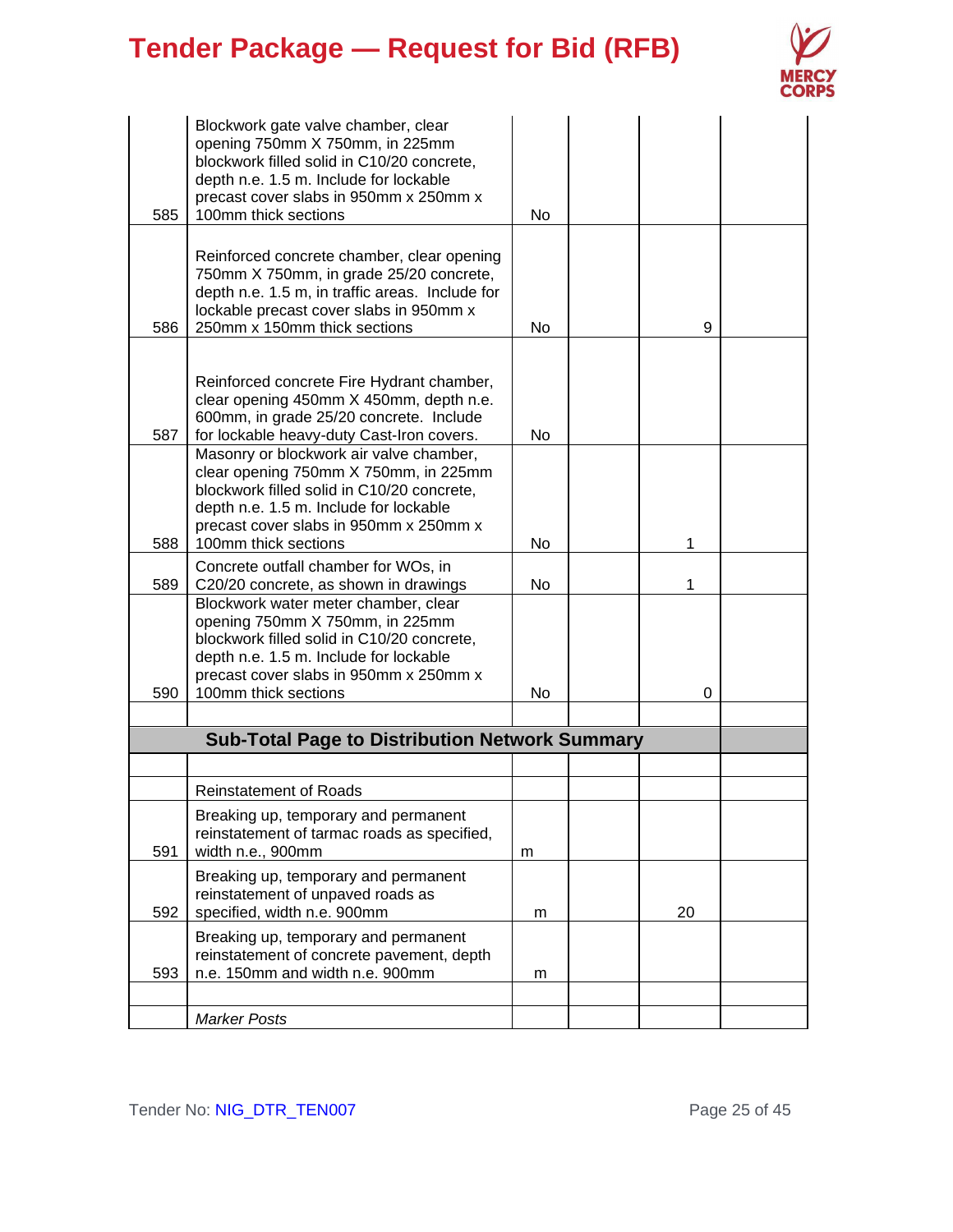

|     | Marker Posts for Sluice valves, Air valves,           |           |   |  |
|-----|-------------------------------------------------------|-----------|---|--|
| 594 | Fire hydrants, Washouts, Meters                       | No        | 3 |  |
|     |                                                       |           |   |  |
|     | Stools & Thrust Blocks                                |           |   |  |
|     | Concrete Stools & Thrust blocks, concrete             |           |   |  |
|     | grade 20/20 to horizontal bends, Junctions,           |           |   |  |
| 595 | Tapers and Valve stools                               | Ls.       | 1 |  |
|     |                                                       |           |   |  |
|     | <b>Service Connections</b>                            |           |   |  |
|     | Including all material and all installations and      |           |   |  |
|     | earthworks. Connection to include tapping             |           |   |  |
|     | saddle and ferrule, connection pipe and               |           |   |  |
|     | fittings 20mm dia., and not exceeding 6m              |           |   |  |
|     | long, isolating gate valve with extension             |           |   |  |
|     | spindle and surface box, and all ancillaries          |           |   |  |
| 596 | Connection on 75mm dia. uPVC main                     | No.       |   |  |
| 597 | Connection on 90mm dia. uPVC main                     | No.       |   |  |
| 598 | Connection on 110mm dia. uPVC main                    | No        |   |  |
|     |                                                       |           |   |  |
|     | Consumer water meters, 20mm dia                       | <b>No</b> |   |  |
| 599 | (provisional item)                                    |           |   |  |
|     |                                                       |           |   |  |
|     |                                                       |           |   |  |
|     | Concrete water standpipe, including                   |           |   |  |
|     | concrete base and Stainless bronze tap                | No.       |   |  |
| 600 | head with six outlets, as shown in drawings           |           | 4 |  |
|     |                                                       |           |   |  |
|     |                                                       |           |   |  |
|     |                                                       |           |   |  |
|     | Water sales kiosk, including building                 |           |   |  |
|     | structure, concrete basin and tap head with           |           |   |  |
| 601 | four outlets, as shown in drawings                    | No        |   |  |
|     |                                                       |           |   |  |
|     | <b>Sub-Total Page to Distribution Network Summary</b> |           |   |  |
|     |                                                       |           |   |  |
|     | <b>BILL COLLECTION SHEET</b>                          |           |   |  |
|     |                                                       |           |   |  |
|     |                                                       |           |   |  |
|     | <b>Summary Distribution Network</b>                   |           |   |  |
|     |                                                       |           |   |  |
|     |                                                       |           |   |  |
|     | Sheet 1                                               |           |   |  |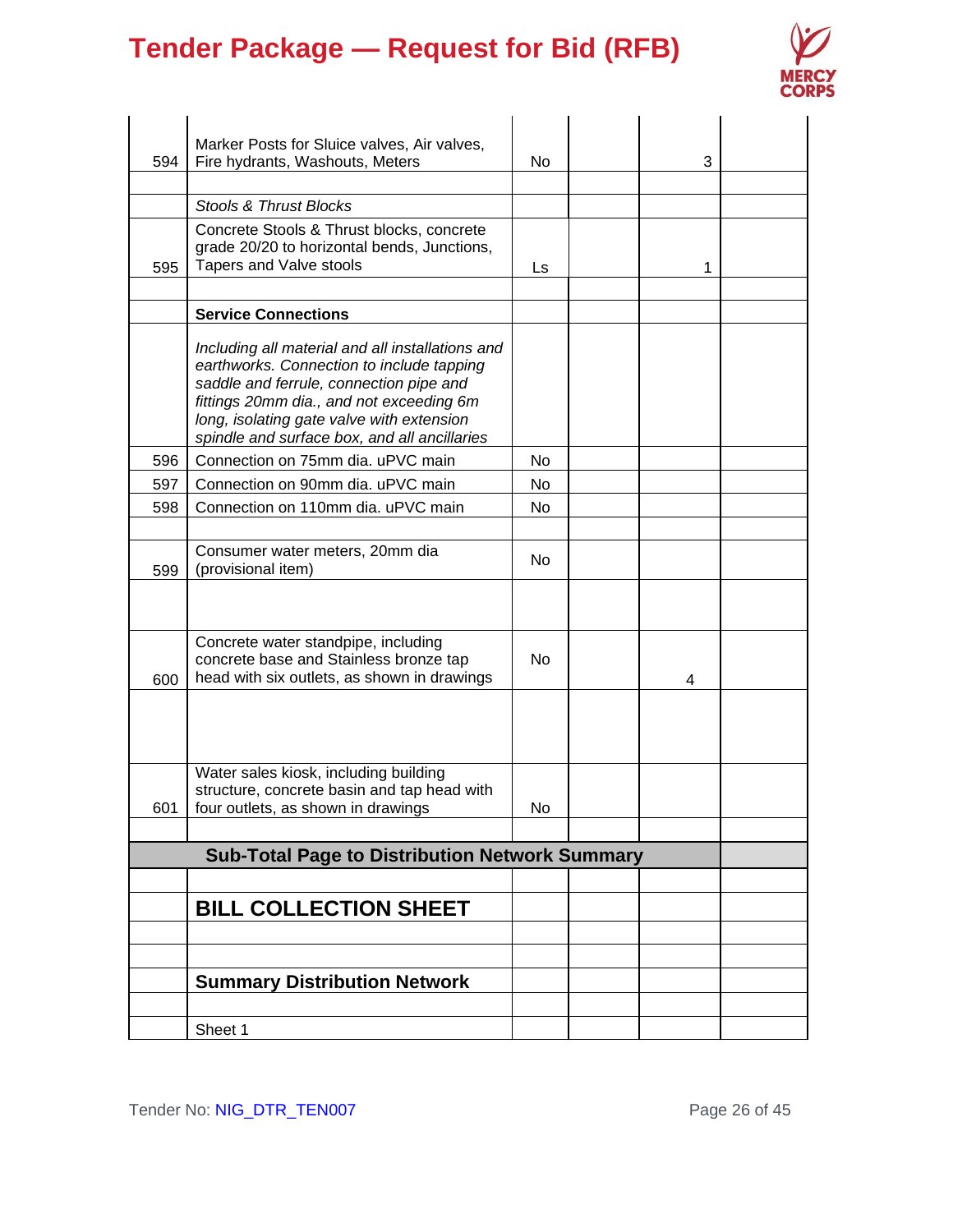

|                                                                 | Sheet 2        |  |  |  |  |
|-----------------------------------------------------------------|----------------|--|--|--|--|
|                                                                 | Sheet 3        |  |  |  |  |
|                                                                 | Sheet 4        |  |  |  |  |
|                                                                 |                |  |  |  |  |
|                                                                 | Sheet 5        |  |  |  |  |
|                                                                 |                |  |  |  |  |
| Total Distribution Network to Bill 01 Lailai Shani PHC/Potiskum |                |  |  |  |  |
|                                                                 | <b>Summary</b> |  |  |  |  |

| <b>BILL</b>   | <b>Bill 01 Lailai Shani PHC/Potiskum Summary</b>                        | <b>AMOUNT (NGN)</b> |
|---------------|-------------------------------------------------------------------------|---------------------|
| 1             | <b>Preliminary and General</b>                                          |                     |
| $\mathcal{P}$ | <b>Borehole</b>                                                         |                     |
| 3             | <b>Treatment Works</b>                                                  |                     |
| 4             | <b>Power Supply</b>                                                     |                     |
| 5             | Distribution Network and Sanitation                                     |                     |
|               |                                                                         |                     |
|               | <b>TOTAL BILL 04 SUMMARY CARRIED FORWARD TO</b><br><b>GRAND SUMMARY</b> |                     |

### **6. Sample Contract**

This is the anticipated contract. However, if required, additional terms and conditions may be added by Mercy Corps in the final contract.

### **SIMPLE WORKS CONTRACT**

**Contract No. \_\_\_\_\_\_**

THIS CONSTRUCTION Contract entered as of \_\_\_\_\_\_\_\_\_\_\_\_\_\_\_ by and between MERCY CORPS, a State of Washington, U.S.A. nonprofit corporation having its principal office in Portland, Oregon, U.S.A. (**"Mercy Corps"**), and \_\_\_\_\_\_\_\_\_\_\_\_\_\_\_\_\_\_\_\_\_ (**"Contractor**") is as follows:

Tender No: NIG\_DTR\_TEN007 ender No: NIG\_DTR\_TEN007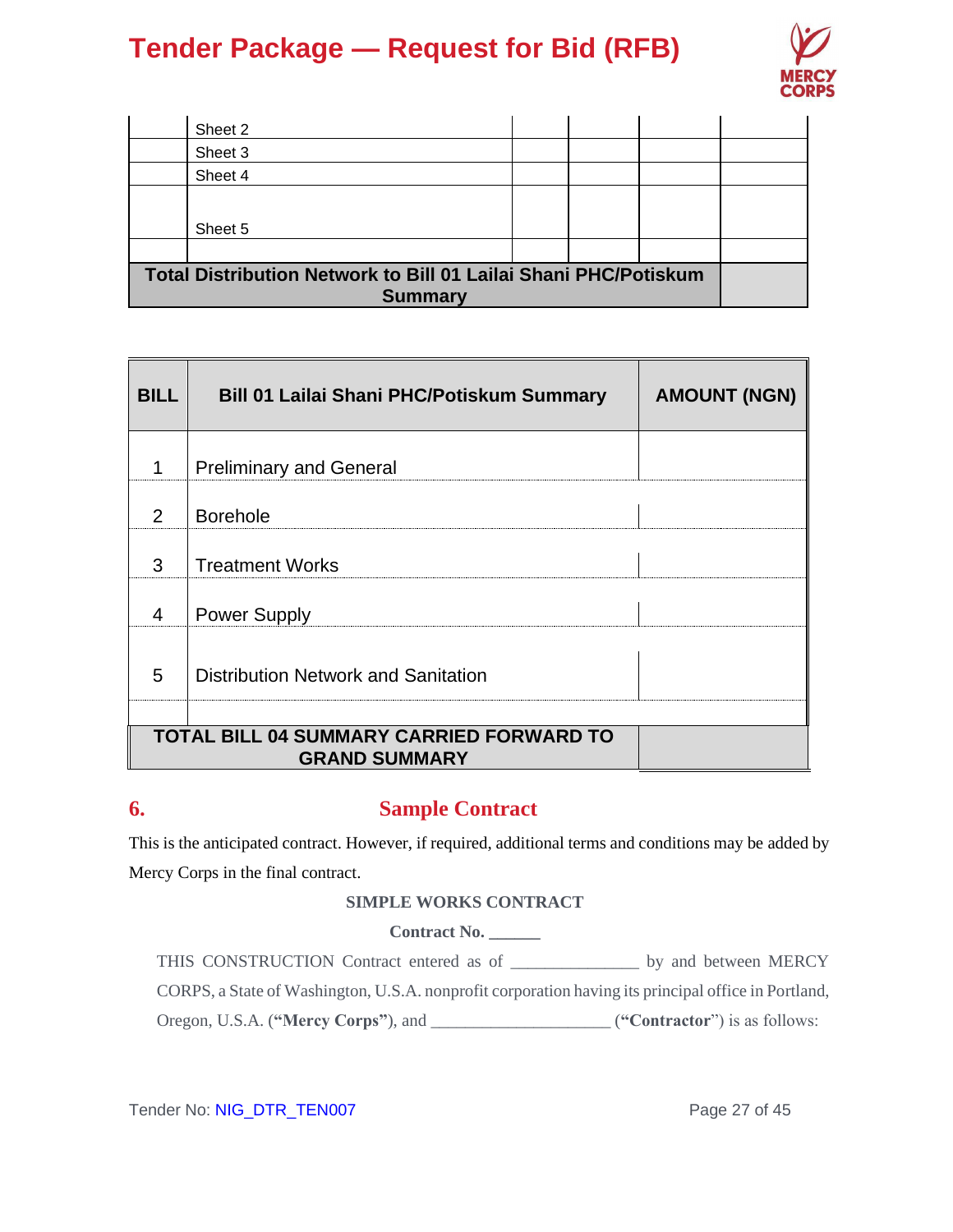

### 1. **Contractor's Work**.

- a. Contractor will *[Insert description of work. For example: Contractor will construct a drainage ditch at XYZ location, completing the work by \_\_\_\_\_\_\_\_\_\_].* The works stated above are referred to as the **"Work"**.
- b. Contractor is responsible for obtaining all necessary permits, for all expenses incurred by it in performing under this Contract and all taxes, duties, permit fees and other governmental charges regarding the work.
- c. Contractor will strictly comply with all of the specifications and requirements set for in the contract documents, which include the following documents and appendices (collectively the **"Specifications"**): *[list all documents that include design specifications, minimum requirement, BoQs, etc].*
- d. Contractor will comply with each of the attached Donor Terms in Schedule I.
- 2. **Timing.** Contract must complete the Work by XXX.
- 3. **Price.** In exchange for Contractors satisfactory delivery of the fully completed Work, Mercy Corps will pay Contractor the firm and fixed price of XXX *[state amount and currency]***.**

### 4. **Inspection and Acceptance..**

- a. Mercy Corps and Owner (if applicable) will have access to the site of the Work and the right to always inspect the Work. If at any time an inspection by Mercy Corps or owner determines that Contractor or its subcontractors are in breach of any provision in this Contractor including any failure to adhere to the Specifications, Mercy Corps will use its best efforts to timely report such breach to contractor. No inspection by Mercy Corps will relieve Contractor from its obligation to complete the Work in strict adherence with this Contract and its Specifications or waive any right or remedy that Mercy Corps has against Contractor as a result of the breach.
- b. Mercy Corps will use its best efforts conduct a final inspection of the work with Contractor.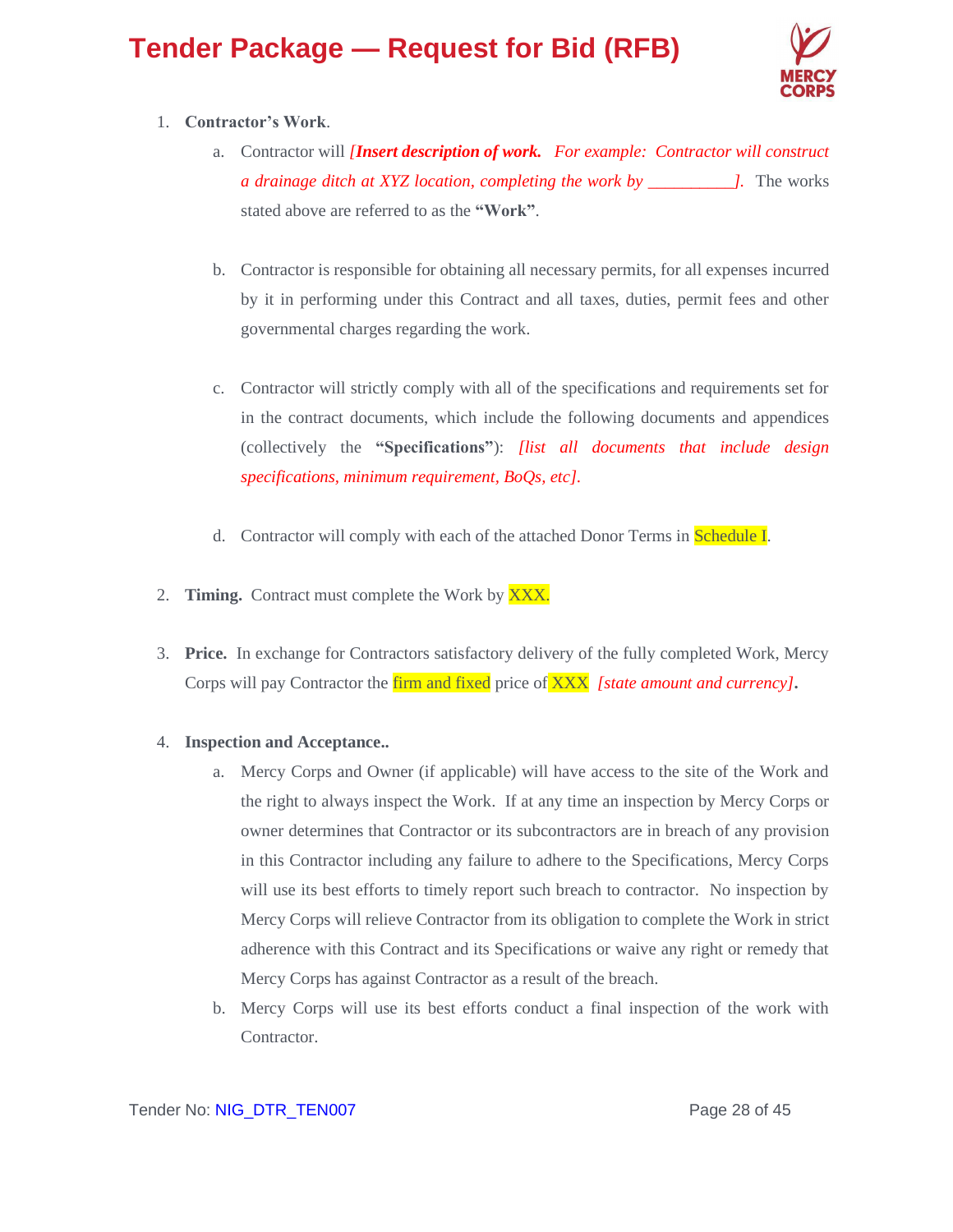

- 5. **Invoicing and Payment**. Contractor will submit an invoice to Mercy Corps for payment on *[list the invoicing schedule here - For example: Mercy Corps will pay Contractor \$\_\_ within \_\_ days after the work is completed to Mercy Corps' satisfaction.]*. Invoices must contain *[list the contents that must be included in all invoices]*. Mercy Corps will make payment within  $xxx$  days of receipt of receipt, with payment made via  $xxx$  and delivered to the following  $xxx$ *[list person, place and/or bank account details here]*.If Mercy Corps disputes any portion of the invoice due to Contractor's breach of this Contract or failure to deliver the Work in accordance with the Specifications, Mercy Corps will notify Contractor in writing of such dispute and may pay only the portion of the invoice not in dispute and withhold payment of the disputed amount until the breach is corrected.
- 6. **Change Orders**. The Work may be changed only be by written change order signed by both parties.
- 7. **Termination.** Mercy Corps may terminate this Contract for its convenience by providing Contractor with written notice of such termination. If Mercy Corps terminates for its convenience, Mercy Corps will pay Contractor reasonable compensation for the work performed to the date of termination. Either party may terminate this contract due to the other Party's breach of any provision of this Contract by providing the other Party with written notice of such breach and 15 days to correct the breach. If Contractor fails to correct the breach within 15 days, upon termination, Mercy Corps will have no obligation to pay Contractor for any partially completed work.
- 8. **Indemnification**. Contractor will indemnify Mercy Corps and the owner of the property and each of their officers, directors, employees, representatives and agents, and hold them harmless from, any and all losses or claims, fines, penalties, government or donor investigations, including reasonable attorney's fees related thereto, arising out of Contractor's breach of this Contract, or Contractor's its employees, agents or subcontractors' negligent acts or omissions or willful misconduct.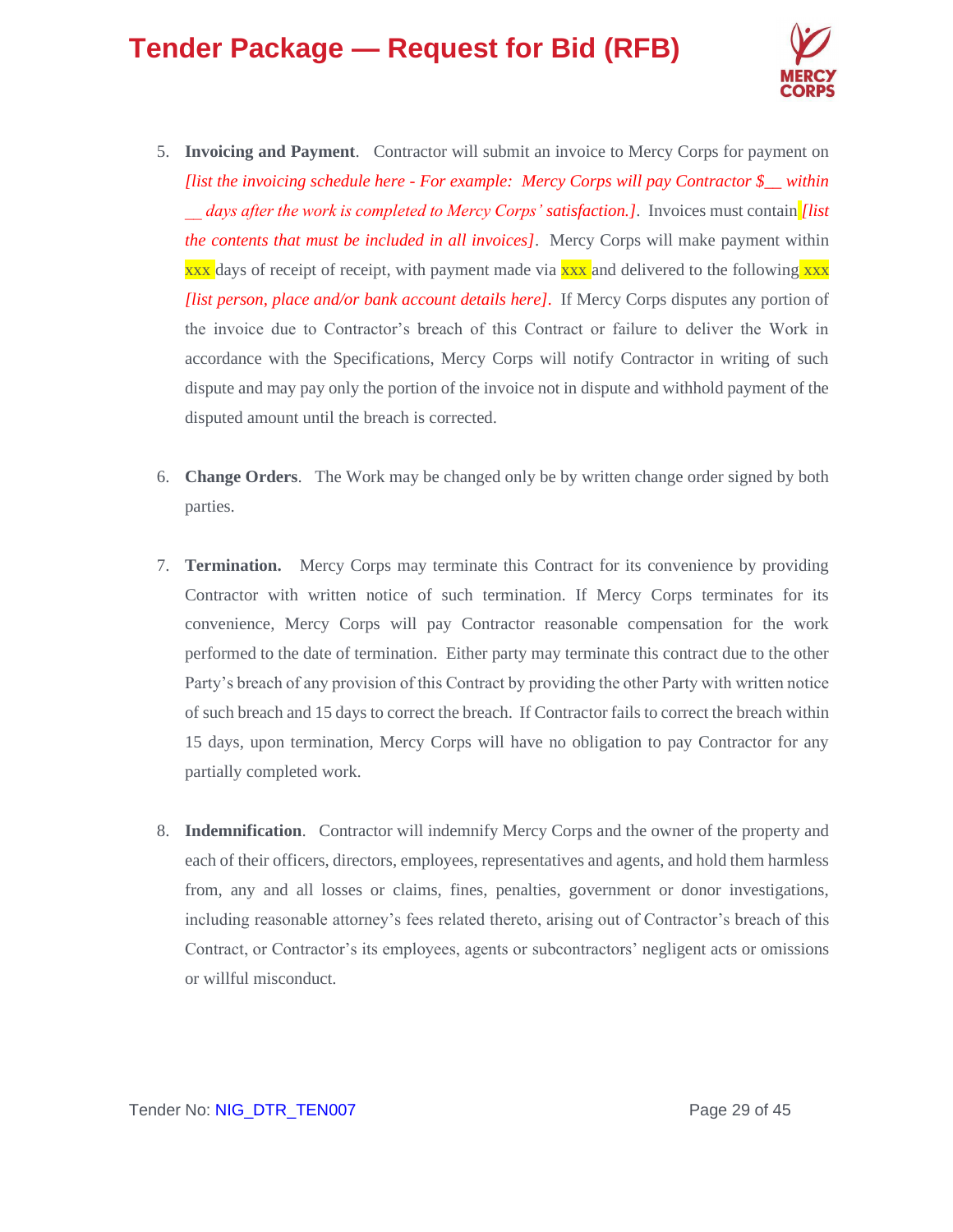

- 9. **Independent Contractor**. The parties intend to be independent contractors. Neither party will be deemed an agent or partner of the other party.
- 10. **Contractor's Representations and Additional Covenants**. Contractor represents and warrants to Mercy Corps and covenants with Mercy Corps as follow and agrees that Owner is a third-party beneficiary of these representations, warranties and covenants:
	- a. Contractor has full rights and authority to enter into and perform its obligations under this Contract. Contractor's performance will not violate any agreement or obligation between Contractor and any third party.
	- b. Contractor has the requisite skills to perform the Work.
	- c. Contractor possesses all governmental and other certifications and licenses necessary to perform its obligations under this Contract.
	- d. Contractor will comply with all applicable law, regulations and rules in the execution and performance of under this Contract.
	- e. (i) Contractor has visited the project site where the Work is to be performed and become familiar with the local conditions (including existing structures) under which the work is to be performed, (ii) the payment terms are reasonable compensation for the work, (iii) the time for performing the work is adequate and reasonable, (iv) Contractor has satisfied itself as to the nature, location, character, quality and quantity of the work and the labor, materials, equipment, goods, supplies, work, services, and other items to be furnished; and (v) contractor understands the Specification will comply with their requirements.
	- f. All materials and equipment furnished under this Contract will be of good quality and new, the Work will be performed in a skilled, high quality, and workmanlike manner, the Work will be free from defects not inherent in the quality required or permitted, and the Work will be performed and completed strictly in accordance with the requirements of this Contract.
	- g. Contractor will keep the project site and surrounding area free from accumulation of waste materials or rubbish caused by operations under this Contract, and will remove such items from the project site upon completion of the Work.
	- h. Contractor has not, and will not, engage in transactions with, or provide resources or support to, individuals and organizations associated with terrorism, including those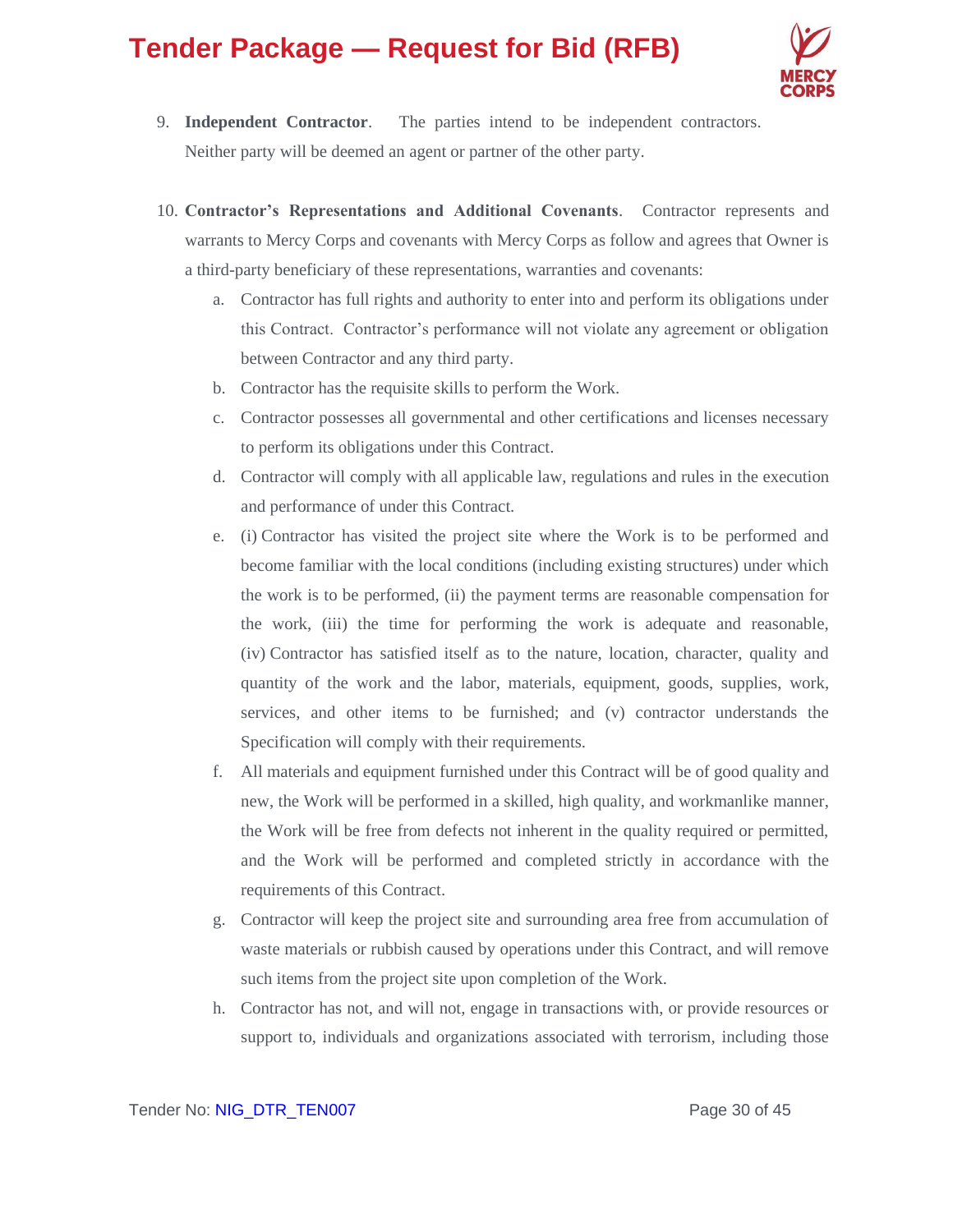

individuals or entities that appear on the Specially Designated Nationals and Blocked Persons List maintained by the U.S. Treasury (http://www.treasury.gov/resource-center/sanctions/SDN-List/Pages/default.aspx) or the United Nations Security designation list [\(http://www.un.org/sc/committees/1267/aq\\_sanctions\\_list.shtml\)](http://www.un.org/sc/committees/1267/aq_sanctions_list.shtml).

- i. Contractor has not and will not offer or give any employee, agent, or representative of Mercy Corps anything of value to secure any business from Mercy Corps or influence such person to alter the terms, conditions, or performance of any contract with or purchase order from Mercy Corps, including but not limited to this Contract.
- j. Contractor will not and has not offered or provided any government official with any bribe in relation to this Contract or the Work.
- k. Contractor does not own, directly or indirectly, any other company that was competing for award of this Contract. Contractor did not seek or obtain confidential information related to the award of this Contract from any Mercy Corps employee, agent or representative. Contractor did not collude or conspire with any other individual or entity to limit competition for the award of this Contract, to set prices being offered or in any other way to interfere with free and open competition.
- l. Contractor and its subcontractors are not owned in whole or in part, directly or indirectly, by any immediate or extended family member of any Mercy Corps employee, agent or representative, or, if so owned, Contractor fully disclosed such relationship and any potential conflict of interest has been waived, in writing, by Mercy Corps.
- m. Contractor has not engaged in, and will not engage in, any of the following conduct: (i) trafficking in persons (as defined in the Protocol to Prevent, Suppress, and Punish Trafficking in Persons, especially Women and Children, supplementing the UN Convention against Transnational Organized Crime); (ii) procuring a commercial sex act; or (iii) using forced labor.
- n. Contractor is not the subject or any governmental or donor investigation and has not been debarred or suspended by any government, governmental agency or donor.
- o. Contractor [or supplier] understands that it is subject to Mercy Corps' Child Safeguarding, Prevention of Sexual Exploitation and Abuse of Beneficiaries and Community Members, Anti-Trafficking and Sexual Misconduct policies (available at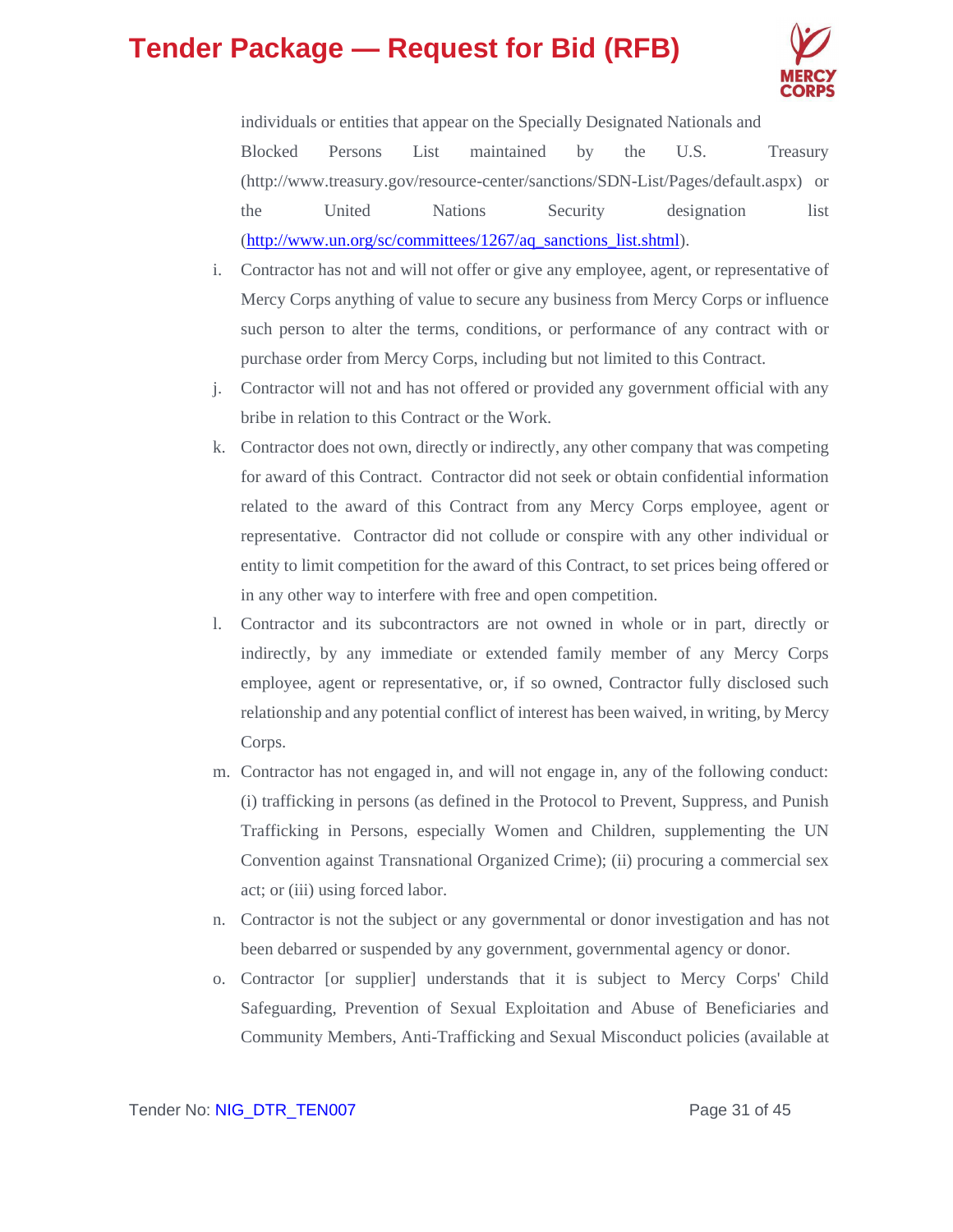

[https://www.mercycorps.org/who-we-are/ethics-policies\)](https://www.mercycorps.org/who-we-are/ethics-policies). Contractor must report any violation or suspected violation of these policies in relation to the Contractor's activities under this contract to Mercy Corps, which may be done via its Integrity Hotline website [\(www.mercycorps.org/integrityhotline\)](http://www.mercycorps.org/integrityhotline). Contractor will ensure that it has the capacity to abide by these policies, that its employees and subcontractors understand these policies, and that it communicates to its employees and subcontractors the duty to report. Contractor understands and agrees that a violation of these policies may, in addition to any other remedies available under this Contract or at law, result in suspension or immediate termination of this Contract and may also result in Contractor being deemed ineligible for future contracts with Mercy Corps.

### 11. **Miscellaneous.**

- a. This Contract may be amended or modified only by a written document signed by both parties. This Contract constitutes the entire contract between the parties regarding the work.
- b. Sections 8 and 10 will survive the termination of this Contract.

### **MERCY CORPS**

### **THE CONTRACTOR**

| $\mathbf{By:}\n \overrightarrow{\phantom{(2)}\n \phantom{\mathbf{b}}\n \phantom{\mathbf{b}}\n \phantom{\mathbf{b}}\n \phantom{\mathbf{b}}\n \phantom{\mathbf{b}}\n \phantom{\mathbf{b}}\n \phantom{\mathbf{b}}\n \phantom{\mathbf{b}}\n \phantom{\mathbf{b}}\n \phantom{\mathbf{b}}\n \phantom{\mathbf{b}}\n \phantom{\mathbf{b}}\n \phantom{\mathbf{b}}\n \phantom{\mathbf{b}}\n \phantom{\mathbf{b}}\n \phantom{\mathbf{b}}\n \phantom{\mathbf{b}}\n \phantom{\mathbf{b}}\n \phant$ |       |
|---------------------------------------------------------------------------------------------------------------------------------------------------------------------------------------------------------------------------------------------------------------------------------------------------------------------------------------------------------------------------------------------------------------------------------------------------------------------------------------|-------|
| Name:                                                                                                                                                                                                                                                                                                                                                                                                                                                                                 | Name: |
|                                                                                                                                                                                                                                                                                                                                                                                                                                                                                       |       |
| <b>FINANCE REVIEW</b>                                                                                                                                                                                                                                                                                                                                                                                                                                                                 |       |
|                                                                                                                                                                                                                                                                                                                                                                                                                                                                                       |       |
| Name: 2008. 2010. 2010. 2010. 2010. 2010. 2010. 2010. 2010. 2011. 2012. 2014. 2016. 2017. 2018. 2019. 2010. 20                                                                                                                                                                                                                                                                                                                                                                        |       |
|                                                                                                                                                                                                                                                                                                                                                                                                                                                                                       |       |

Tender No: NIG\_DTR\_TEN007 Page 32 of 45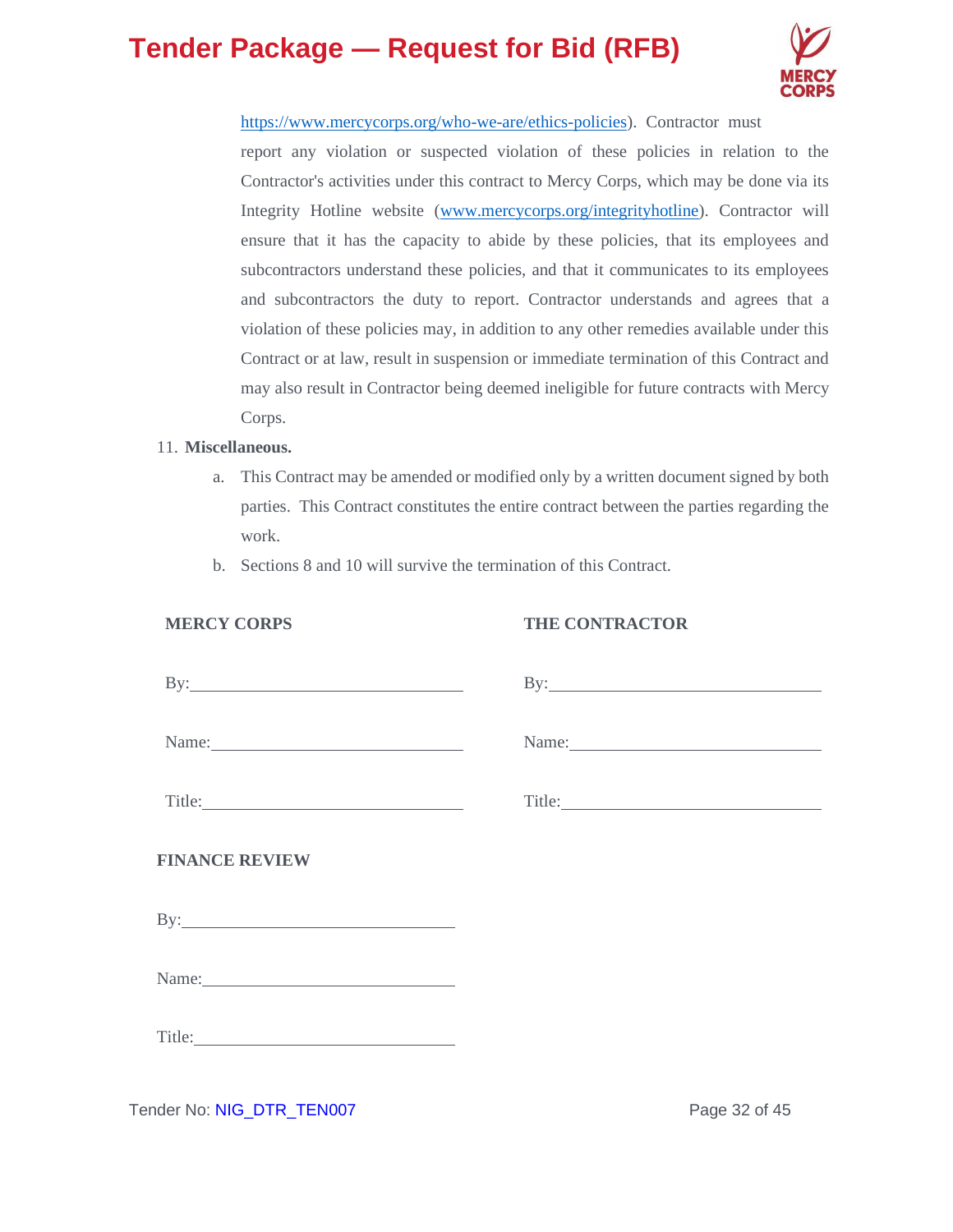

### **SCHEDULE I**

### **DONOR TERMS**

#### **Other Contract Provisions Required by Law or MC's Donor**

#### **A: CHILD AND VULNERABLE ADULTS PROTECTION POLICY**

Mercy Corps aims to safeguard children/vulnerable adults from abuse, violence, and exploitation in all that we do, in line with Article 19\* of United Nations Convention on the Rights of the Child.

Besides economic, social, and political problems affecting large numbers of children/vulnerable adults in countries where Mercy Corps works, individuals may be at risk from abuse by adults or other children. This policy concerns maltreatment of a child/vulnerable adult in contact with a Mercy Corps team member. Mercy Corps' policy is to react sensitively to any suspicions or allegations and deal with them appropriately. Any team member who has suspicions of or has witnessed any form of inappropriate behavior as defined in this policy should immediately report it to the Country Director or Regional Program Director as appropriate and the UK HR Director or US HR Services Director.

Any employee who is accused of inappropriate behavior towards a child/vulnerable adult, regardless of whether this is within or outside the work context, will be immediately removed from contact with children/vulnerable adults in the work context while the incident is being investigated.

Any inappropriate behavior towards a child/vulnerable adult, regardless of whether this is within or outside the work context, could constitute gross misconduct and could result in termination of employment. Appropriate action will also be taken against partners and others engaged in our work.

Mercy Corps works in many situations which are inherently abusive to children/vulnerable adults, and in some situations it is unrealistic to intervene on a personal level in the lives of individuals who could be seen as suffering 'abuse' in the widest sense. Such concerns may be addressed more appropriately at a programmatic level. However, Mercy Corps team members may well have a professional duty to act where there are concerns in relation to children/vulnerable adults with whom they are in contact, directly or indirectly. Their ability to act may be severely limited by circumstances prevailing locally, but concerns must still be raised, and possible action considered.

#### **Values and Principles in working with Children/Vulnerable Adults:**

When team members are in contact with children/vulnerable adults, they should:

- At all times treat children/vulnerable adults with respect.
- Regard them positively and value them as individuals who have specific needs and rights and a particular contribution to make.
- Work with them in a spirit of co-operation and partnership based on mutual trust and respect; value their views and take them seriously
- Work with them in ways that enhance their inherent capacities and capabilities, and develop their potential
- Strive to understand them within the context in which they live.

### **It is important for all team members in contact with children/vulnerable adults to:**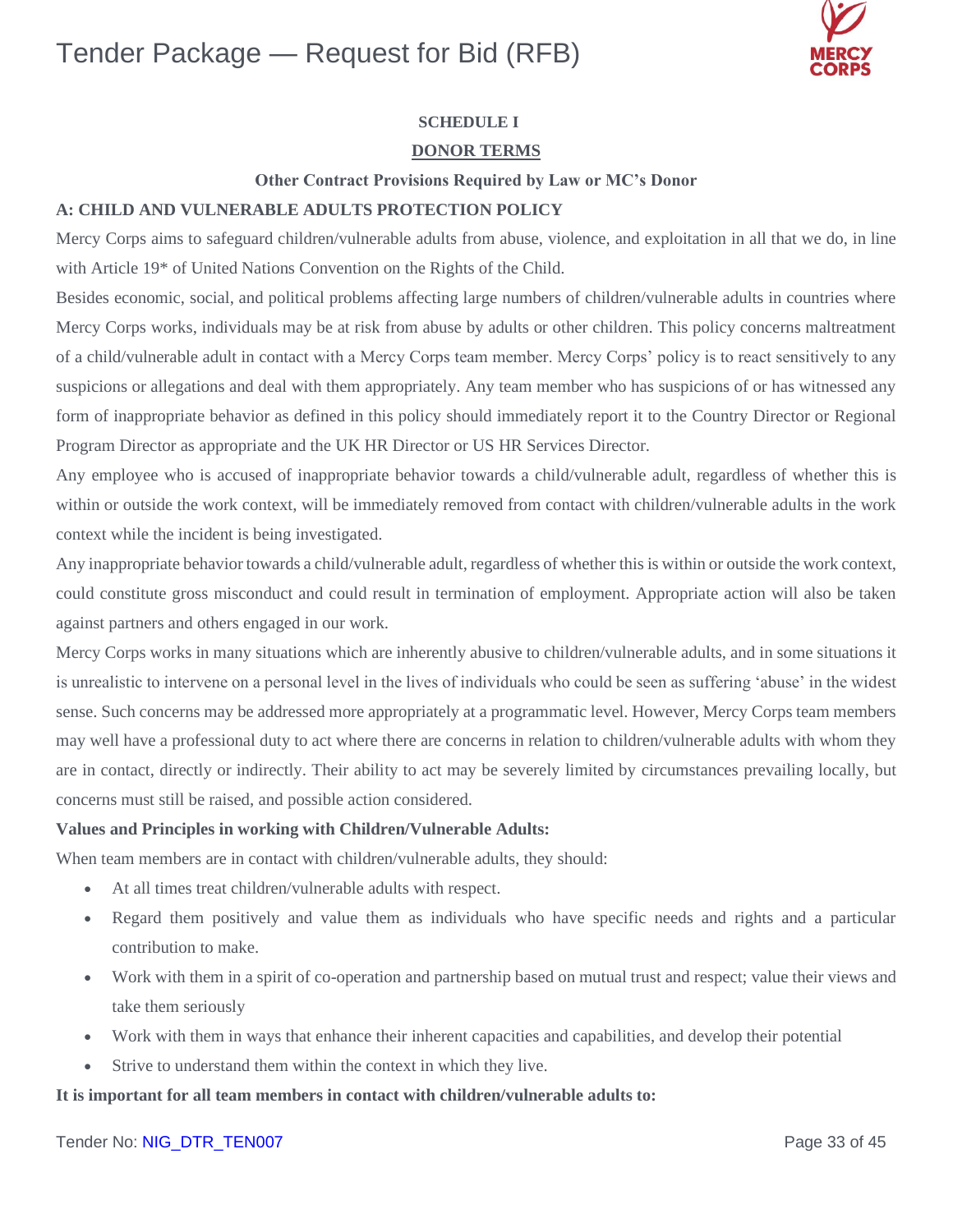

- Be aware of situations which may present risks and manage these risks.
- Plan and organize the work and the workplace to minimize risks as far as possible.
- Ensure that a culture of openness exists to enable any issues or concerns to be raised and discussed.
- Ensure that a sense of accountability exists between team members so that poor practice or potentially abusive behavior does not go unchallenged.

### **Team members must be especially aware of potential abusive situations when working with children.**

Team members must never:

- Develop physical/sexual relationships with children
- Develop relationships with children which could in any way be deemed exploitative or abusive
- Act in ways that may be abusive or may place a child at risk of abuse.

### **Team members must avoid actions or behavior that could be construed as poor practice or potentially abusive. For example, they should never:**

- Use language, make suggestions, or offer advice, which is inappropriate, offensive or abusive
- Behave physically in a manner toward children which is inappropriate or sexually provocative
- Have a child/children with whom they are working stay overnight at their home unsupervised
- Sleep in the same room or bed as a child with whom they are working
- Do things for children of an intimate personal nature that they can do for themselves
- Condone, or participate in, behavior toward children which is illegal, unsafe, or abusive
- Act in ways intended to shame, humiliate, belittle, or degrade children, or otherwise perpetrate any form of emotional abuse discriminate against, show differential treatment, or favor particular children to the exclusion of others

### **B. PREVENTION OF SEXUAL EXPLOITATION AND ABUSE POLICY**

All Mercy Corps team members must be aware of and adhere to the Core Principles laid out by the United Nations and INTERACTION in 2002, to which Mercy Corps is committed.

- 1. Sexual activity with children (persons under the age of 18, when not legally married) is prohibited regardless of the age of majority or age of consent locally. Mistaken belief in the age of a child is not a defense.
- 2. Exchange of money, employment, goods or services for sex, including sexual favors or other forms of humiliating, degrading or exploitative behavior is prohibited. This includes an exchange of assistance that is due to beneficiaries. Sexual acts with prostitutes are prohibited at any time during employment with Mercy Corps.
- 3. Sexual relationships between expatriate humanitarian workers and beneficiaries are prohibited since they are based on inherently unequal power dynamics. Such relationships undermine the credibility and integrity of humanitarian aid work.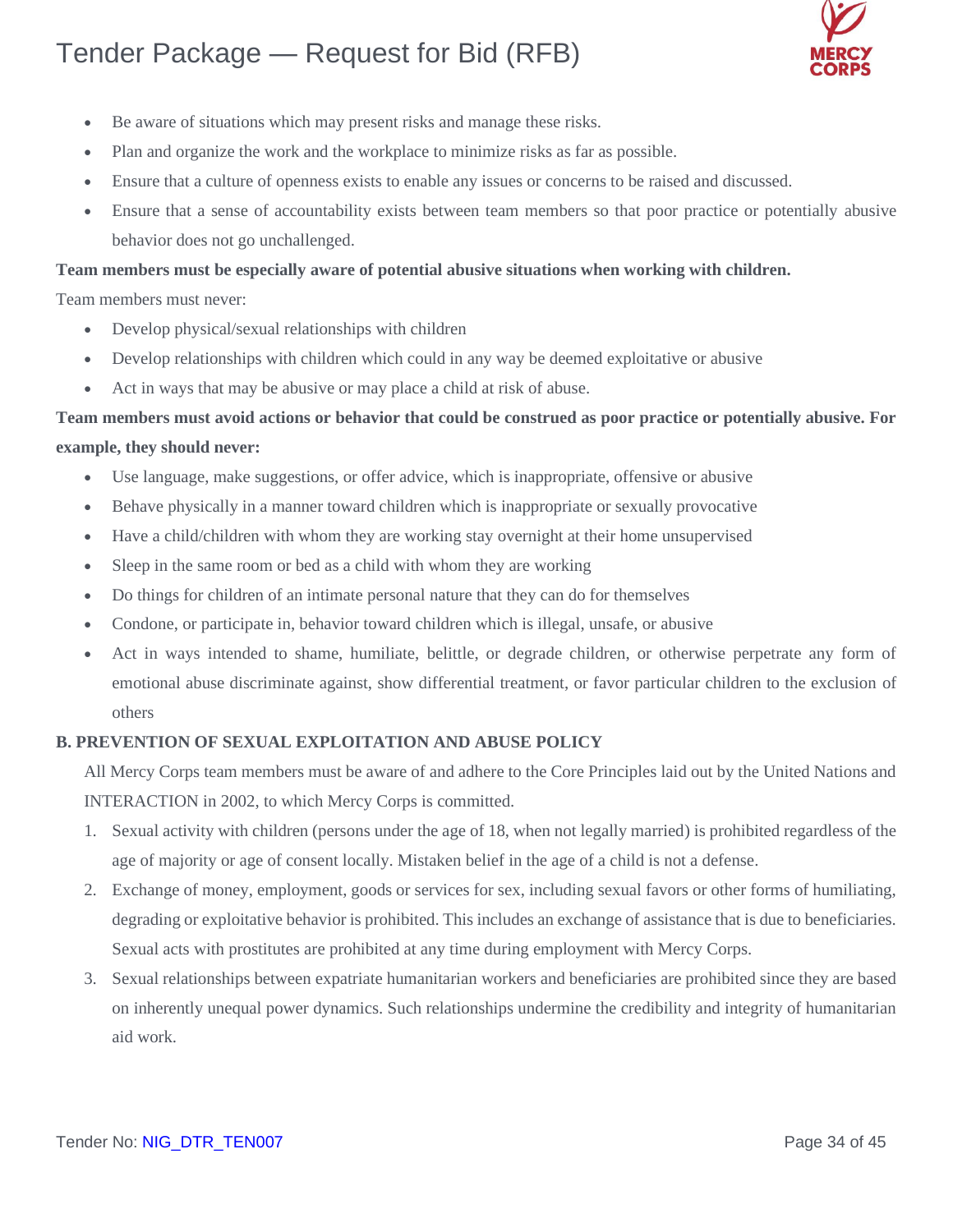

- 4. Where a humanitarian worker develops concerns or suspicions regarding sexual abuse or exploitation by a fellow worker, whether in the same agency or not, s/he must report such concerns via established agency reporting mechanisms.
- 5. Humanitarian workers are obliged to create and maintain an environment that prevents sexual exploitation and abuse and promotes the implementation of the code of conduct. Managers at all levels have particular responsibility to support and develop systems that maintain this environment.
- 6. Sexual exploitation and abuse by humanitarian workers constitute acts of gross misconduct and are therefore grounds for termination of employment

### **C: Other USAID Contract Provisions Required by Law**

Mercy Corps, in accordance with donor regulations, requires certain certifications and provisions, set forth herein, to be included in all contracts.

1. The recipient must not engage in transactions with, or provide resources or support to, individuals and organizations associated with terrorism, including those individuals or entities that appear on the Specially Designated Nationals and Blocked Persons List maintained by the U.S. Treasury (online at:<http://www.treasury.gov/resource>

center/sanctions/SDNList/Pages/default.aspx) or the United Nations Security designation list (online at: [http://www.un.org/sc/committees/1267/aq\\_sanctions\\_list.shtml\)](http://www.un.org/sc/committees/1267/aq_sanctions_list.shtml).

- 2. Contractor certifies that neither it nor its principals is presently excluded or disqualified from participation in this transaction by any US Government department or agency.
- 3. Contractor certifies that it will not and has not used any funds received directly or indirectly from the U.S. Government to pay any person or organization for influencing or attempting to influence an officer or employee of any agency, a member of U.S. Congress, officer or employee of Congress, or an employee of a member of Congress in connection with obtaining this Contract or any other U.S. government funded project.
- 4. Mercy Corps, USAID, and the Comptroller General of the United States, or any of their duly authorized representatives, shall have access to any books, documents, papers and records of Contractor which are directly pertinent to this Contract for the purpose of making audits, examinations, excerpts and transcriptions.
- 5. The Contractor or its employees, or any Subcontractor or its employees, must not engage in any of the following conduct: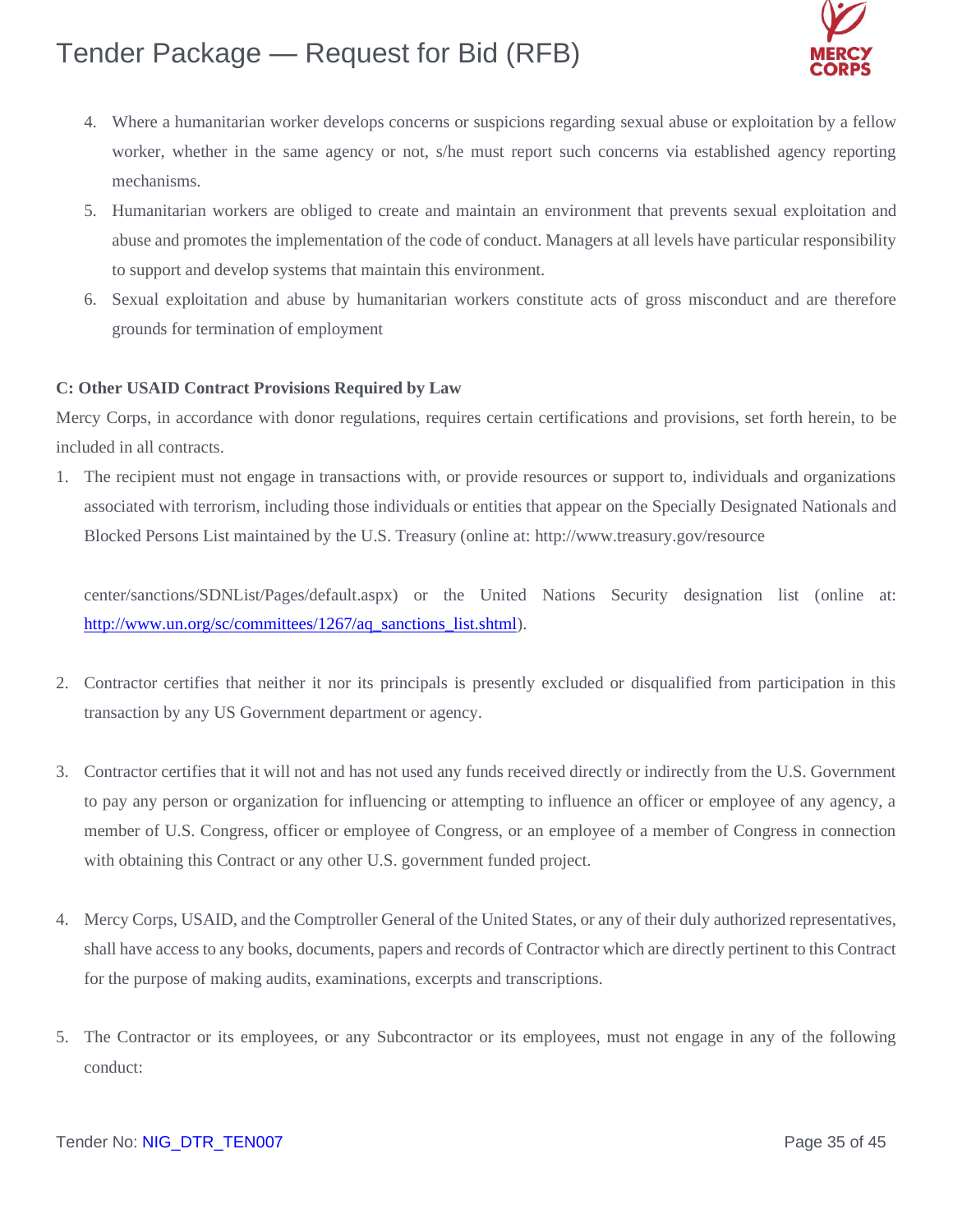

(i) Trafficking in persons (as defined in the Protocol to Prevent, Suppress, and Punish Trafficking in Persons, especially Women and Children, supplementing the UN Convention against Transnational Organized Crime) during the period of this Contract.

- (ii) Procure a commercial sex act during the period of this Contract.
- (iii) Use forced labor in the performance of the Contract; or
	- (iv) Commit acts that directly support or advance trafficking in persons, including the following acts:
	- a. Destroying, concealing, confiscating, or otherwise denying an employee access to that employee's identity or immigration documents.
	- b. Failing to provide return transportation or pay for return transportation costs to an employee from a country outside the United States to the country from which the employee was recruited upon the end of employment if requested by the employee, unless:
		- exempted from the requirement to provide or pay for such return transportation by Mercy Corps under this award; or
		- the employee is a victim of human trafficking seeking victim services or legal redress in the country of employment or a witness in a human trafficking enforcement action.
	- c. Soliciting a person for the purpose of employment, or offering employment, by means of materially false or fraudulent pretenses, representations, or promises regarding that employment.
	- d. Charging employee's recruitment fees; or
	- e. Providing or arranging housing that fails to meet the host country housing and safety standards.

Contractor agrees to report in a timely manner to Mercy Corps any credible information from any source that alleges the contractor, or any sub-contractor has engaged in any of the prohibited activities identified in this provision.

- 6. The Contractor must inform its employees working under this contract in the predominant native language of the workforce that they are afforded the employee whistleblower rights and protections provided under 41 U.S.C. § 4712; and
- 7. Contractor must disclose, in a timely manner, in writing to the USAID Office of Inspector General and Mercy Corps all violations of US government criminal law involving fraud, bribery or gratuity violations potentially affecting this Contract.

Disclosures to USAID must be sent to: U.S. Agency for International Development Office of the Inspector General P.O. Box 657 Washington, DC 200044-0657

### Tender No: NIG\_DTR\_TEN007 Page 36 of 45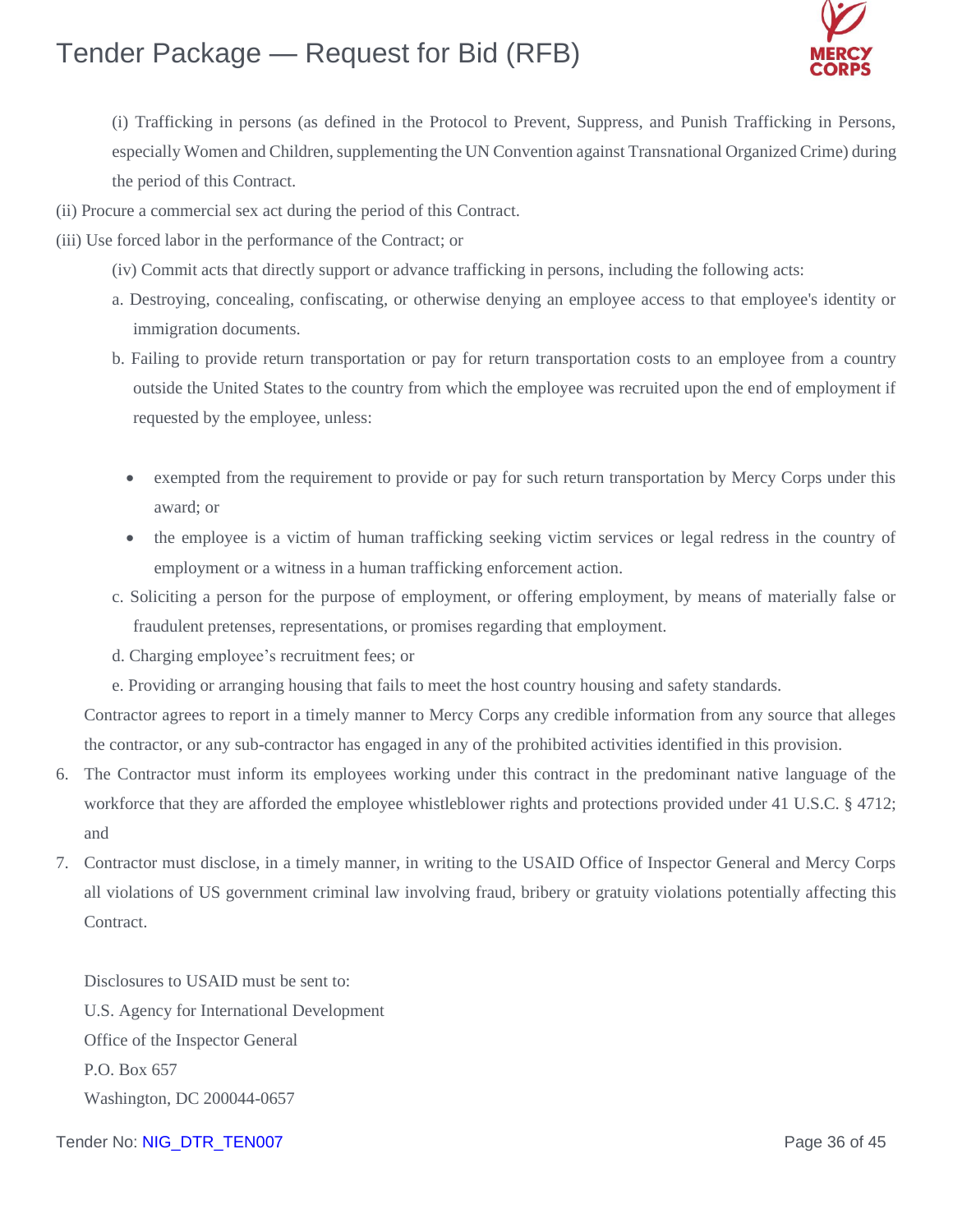

Phone: 1-800-230-6539 or 202-712-1023 Email: [ig.hotline@usaid.gov](mailto:ig.hotline@usaid.gov) URL: https://oig.usaid.gov/content/usaid-contractor-reporting-form

- 8. The Contractor agrees to incorporate the terms of "Annex C" word-for-word in all of its sub-contracts funded under this Contract, if any.
- 9. Department of State Annex C [For Contracts to Be Performed Outside of the U.S.]

### **D: Reporting of currency and cash-based transaction required under Nigerian laws.**

- **1.** The special control unit against money laundering (SCUML) as well as Federal Ministry of Industry, trade and investment, in line with the provision of the "Money Laundering (Prohibition) Act (TPA)" 2011 (as amended) and Federal Ministry of Industry, Trade and Investment (designation of Non-Financial institutions) 2013 and 2016 respectively, requires designated non-financial institutions to report all currency transactions of N5,000,000 and above, in case of an individual or N10,000,000 and above, in the case of a body corporate within seven (7) days from the date of transaction.
- **2.** The laws also require designated non-financial institutions to report all cash-based transactions more than \$1,000 or its equivalent within seven (7) days to SCUML through its online platform.
- **3.** Accordingly, Mercy Corps, being a registered and designated non-financial institution, incompliance with above requirements in clause a and b of this document is obliged to report all transaction to SCUML.
- **4.** By signing this document, the vendor/contractor/service provider unconditionally allows Mercy Corps to share necessary data and documents with SCUML and the "Economic and Financial Crimes Commission (EFCC).
- **5.** Vendor/contractor/service provider also agrees to allow SCUML and EFCC the unconditional access to his bank account(s), account books and daily ledger about the amount paid against this contract.

\*\*\*\*\*\*\*\*\*\*\*\*\*\*\*\*\*\*\*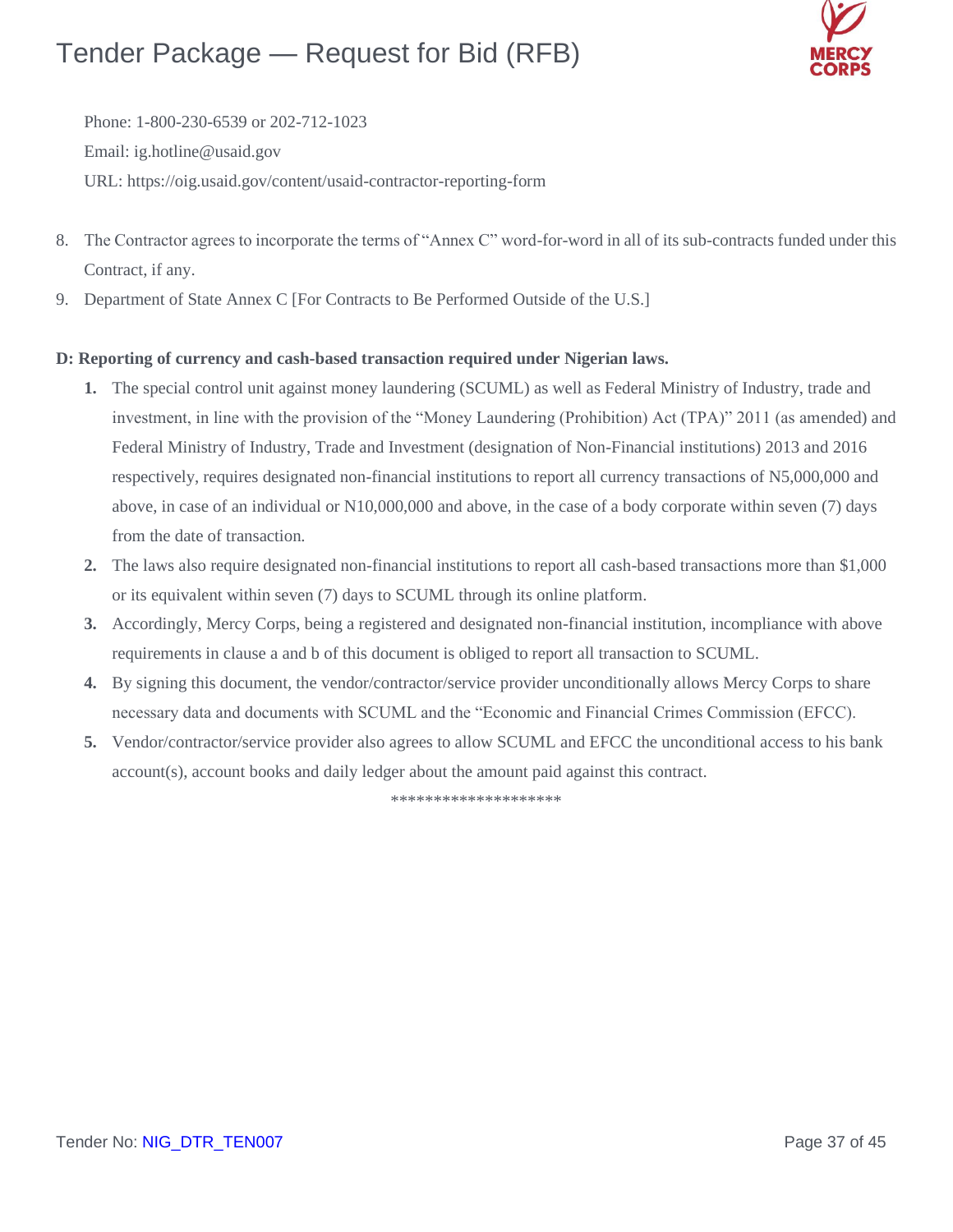### **7. Attachments to the Tender Package**

 *The information provided will be used to evaluate the Company before contracting with* 



*the Mercy Corps.*

### *Please complete all fields.*

### **Supplier Information**

| <b>Company Name</b>    |                |
|------------------------|----------------|
| Any other names        |                |
| company is             |                |
| operating under        |                |
| (Acronyms,             |                |
| Abbreviations,         |                |
| Aliases)               |                |
| Previous names         |                |
| of the company         |                |
| <b>Address</b>         |                |
| Website                |                |
| Phone/Fax              | Phone:<br>Fax: |
| <b>Numbers</b>         |                |
|                        | Name:          |
| <b>Primary Contact</b> | Phone Number:  |
|                        | Email Address: |
| # of Staff             |                |
| # of Locations         |                |
| Avg. Value of          |                |
| <b>Stock on Hand</b>   |                |
| (USD)                  |                |

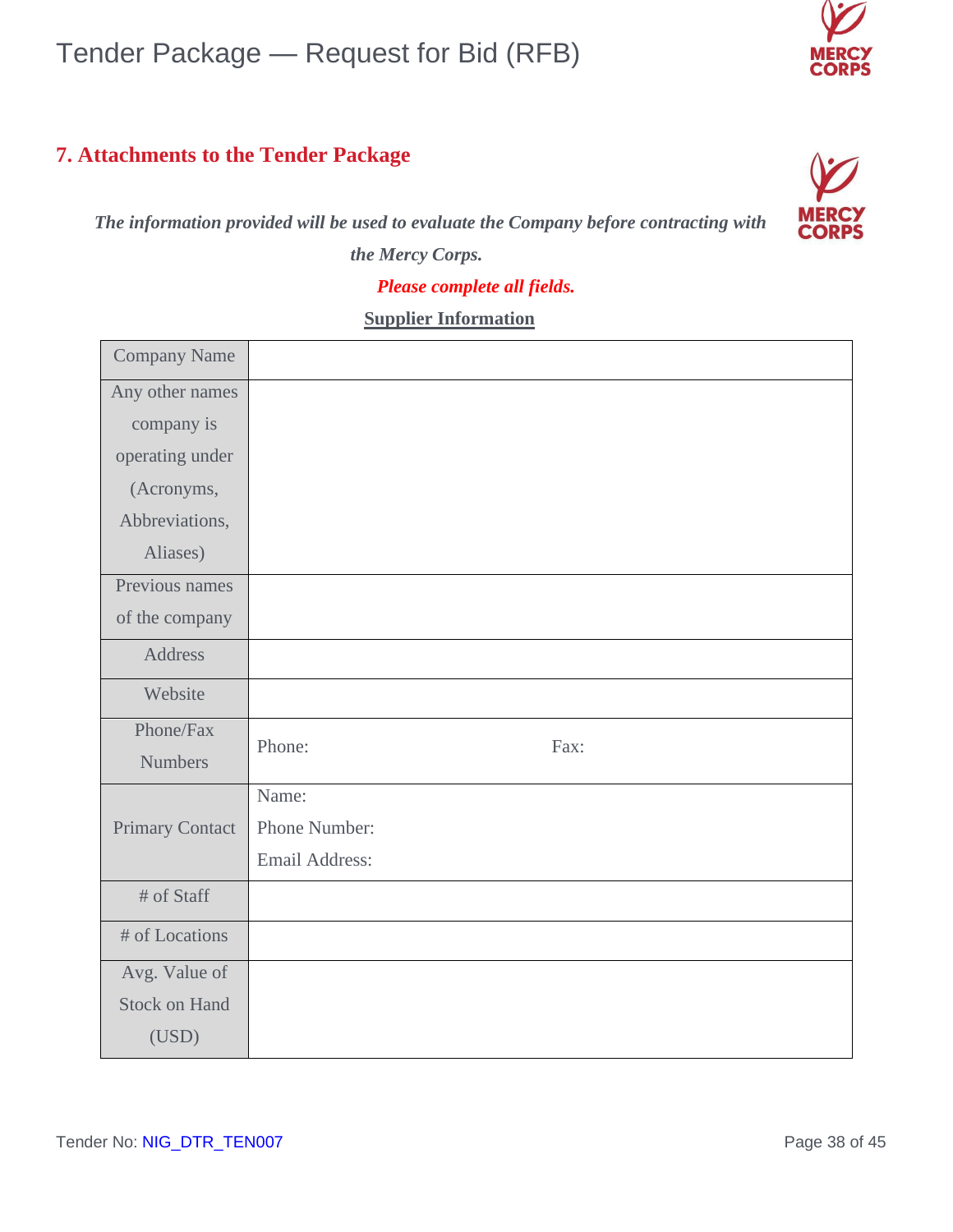

| Government -     |  |
|------------------|--|
| owned (yes/no)   |  |
| Name $(s)$ of    |  |
| Board of         |  |
| <b>Directors</b> |  |
| Name $(s)$ of    |  |
| Company          |  |
| Owner(s)         |  |
| Parent           |  |
| companies, if    |  |
| any              |  |
| Subsidiary or    |  |
| affiliate        |  |
| companies, if    |  |
| any              |  |

### **Financial Information**

| <b>Bank Name and</b>    |                            |                        |
|-------------------------|----------------------------|------------------------|
| Address                 |                            |                        |
| Name under              |                            |                        |
| which company           |                            |                        |
| is registered at        |                            |                        |
| bank                    |                            |                        |
| <b>Payment Terms</b>    | Payment By: Check Yes   No | Wire Transfer Yes   No |
| <b>Specify Standard</b> |                            |                        |
| <b>Payment Terms</b>    |                            |                        |
| (Net15, 30, etc.)       |                            |                        |

**Product/Service Information**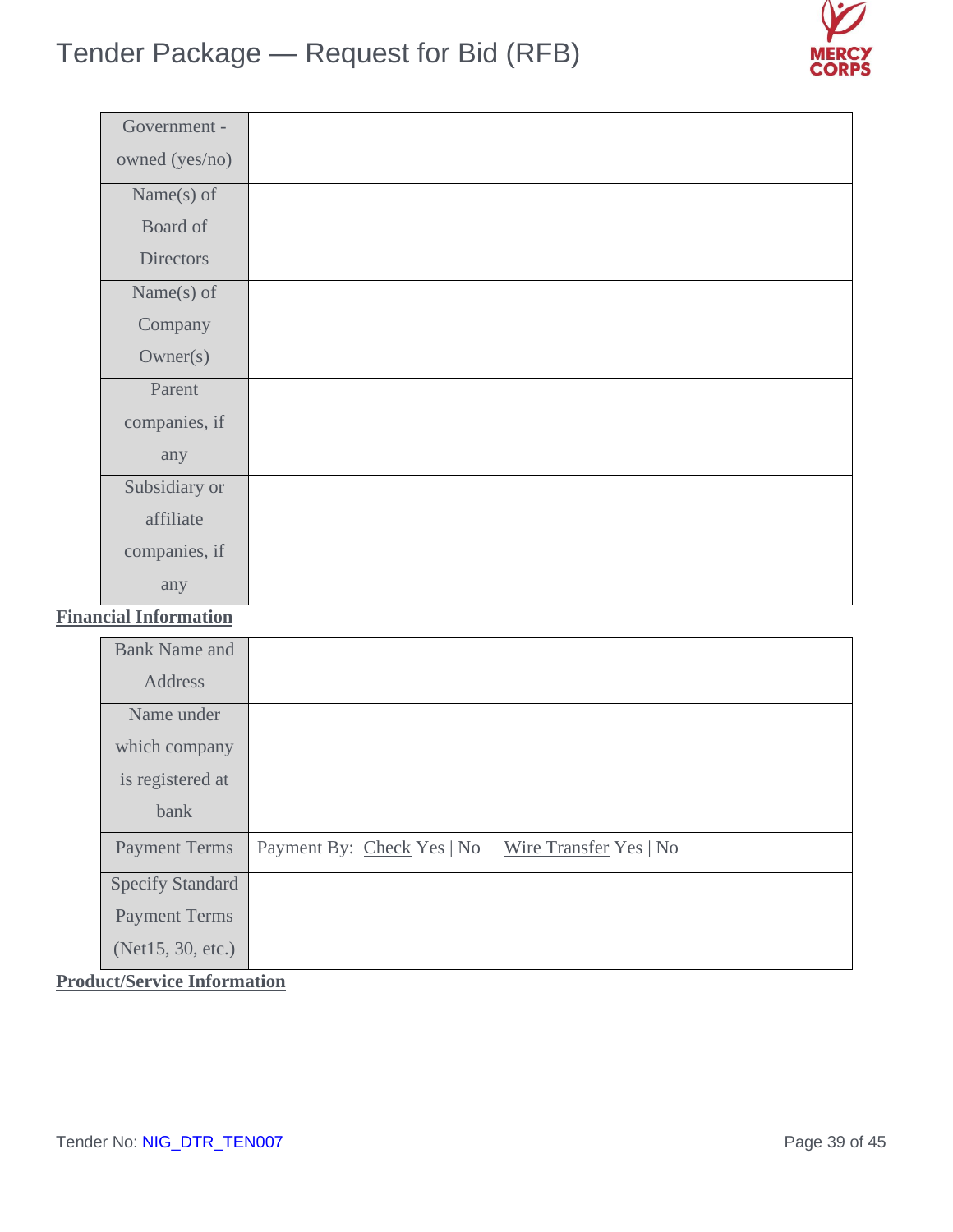

| List Range of            |  |
|--------------------------|--|
| Products/Service         |  |
| s Offered                |  |
|                          |  |
| <b>Basis For Pricing</b> |  |
| (Catalog, List,          |  |
| etc.)                    |  |

### **References**

| <b>Client Name:</b> | Contact Name, Phone, Email Address: |
|---------------------|-------------------------------------|
| <b>Client Name:</b> | Contact Name, Phone, Email Address: |
| <b>Client Name:</b> | Contact Name, Phone, Email Address: |

### **Supplier Self-Certification of Eligibility**

Company certifies that:

- 1. It, its affiliates and subsidiaries, owners, officers, directors and key employees (to the best of its knowledge) are not the subject of any government's sanctions, designations, donor rules or prohibitions, or laws prohibiting transactions with it/them. It is not the subject of any donor government investigation into its misconduct with any other recipient of that donors funding.
- 2. It, its affiliates and subsidiaries, owners, officers, directors and key employees have not and do not engage in any form of terrorism or attacks on civilians and do not provide any form of material support or financial resources for individuals or organizations that do engage in any form of terrorism or deliberate attacks on civilians.
- 3. It, its affiliates and subsidiaries, owners, officers, directors and key employees have not and do not engage in weapons or drugs manufacture, transport, sale or distribution.
- 4. It is not in default on any material credit agreement, bankrupt or being wound up, are having its affairs administered by the courts, have entered into arrangements with creditors, have suspended business activities, are the subject of proceedings concerning those matters, or are in any analogous situation arising from a similar procedure provided for in national legislation or regulations.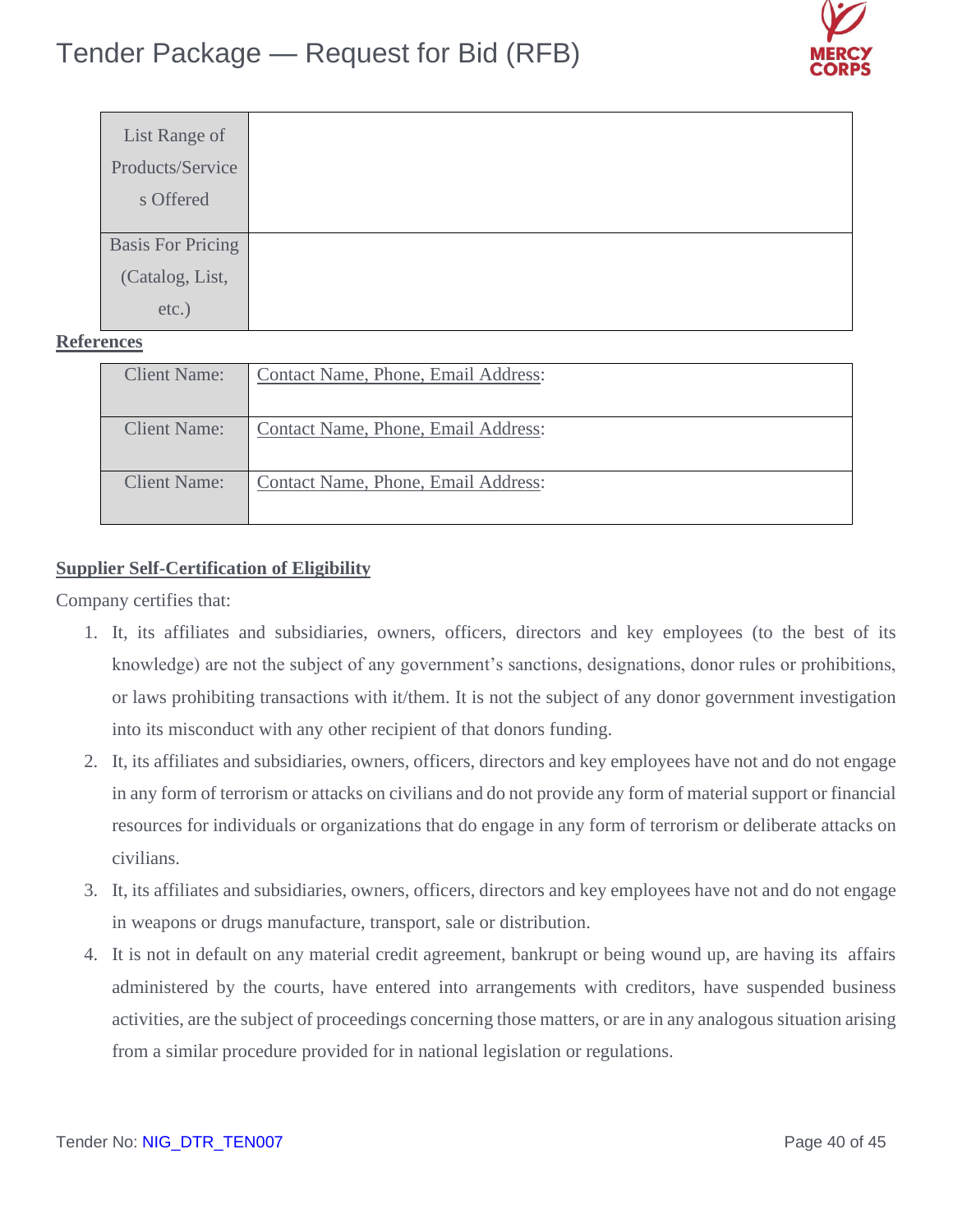

- 5. It is has not been determined to be in breach of a material contract by any legal body anytime within the past 2 years.
- 6. It pays taxes as and when due and is not currently the subject of any investigation or proceeding related to back-owed taxes.
- 7. It provides workers compensation insurance to its workers in accordance with the laws of the countries where it operates.
- 8. It pays social security obligations as required in the countries where it operates.
- 9. It, its owners, officers and directors have not been convicted of an offense concerning its professional conduct and has not engaged in grave professional misconduct.
- 10. It, its affiliates and subsidiaries, owners, officers, directors and key employees have not been the subject of criminal investigation or judgement for fraud, corruption, human trafficking, spying, weapons transport or smuggling, sexual exploitation or abuse, internal sexual misconduct, abuse or exploitation of children, involvement in a criminal organization or any other criminal activity.
- 11. It treats its employees with dignity and respect and maintains social operating standards, including: working conditions and social rights; avoidance of child labor, bondage, forced labor, human trafficking or exploitation; assurance of safe and reasonable working conditions; freedom of association; freedom from harassment (including sexual harassment), exploitation, abuse, bullying and discrimination; protection of basic social rights of its employees and Mercy Corps beneficiaries.
- 12. To the best of its knowledge, no Mercy Corps employee, officer, consultant or other party related to Mercy Corps has a financial interest in the Company's business activities, nor is any Mercy Corps employee related to any owner, officer, director or employee of the company, and, if so, it will ensure that the relationship is disclosed to Mercy Corps and will not used for improper influence. Discovery of an undisclosed Conflict of Interest will result in immediate revocation of the Company's Authorized Supplier status and disqualification of Company from participation in future Mercy Corps procurement.
- 13. It understands that attempting to or agreeing to provide anything of value to any Mercy Corps employee, agent or representative for the purpose of encouraging that person to award Company a contract or take or not take any action related to any contract will result in immediate termination of any agreement. Company certifies that it does not engage in such conduct.
- 14. It understands that Mercy Corps seeks fair and open competition and the fairest price available and that any attempt by company to subvert fair and open competition, including working with other bidders to fix prices, working to exclude competition, seeking confidential information from Mercy Corps or other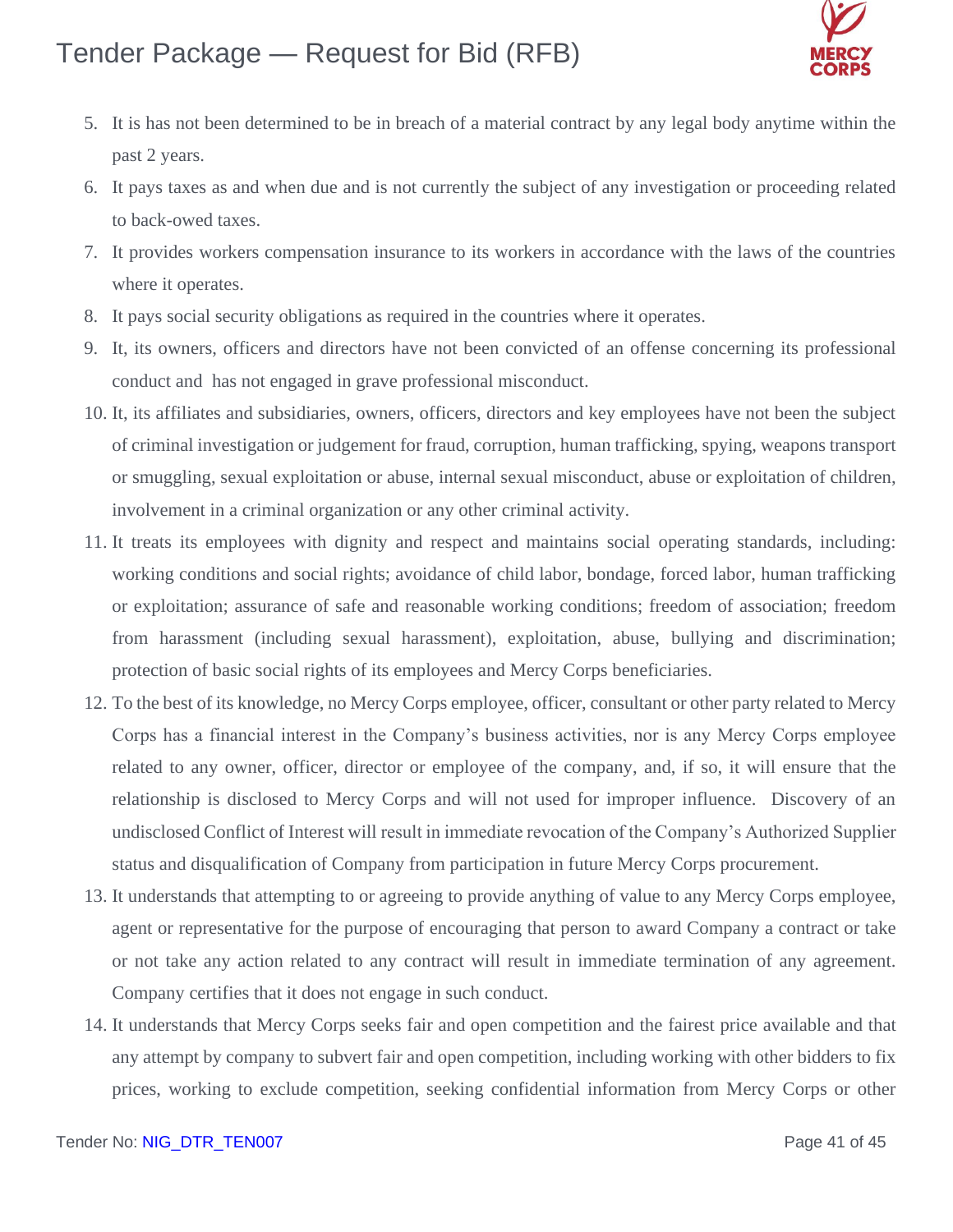

bidders, using multiple related or controlled companies to give the appearance of competition, or any similar activity, will result in termination of any agreement. Company certifies that it does not engage in such conduct.

15. It understands that Mercy Corps prohibits any of its partners or suppliers from bribing public officials and certifies that it does not do so.

16. It is not conducting business under other names or aliases that have not been declared to Mercy Corps. If the Company cannot certify to any of the above it should explain why not. Mercy Corps may take the individual circumstances into account for some situations. However, any false certification could be grounds for immediate disqualification and termination of any future agreement.

By signing the Supplier Information Form you certify that your Company is eligible to supply goods and services to major donor funded organizations and that all of the above statements are accurate and factual.

| Company Name:           |  |
|-------------------------|--|
| Name of Representative: |  |
| Title:                  |  |
| Signature:              |  |
| $\text{Date}^{\star}$   |  |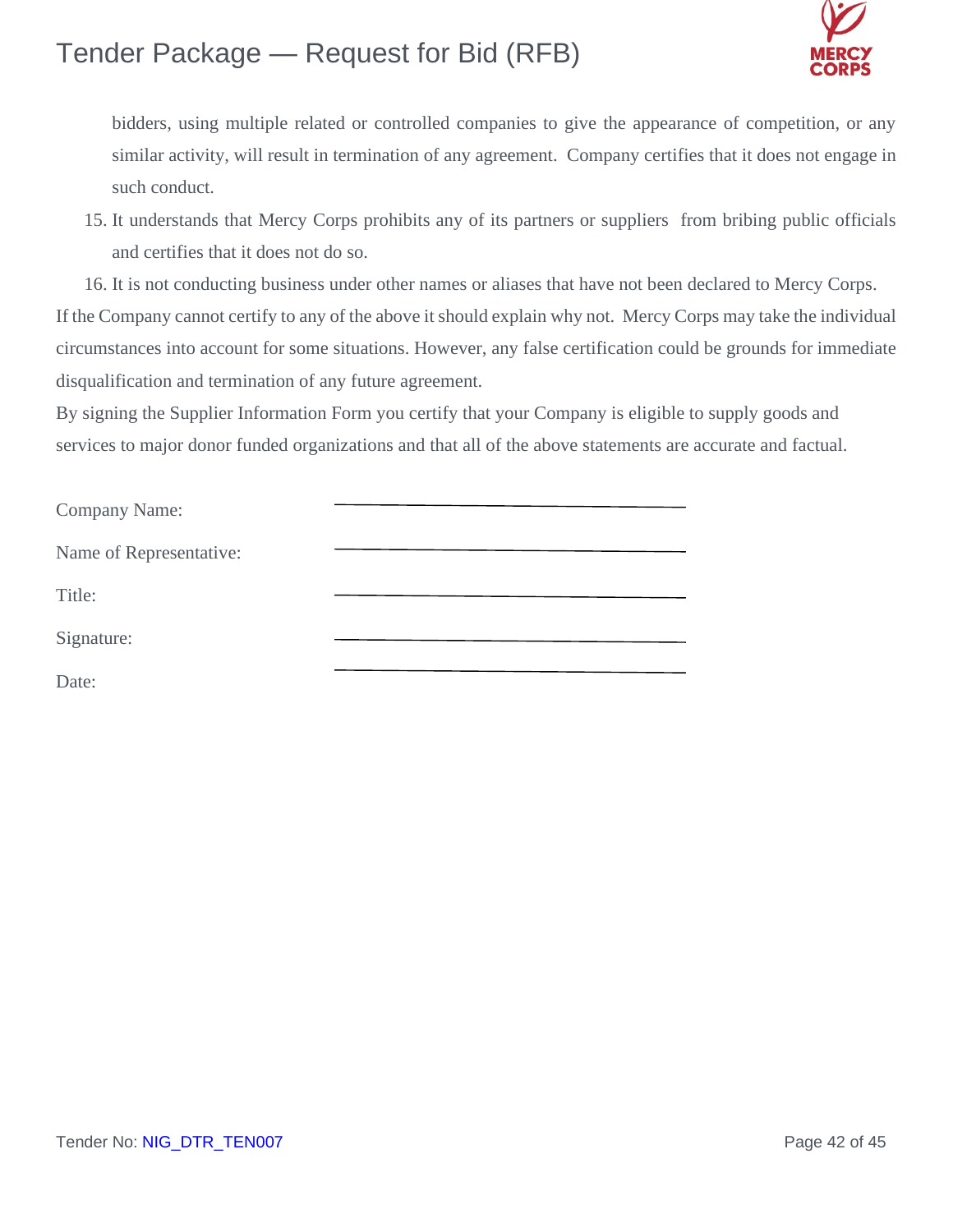

### *FOR MERCY CORPS USE ONLY*

### **Following documents have been provided**

| <b>Documents</b>                                                              |  |
|-------------------------------------------------------------------------------|--|
| A copy of business registration document (CAC)                                |  |
| A copy of tax certificate and/or Tax Clearance                                |  |
| A copy of signed and stamped offer sheet                                      |  |
| Provide Organizational Profile, showing <b>relevant</b> experience in         |  |
| construction since inception of business operations.                          |  |
| Verifiable evidence of relevant projects successfully executed which          |  |
| include letter of award, copy of contract for similar works delivered (letter |  |
| of award, contract documents, Purchase Orders, certificate of completion      |  |
| etc) not more than 5 years                                                    |  |
| Completion time of the project with detailed work plan.                       |  |
| Financial capacity to carry out the contract if successfully selected         |  |
| Letter stating acceptance of Mercy Corps payment terms of 100% payment        |  |
| after completion of project.                                                  |  |
| Verifiable evidence of experience and relevant qualification of key           |  |
| personnel                                                                     |  |

**I \_\_\_\_\_\_\_\_\_\_\_\_\_\_\_\_\_\_\_\_\_\_\_\_ an employee of Mercy Corps having completed and reviewed this form** 

### **confirm the accuracy of information provided:**

\*Supplier to be re-authorized one year from this date.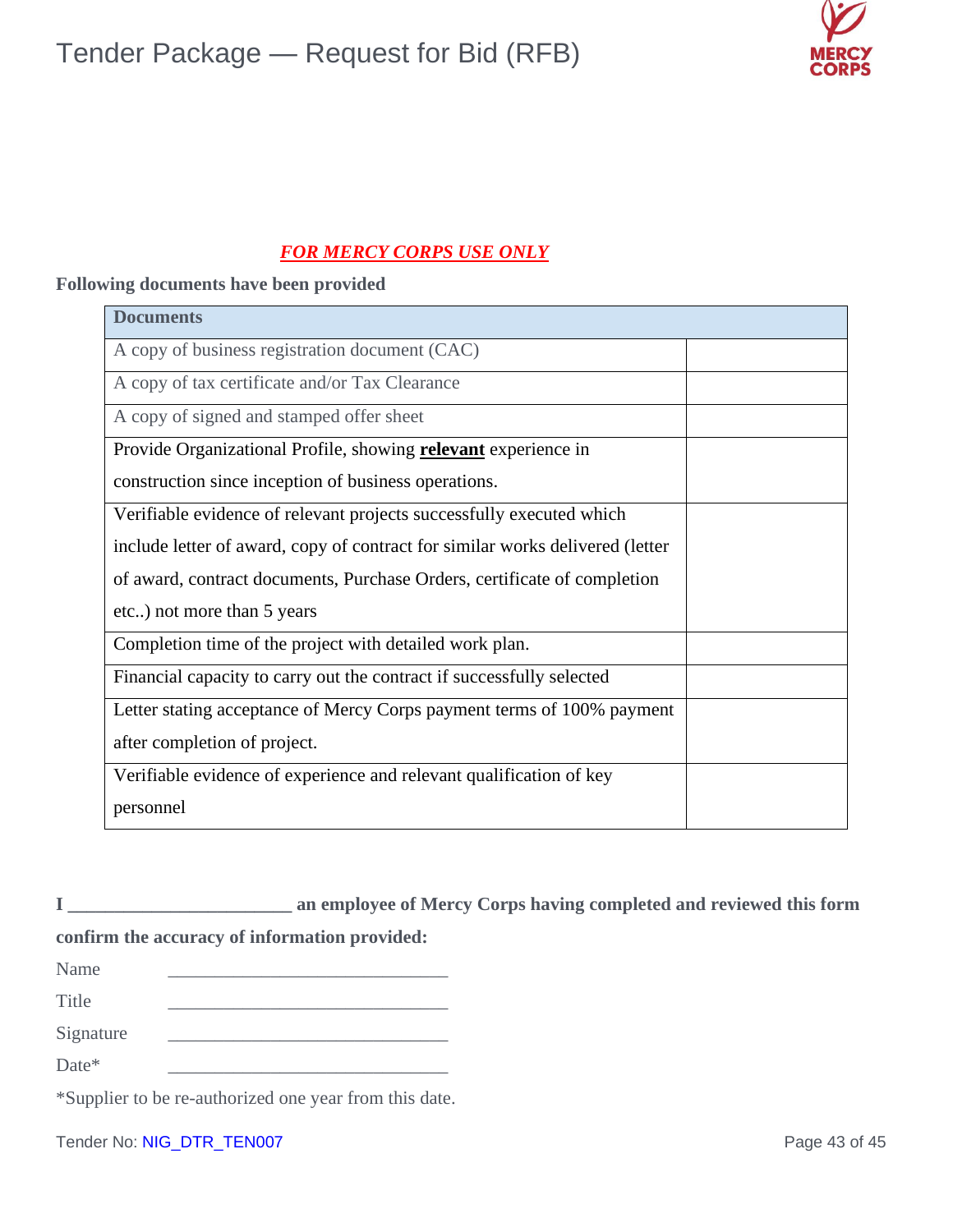



| <b>Price Offer Sheet</b>                                                                                                                                                                                                                |              |                |              |                    |
|-----------------------------------------------------------------------------------------------------------------------------------------------------------------------------------------------------------------------------------------|--------------|----------------|--------------|--------------------|
|                                                                                                                                                                                                                                         |              | Unit of        | Unit         |                    |
| <b>Item Description</b>                                                                                                                                                                                                                 | Quantity     | <b>Measure</b> | <b>Price</b> | <b>Total Price</b> |
| Drilling of borehole 100m deep, Construction of Elevated<br>20 cubic meters PVC water storage tank, Solarization,<br>Reticulation, Construction of standpipes, Water treatment<br>facility, Perimeter fencing at Lailai Shawo, Potiskum | $\mathbf{1}$ | Unit           |              |                    |
|                                                                                                                                                                                                                                         |              |                |              |                    |
|                                                                                                                                                                                                                                         |              |                |              |                    |
|                                                                                                                                                                                                                                         |              |                |              |                    |
|                                                                                                                                                                                                                                         |              |                |              |                    |
| As Per Attached BOQ                                                                                                                                                                                                                     |              |                |              |                    |
|                                                                                                                                                                                                                                         |              |                |              |                    |
|                                                                                                                                                                                                                                         |              |                |              |                    |
|                                                                                                                                                                                                                                         |              |                |              |                    |
|                                                                                                                                                                                                                                         |              |                |              |                    |
|                                                                                                                                                                                                                                         |              |                |              |                    |
| <b>Total before tax:</b>                                                                                                                                                                                                                |              |                |              |                    |
| VAT (if applicable)                                                                                                                                                                                                                     |              |                |              |                    |
| <b>Total:</b>                                                                                                                                                                                                                           |              |                |              |                    |
|                                                                                                                                                                                                                                         |              |                |              |                    |
| <b>Company Name:</b>                                                                                                                                                                                                                    |              |                |              |                    |
| <b>Name of Representative:</b>                                                                                                                                                                                                          |              |                |              |                    |
| <b>Title:</b>                                                                                                                                                                                                                           |              |                |              |                    |
| <b>Signature:</b>                                                                                                                                                                                                                       |              |                |              |                    |

**-------------------------------------**